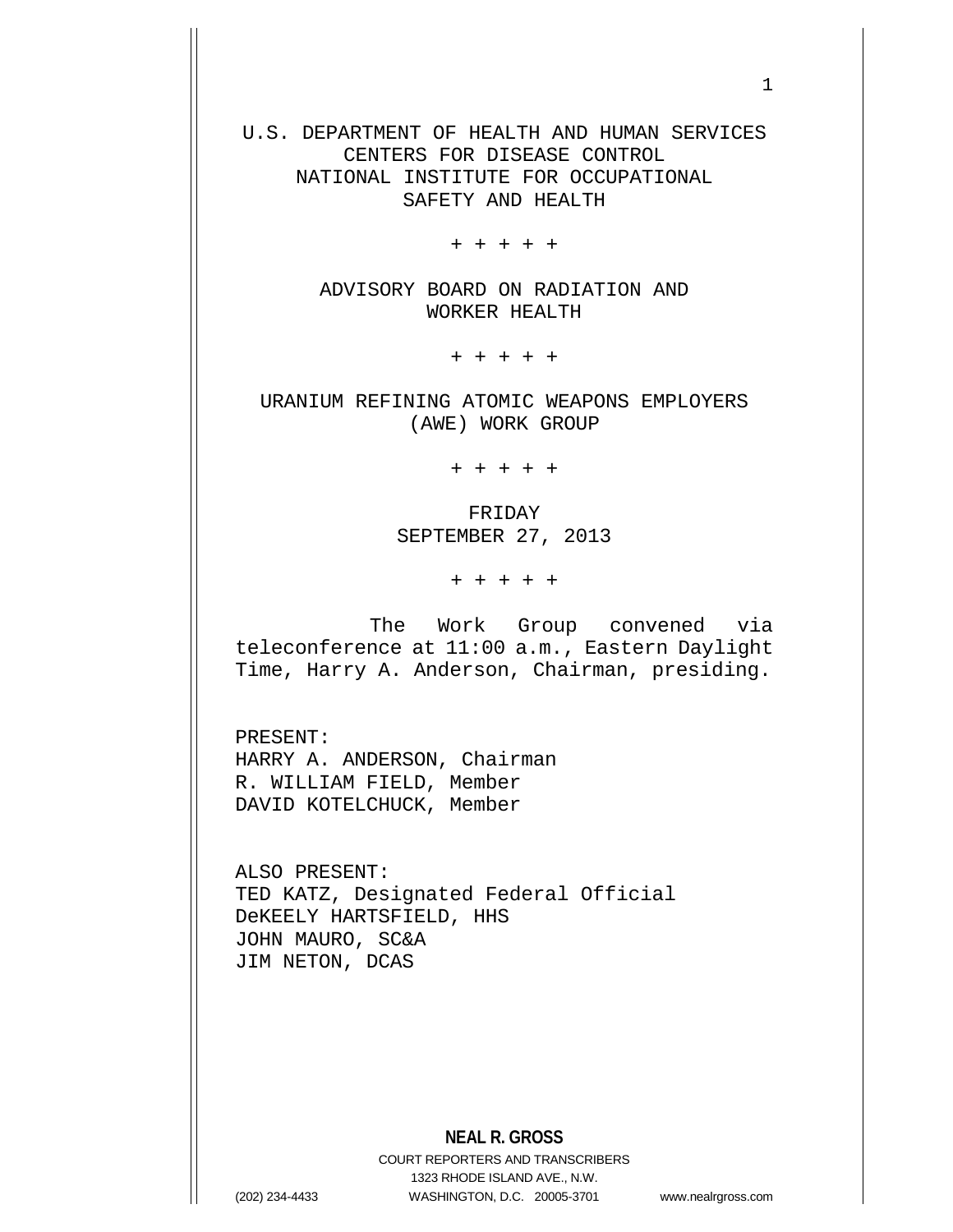## T-A-B-L-E O-F C-O-N-T-E-N-T-S

2

| Welcome and roll-call/introductions  3 |  |
|----------------------------------------|--|
| Current SC&A Review  5                 |  |
| Meeting Adjourned  48                  |  |

## **NEAL R. GROSS**

COURT REPORTERS AND TRANSCRIBERS 1323 RHODE ISLAND AVE., N.W. (202) 234-4433 WASHINGTON, D.C. 20005-3701 www.nealrgross.com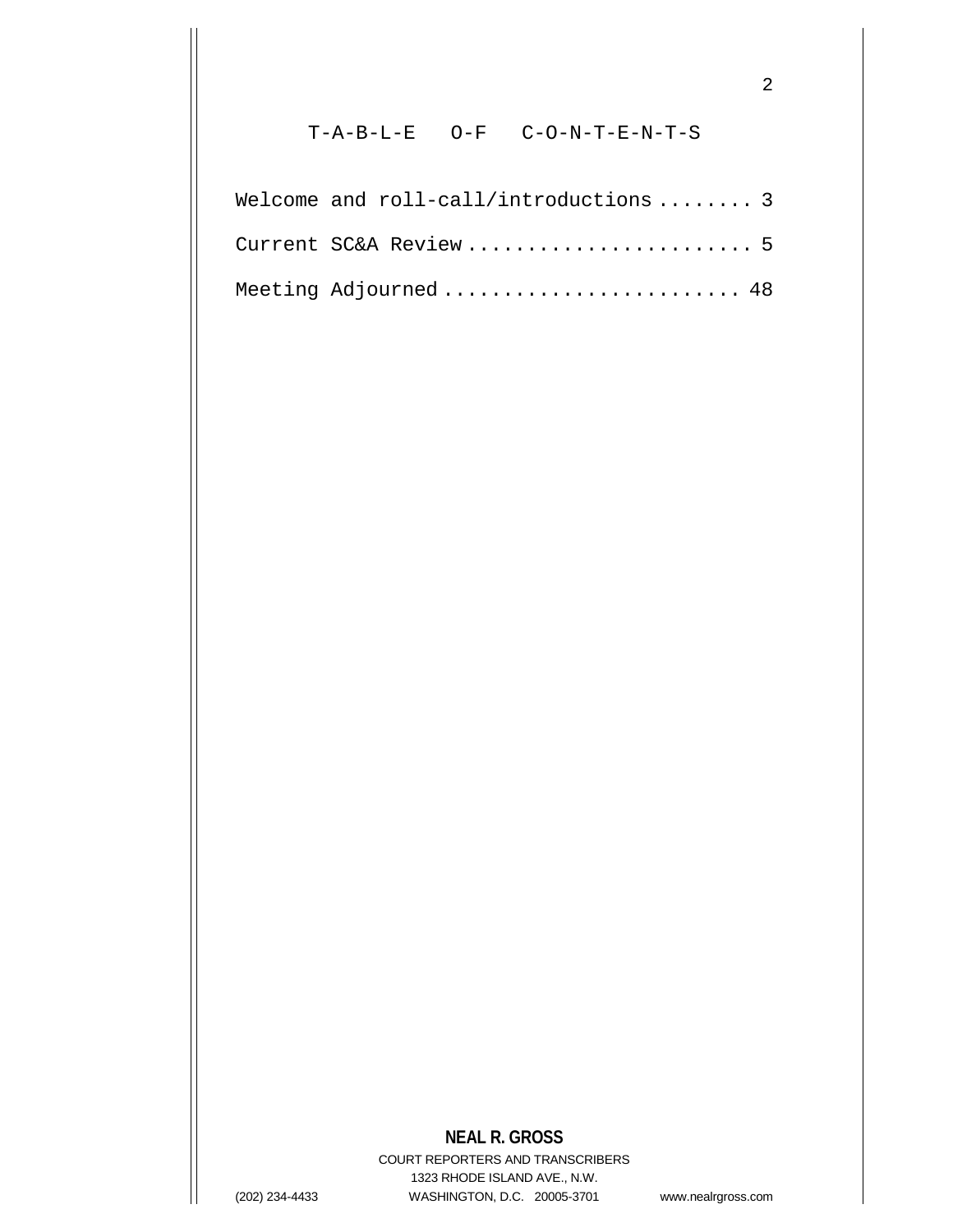**NEAL R. GROSS** COURT REPORTERS AND TRANSCRIBERS 1323 RHODE ISLAND AVE., N.W. (202) 234-4433 WASHINGTON, D.C. 20005-3701 www.nealrgross.com 3 1 || P-R-O-C-E-E-D-I-N-G-S  $2 \parallel$  11:05 a.m. 3 || MR. KATZ: We've got everyone now.  $4 \parallel$  So, let's get started quickly, because I know  $5 \parallel$  Andy, for everyone's information, has a very  $6 \parallel$  short time with us for this meeting. 7 || So, this is the Advisory Board on 8 | Radiation Worker Health, Uranium Refining AWEs 9 Work Group. And let's begin with roll call. 10 We're speaking about a specific site, DuPont 11 Deepwater Plant. So, please state the conflict 12 || of interest, as well, for all Agency-related 13 people. And let's get started with Board 14 Members. 15 || (Roll call.) 16 MR. KATZ: Very good. Okay. The 17 || agenda for the meeting and the two papers that 18 we are discussing are on the website, NIOSH 19 website, under the Board, under today's 20 | meetings, today's date, for anyone who needs to 21 | follow along there. 22 And, Andy, I'll turn it over to you.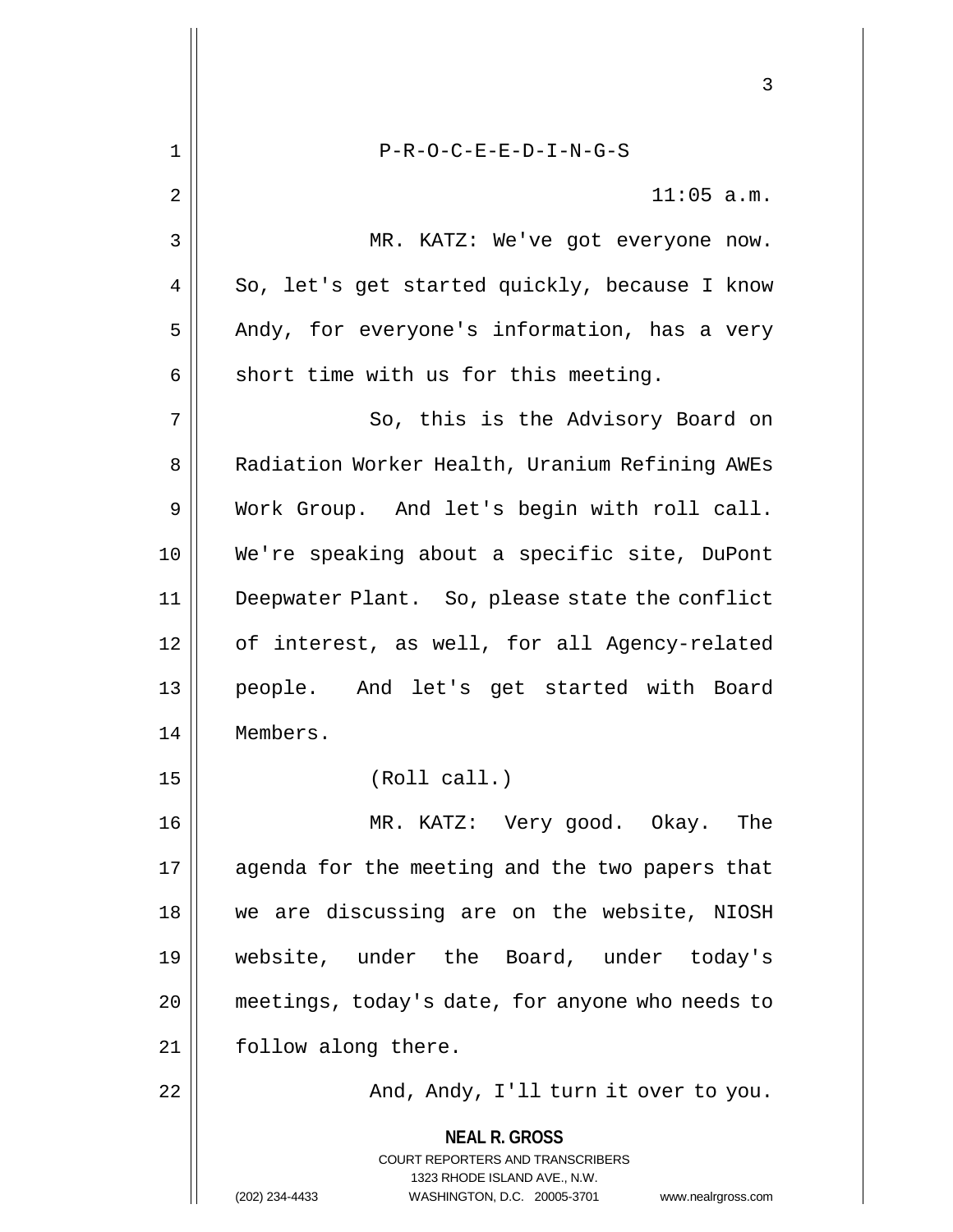1 || And just let everybody know your time frame here,  $2 \parallel$  too, for today. Thanks.

3 CHAIRMAN ANDERSON: Yeah, I, 4 || unfortunately, I think, because of all of the 5 | budgetary stuff, we're having an emergency 6 meeting at noon Eastern Time. So, I'm going to  $7 \parallel$  have to leave after the first hour here. And, 8 || Bill, I hope you got my email. I'd like you to 9 | take over chairing the session, as I suspect we 10 may go beyond an hour. 11 || So, today we're going to discuss the 12 responses, NIOSH's responses and SC&A's review 13 || of DuPont Deepwater Works so far. And I think  $14$  | the first is to  $-$  I think we can just go right 15 | into SC&A's review of the White Paper that NIOSH 16 | prepared last March.

17 And so, John, maybe you want to take  $18 \parallel$  over and -19 DR. MAURO: Sure. I'd be glad to. 20 || And let me say that the issues here are minor and

 $21$  | I think we're going to be able to move through  $22$  | them very quickly.

> **NEAL R. GROSS** COURT REPORTERS AND TRANSCRIBERS

> > 1323 RHODE ISLAND AVE., N.W.

(202) 234-4433 WASHINGTON, D.C. 20005-3701 www.nealrgross.com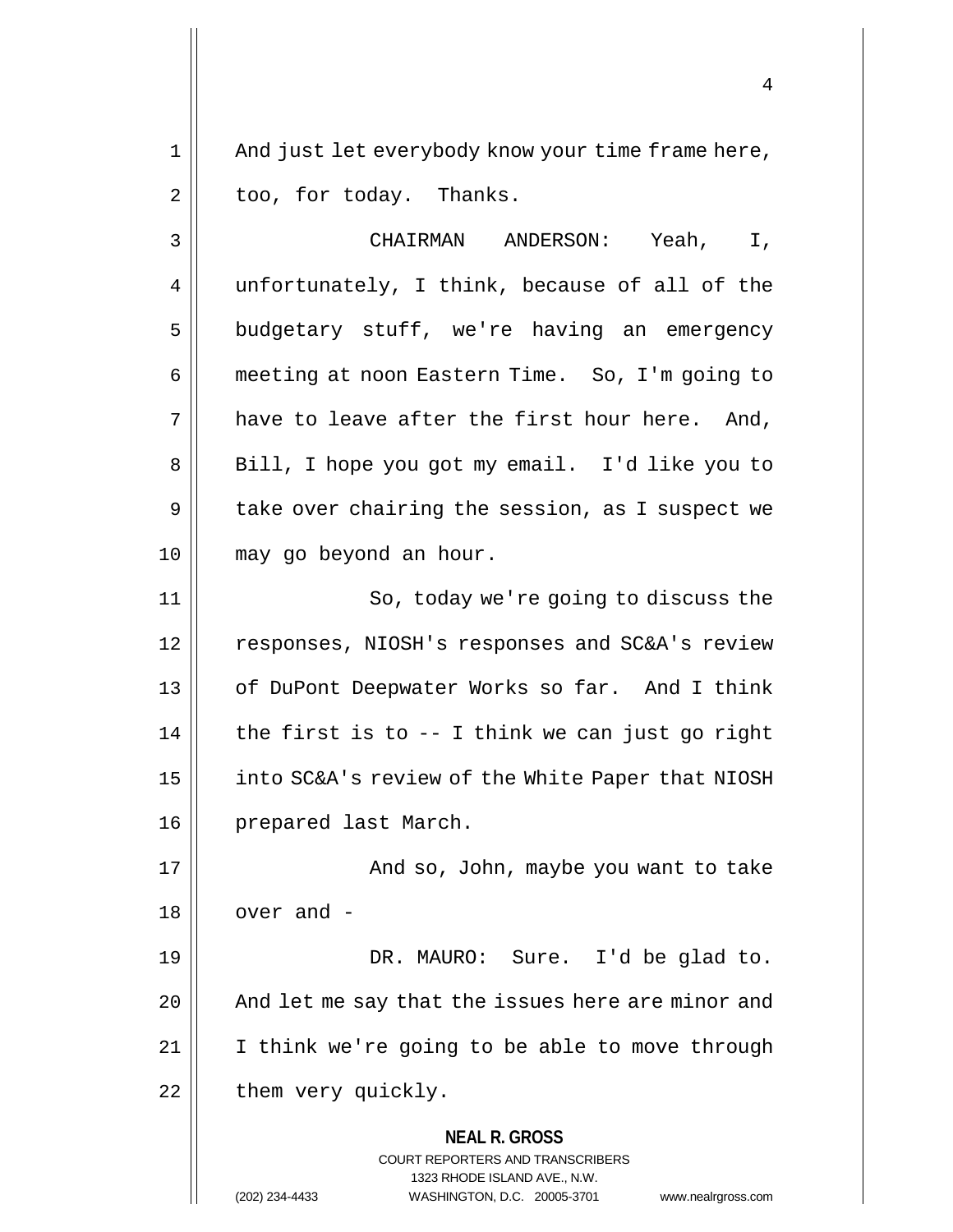1 As you had mentioned, SC&A did 2 | review DuPont Deepwater about a year ago. NIOSH 3 | provided -- and we had seven findings. NIOSH 4 || provided a response in March of this year, and 5 || we prepared our response to that response in a  $6 \parallel$  report dated June of this year.  $7 \parallel$  and what I'll do is -- just a quick 8 | background. We're dealing with a facility that 9 was under contract to the MED back in the early  $10$  |  $\degree$ 40s, into the late  $\degree$ 40s, doing some of the 11 original metal, uranium metal work and some 12 || uranium chemistry. It was really one of these 13 || old facilities. And we had seven findings. 14 Our first finding was one of our  $15$  | classic, simple findings, is that there were 16 data available in the later time periods of 17 || operation. Later being 1945 time period. And 18 || one of our issues was, well, you could 19 reconstruct doses from data available, from 20 | coworker data and various sources of data for the  $21$  | later years, but what about 1942 and  $343$  which  $22$  | is, in theory, when the operations began?

> **NEAL R. GROSS** COURT REPORTERS AND TRANSCRIBERS 1323 RHODE ISLAND AVE., N.W.

(202) 234-4433 WASHINGTON, D.C. 20005-3701 www.nealrgross.com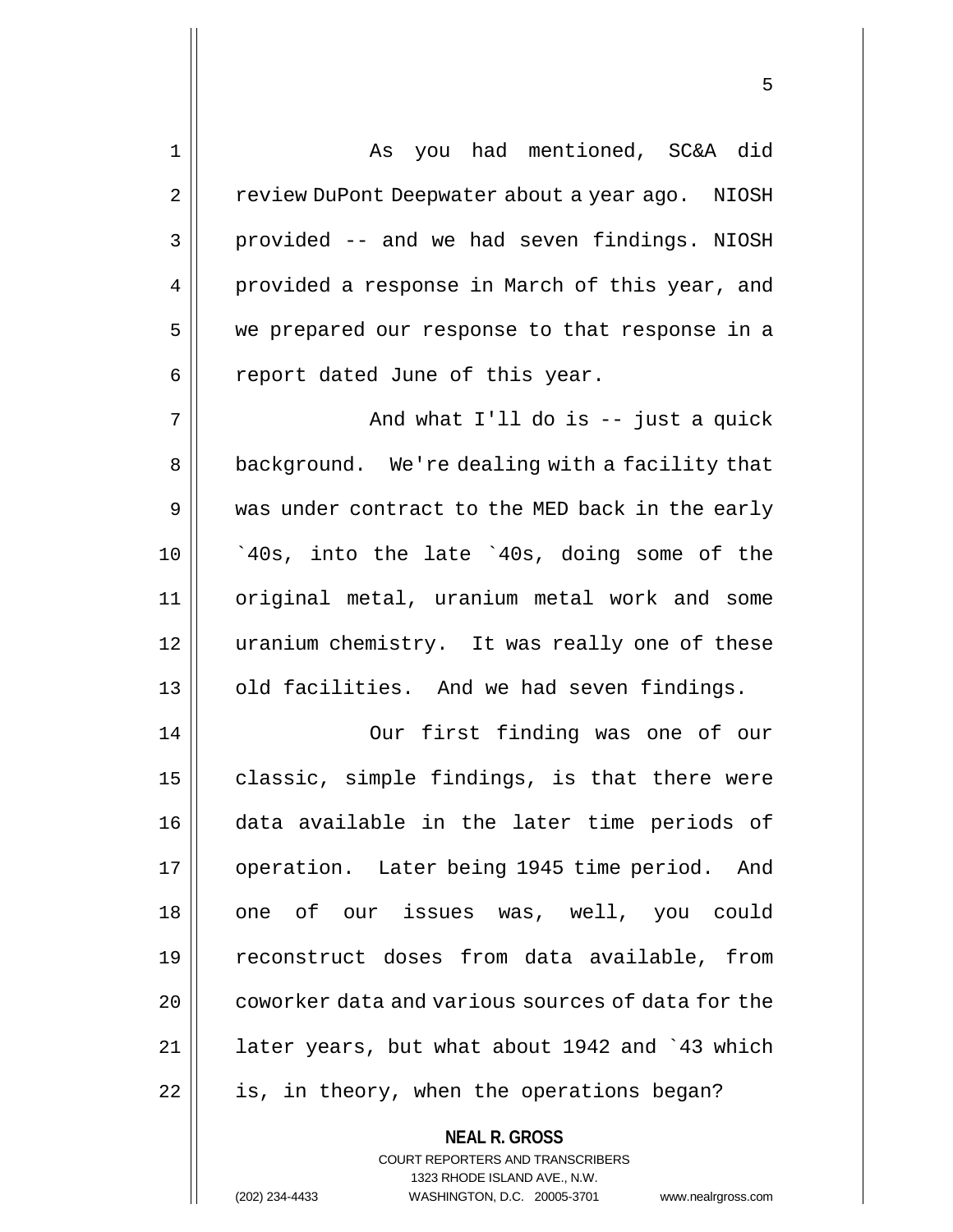| 1  | Jim and NIOSH clarified.<br>They                                                                                                                                       |
|----|------------------------------------------------------------------------------------------------------------------------------------------------------------------------|
| 2  | said, well, when you take a close look at the                                                                                                                          |
| 3  | operating history of the facility, there really                                                                                                                        |
| 4  | wasn't anything going on in those years.                                                                                                                               |
| 5  | And so, SC&A went back and went into                                                                                                                                   |
| 6  | the source documents that Jim and NIOSH                                                                                                                                |
| 7  | referenced. Of particular importance was by                                                                                                                            |
| 8  | Chambers. It's all in the write-up. And lo and                                                                                                                         |
| 9  | behold, there really wasn't anything going on                                                                                                                          |
| 10 | until about 1944 when the data are available.                                                                                                                          |
| 11 | And before then -- so, we were                                                                                                                                         |
| 12 | concerned that later data may not be very                                                                                                                              |
| 13 | applicable to earlier years, but there really                                                                                                                          |
| 14 | wasn't very much going on in the earlier years.                                                                                                                        |
| 15 | So, we agree with NIOSH's response                                                                                                                                     |
| 16 | and we recommend that we close Issue Number 1.                                                                                                                         |
| 17 | CHAIRMAN ANDERSON: I also just                                                                                                                                         |
| 18 | want to remind, in case there's some public on                                                                                                                         |
| 19 | the phone here, that this is a review of a Site                                                                                                                        |
| 20 | Profile, not an SEC petition. So, we're just                                                                                                                           |
| 21 | going over the Site Profile documents.                                                                                                                                 |
| 22 | So, Board Members, any comments on                                                                                                                                     |
|    | <b>NEAL R. GROSS</b><br><b>COURT REPORTERS AND TRANSCRIBERS</b><br>1323 RHODE ISLAND AVE., N.W.<br>WASHINGTON, D.C. 20005-3701<br>(202) 234-4433<br>www.nealrgross.com |
|    |                                                                                                                                                                        |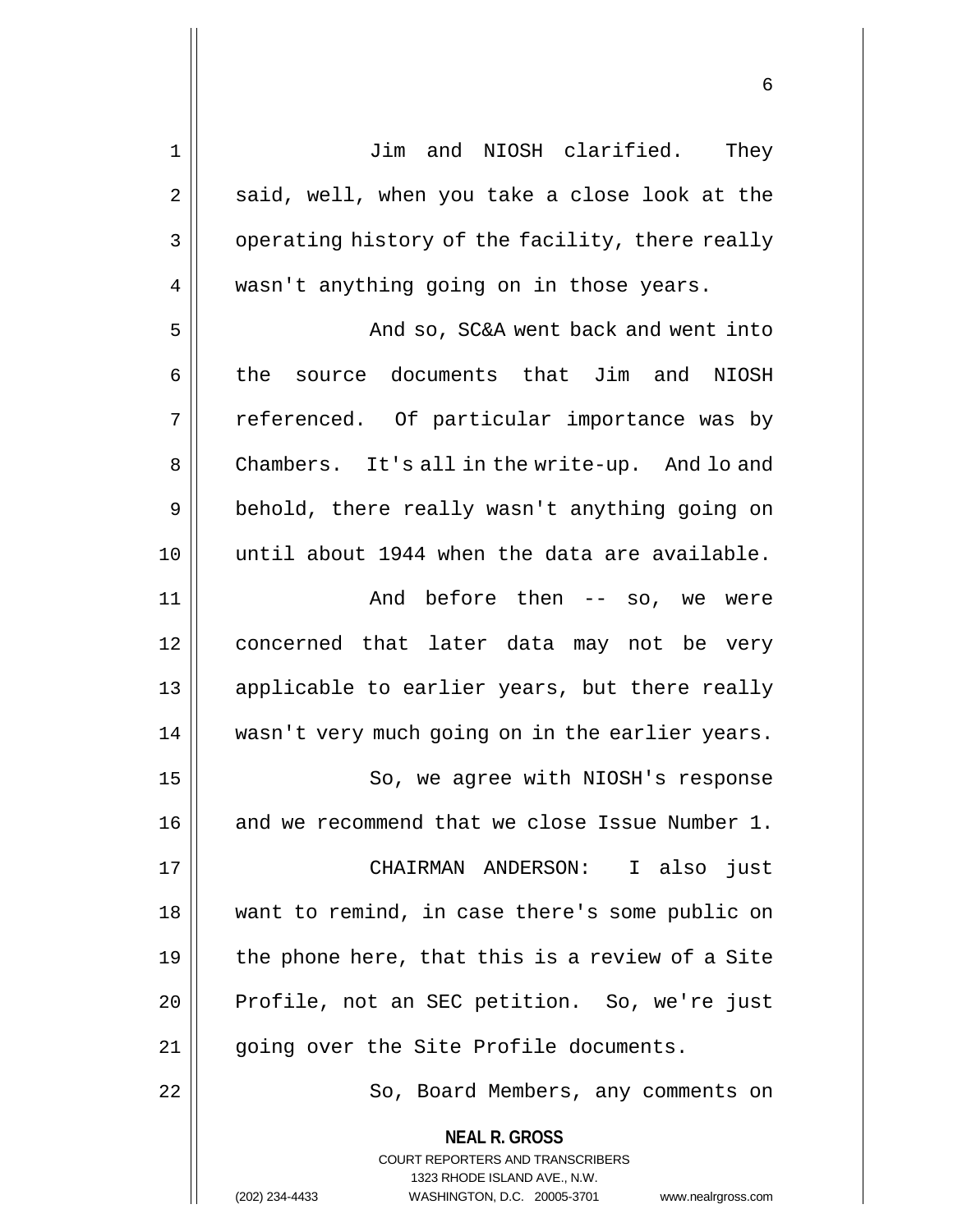|                | 7                                                                                                   |
|----------------|-----------------------------------------------------------------------------------------------------|
| $\mathbf 1$    | this?                                                                                               |
| 2              | MEMBER KOTELCHUCK: Sounds perfectly                                                                 |
| 3              | reasonable.                                                                                         |
| $\overline{4}$ | CHAIRMAN ANDERSON: Okay.                                                                            |
| 5              | MEMBER FIELD: Yeah, sounds good.                                                                    |
| 6              | CHAIRMAN ANDERSON: So, as we go                                                                     |
| 7              | through these, the recommendation here is to                                                        |
| 8              | close. And so it sounds like we're all in                                                           |
| 9              | agreement. So, Finding Number 1, we think the                                                       |
| 10             | documentation here is sufficient and adequate.                                                      |
| 11             | So, we think this issue has been completed and                                                      |
| 12             | we'll close out Finding Number 1.                                                                   |
| 13             | MEMBER KOTELCHUCK: Good.                                                                            |
| 14             | DR. MAURO: We will move on, then,                                                                   |
| 15             | to Finding Number 2. Finding Number 2 has to do                                                     |
| 16             | with the assumptions and methods used in the Site                                                   |
| 17             | Profile by NIOSH to calculate ingestion dose.                                                       |
| 18             | When we reviewed that, we found that                                                                |
| 19             | the method that was used apparently did not                                                         |
| 20             | follow our understanding of the standardized                                                        |
| 21             | method, which is TIB-9, and I guess our inquiry                                                     |
| 22             | was something seems to be wrong here.                                                               |
|                | <b>NEAL R. GROSS</b><br>COURT REPORTERS AND TRANSCRIBERS                                            |
|                | 1323 RHODE ISLAND AVE., N.W.<br>(202) 234-4433<br>WASHINGTON, D.C. 20005-3701<br>www.nealrgross.com |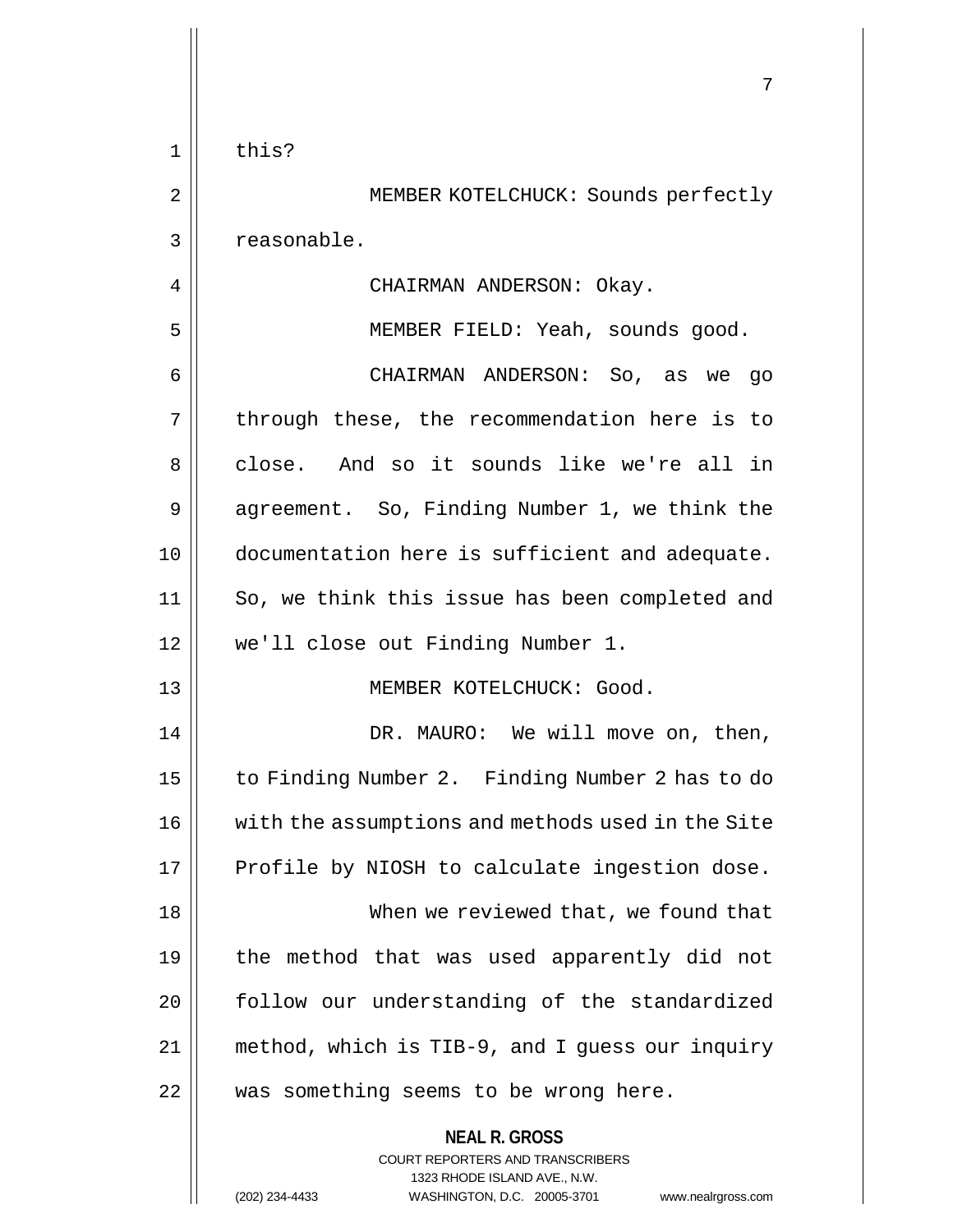| $\mathbf 1$ | And NIOSH's response was, you're                                                                |
|-------------|-------------------------------------------------------------------------------------------------|
| 2           | right. The way in which it was implemented here                                                 |
| 3           | needs to be -- you know, we have to revisit that.                                               |
| 4           | And so SC&A's position is that,                                                                 |
| 5           | yeah, right now this item is open to the extent                                                 |
| 6           | that we believe that -- and I haven't seen                                                      |
| 7           | anything, but we believe that NIOSH is going to                                                 |
| 8           | correct whatever the issues were associated with                                                |
| 9           | the ingestion pathway.                                                                          |
| 10          | And, Jim, if you're on the line, do                                                             |
| 11          | you know the status of that revisit of that                                                     |
| 12          | particular issue?                                                                               |
| 13          | DR. NETON: Yeah, we're working on                                                               |
| 14          | that, John. The issue was, really, it was an                                                    |
| 15          | inappropriate application -- or inappropriate                                                   |
| 16          | application of TIB-9.                                                                           |
| 17          | If you recall, TIB-9 sets the                                                                   |
| 18          | ingestion intake at some fraction of the                                                        |
| 19          | measured air concentration; 0.2 times the air                                                   |
| 20          | concentration, I think.                                                                         |
| 21          | DR. MAURO: Yes.                                                                                 |
| 22          | DR. NETON: And that's fine. But                                                                 |
|             | <b>NEAL R. GROSS</b><br><b>COURT REPORTERS AND TRANSCRIBERS</b><br>1323 RHODE ISLAND AVE., N.W. |
|             | (202) 234-4433<br>WASHINGTON, D.C. 20005-3701<br>www.nealrgross.com                             |

Ħ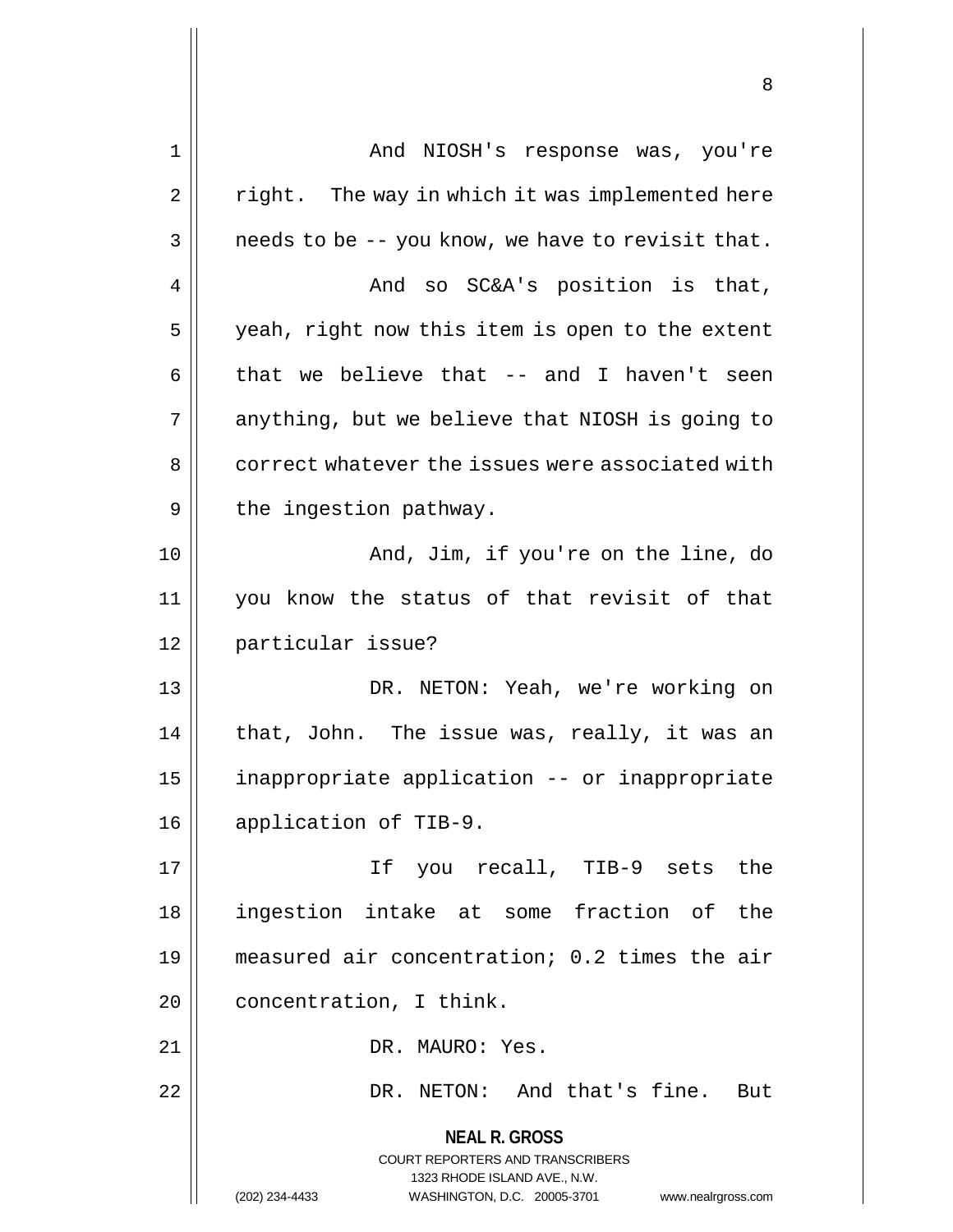$1 ||$  the reality of what we did, though, was that is 2 || assuming that you have some sort of an air 3 **Concentration that was measured based on some** 4 | operation in the plant, you know, like some 5 | airborne-generating operation.

 And in this particular case, what we did was we used a resuspension value of material  $8 \parallel$  from the ground into the air and said, ah, 9 || there's the air concentration and multiplied that times 0.2. And that resulted in an extremely low value of ingestion which we | thought is way too low.

13 || So, the way around this is one has  $14$  | to then -- you can't use that TIB-9 value. You 15 have to come up with a surface concentration 16 | value and then use something like what's in the 17 RESRAD document, an ingestion rate in meters 18 || squared per hour. And that's what we're going  $19 \parallel$  to do to correct that problem.

20 || We haven't done that yet, but we will 21  $\vert$  revise the TIB -- I mean, the Site Profile, to 22 | reflect that.

> **NEAL R. GROSS** COURT REPORTERS AND TRANSCRIBERS 1323 RHODE ISLAND AVE., N.W. (202) 234-4433 WASHINGTON, D.C. 20005-3701 www.nealrgross.com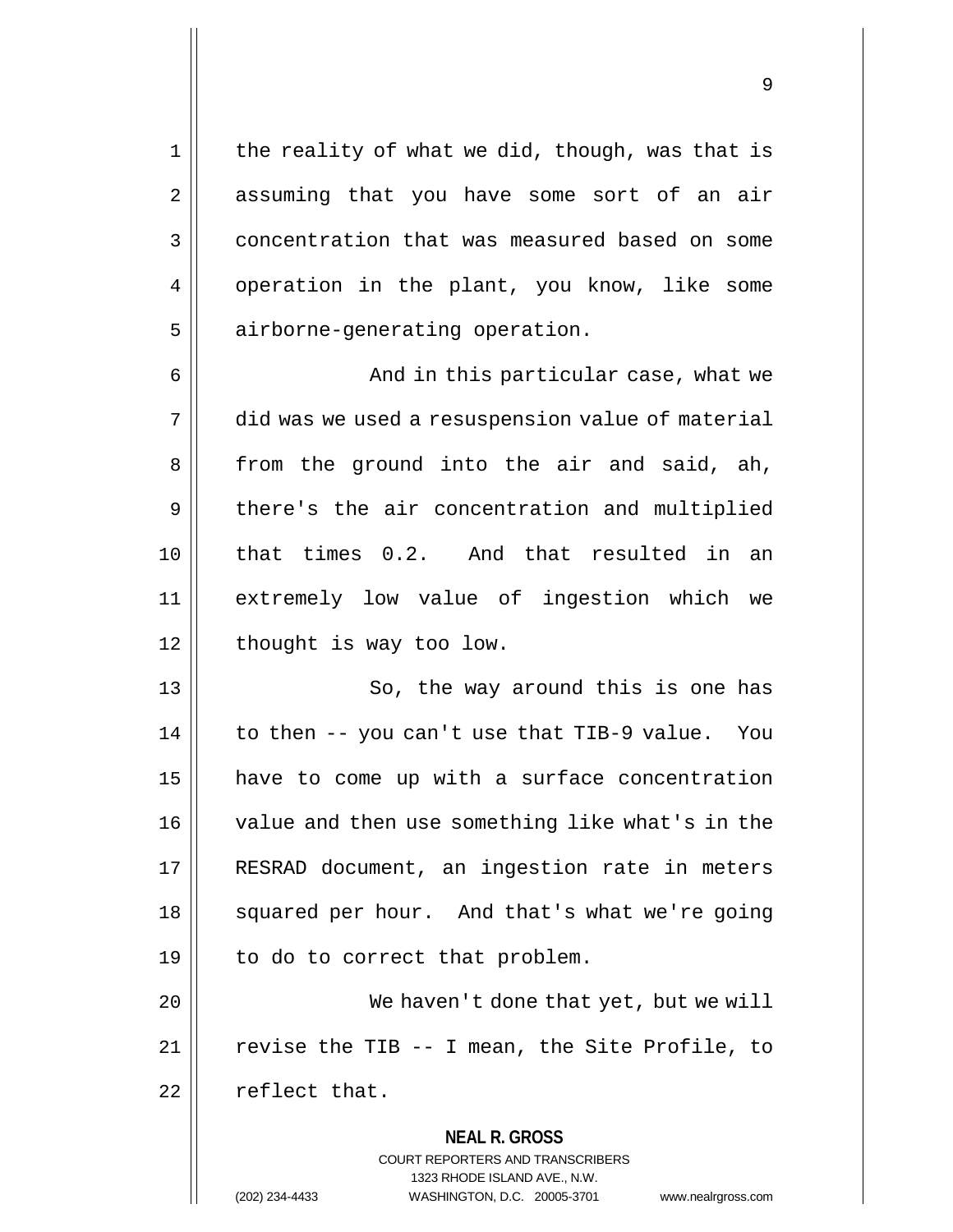| $\mathbf 1$ | DR. MAURO: I could speak for SC&A.                                                                  |
|-------------|-----------------------------------------------------------------------------------------------------|
| 2           | That strategy is acceptable to SC&A. And in a                                                       |
| 3           | situation like this, what has been done in the                                                      |
| 4           | past, and certainly it's up to the Work Group,                                                      |
| 5           | you know, we accept that strategy in principle                                                      |
| 6           | and, you know, whether or not you would want to                                                     |
| 7           | close on that basis or wait until that actual --                                                    |
| 8           | that revision is made. But I'm familiar with                                                        |
| 9           | Jim's description that he just provided as being                                                    |
| 10          | the fix. And that fix is the fix that we would                                                      |
| 11          | expect.                                                                                             |
| 12          | CHAIRMAN ANDERSON: So, Jim, do we                                                                   |
| 13          | have any timeline for when that might be done?                                                      |
| 14          | DR. NETON: You know, I don't. I                                                                     |
| 15          | would actually suggest we probably hold this in,                                                    |
| 16          | what do you call it, abeyance.                                                                      |
| 17          | DR. MAURO: In abeyance, yeah.                                                                       |
| 18          | CHAIRMAN ANDERSON: Okay. That's                                                                     |
| 19          | what I was going to suggest.                                                                        |
| 20          | DR. NETON: Yeah.                                                                                    |
| 21          | CHAIRMAN ANDERSON: If<br>you were                                                                   |
| 22          | saying, well, somebody is actually writing on it                                                    |
|             | <b>NEAL R. GROSS</b>                                                                                |
|             | COURT REPORTERS AND TRANSCRIBERS                                                                    |
|             | 1323 RHODE ISLAND AVE., N.W.<br>(202) 234-4433<br>WASHINGTON, D.C. 20005-3701<br>www.nealrgross.com |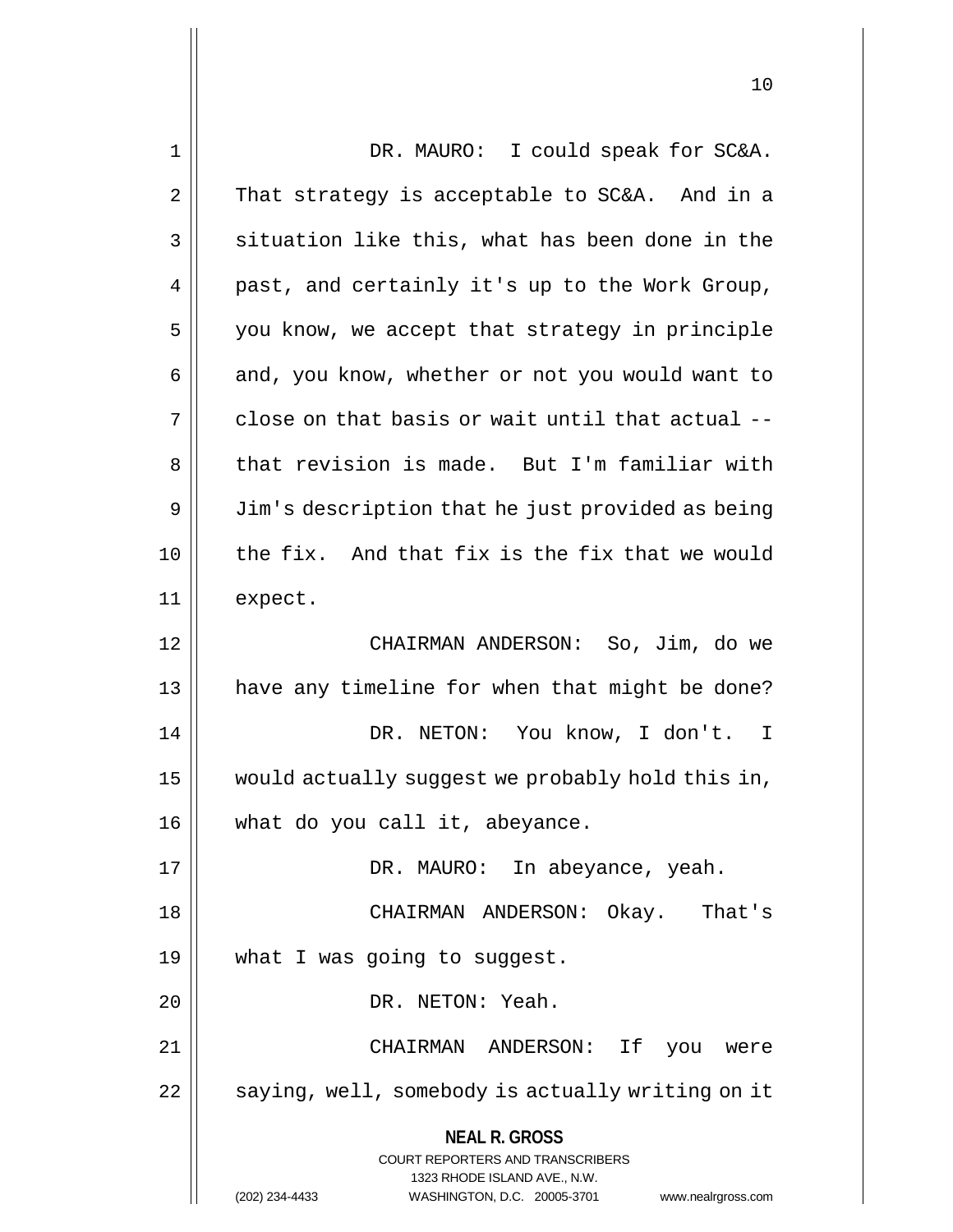|    | 11                                                                                                                                                              |
|----|-----------------------------------------------------------------------------------------------------------------------------------------------------------------|
| 1  | now, that would be different.                                                                                                                                   |
| 2  | DR. NETON: No.                                                                                                                                                  |
| 3  | CHAIRMAN ANDERSON: Let's just hold                                                                                                                              |
| 4  | this in abeyance.                                                                                                                                               |
| 5  | DR. NETON: Right.                                                                                                                                               |
| 6  | CHAIRMAN ANDERSON:<br>You know, I                                                                                                                               |
| 7  | mean, partly we're going to report on today's                                                                                                                   |
| 8  | meeting at the full Board meeting. And I think                                                                                                                  |
| 9  | we can just say this is in abeyance and we'll just                                                                                                              |
| 10 | continue to kind of track it.                                                                                                                                   |
| 11 | DR. NETON: Right.                                                                                                                                               |
| 12 | CHAIRMAN ANDERSON: When you get it                                                                                                                              |
| 13 | done, you can bring it back to us and -                                                                                                                         |
| 14 | DR. NETON: Right. I think it's                                                                                                                                  |
| 15 | safe to say we have an agreement.                                                                                                                               |
| 16 | CHAIRMAN ANDERSON:<br>Then we can                                                                                                                               |
| 17 | close it out. So, let's just do that.                                                                                                                           |
| 18 | DR. NETON: Right. We<br>have                                                                                                                                    |
| 19 | agreement in principle, but, you know, you guys                                                                                                                 |
| 20 | certainly should review what we've put forth to                                                                                                                 |
| 21 | make sure that it's what you think we're doing.                                                                                                                 |
| 22 | CHAIRMAN ANDERSON: Okay.                                                                                                                                        |
|    | <b>NEAL R. GROSS</b><br>COURT REPORTERS AND TRANSCRIBERS<br>1323 RHODE ISLAND AVE., N.W.<br>(202) 234-4433<br>WASHINGTON, D.C. 20005-3701<br>www.nealrgross.com |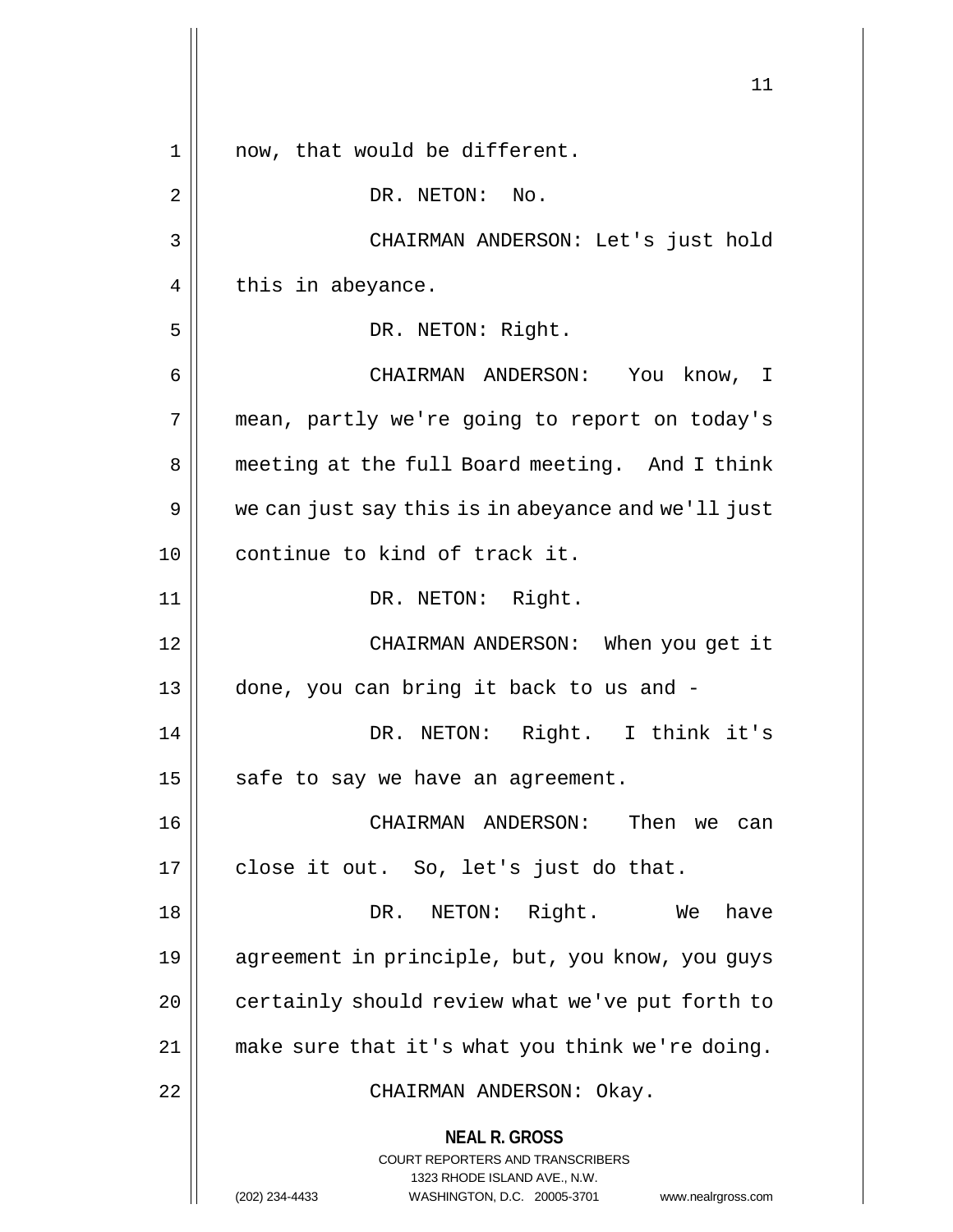|    | 12                                                                  |
|----|---------------------------------------------------------------------|
| 1  | DR. MAURO: Good.                                                    |
| 2  | CHAIRMAN ANDERSON: Moving right                                     |
| 3  | along to Finding 3.                                                 |
| 4  | DR. MAURO: Yes. Finding 3, I'll                                     |
| 5  | give it briefly. Our original concern was                           |
| 6  | something called the Putzier effect. You know,                      |
| 7  | when you're working with -- when you're reducing                    |
| 8  | -- you've probably heard this before. Maybe                         |
| 9  | some of you haven't.                                                |
| 10 | When you're making uranium and you                                  |
| 11 | go through a reduction process, one of the                          |
| 12 | outcomes of this process very often is you                          |
| 13 | accumulate thorium-234, the progeny,                                |
| 14 | short-lived progeny of uranium, on the outside                      |
| 15 | crust of the uranium ingot.                                         |
| 16 | And we felt that, in our original                                   |
| 17 | review, that -- and that has about a 15-fold                        |
| 18 | effect on the external beta field until it decays                   |
| 19 | away, this unusual transient circumstance                           |
| 20 | called the Putzier effect.                                          |
| 21 | Jim and NIOSH responded back as,                                    |
| 22 | well, it really doesn't apply here, because the                     |
|    | <b>NEAL R. GROSS</b><br><b>COURT REPORTERS AND TRANSCRIBERS</b>     |
|    | 1323 RHODE ISLAND AVE., N.W.                                        |
|    | WASHINGTON, D.C. 20005-3701<br>(202) 234-4433<br>www.nealrgross.com |

 $\mathsf{I}$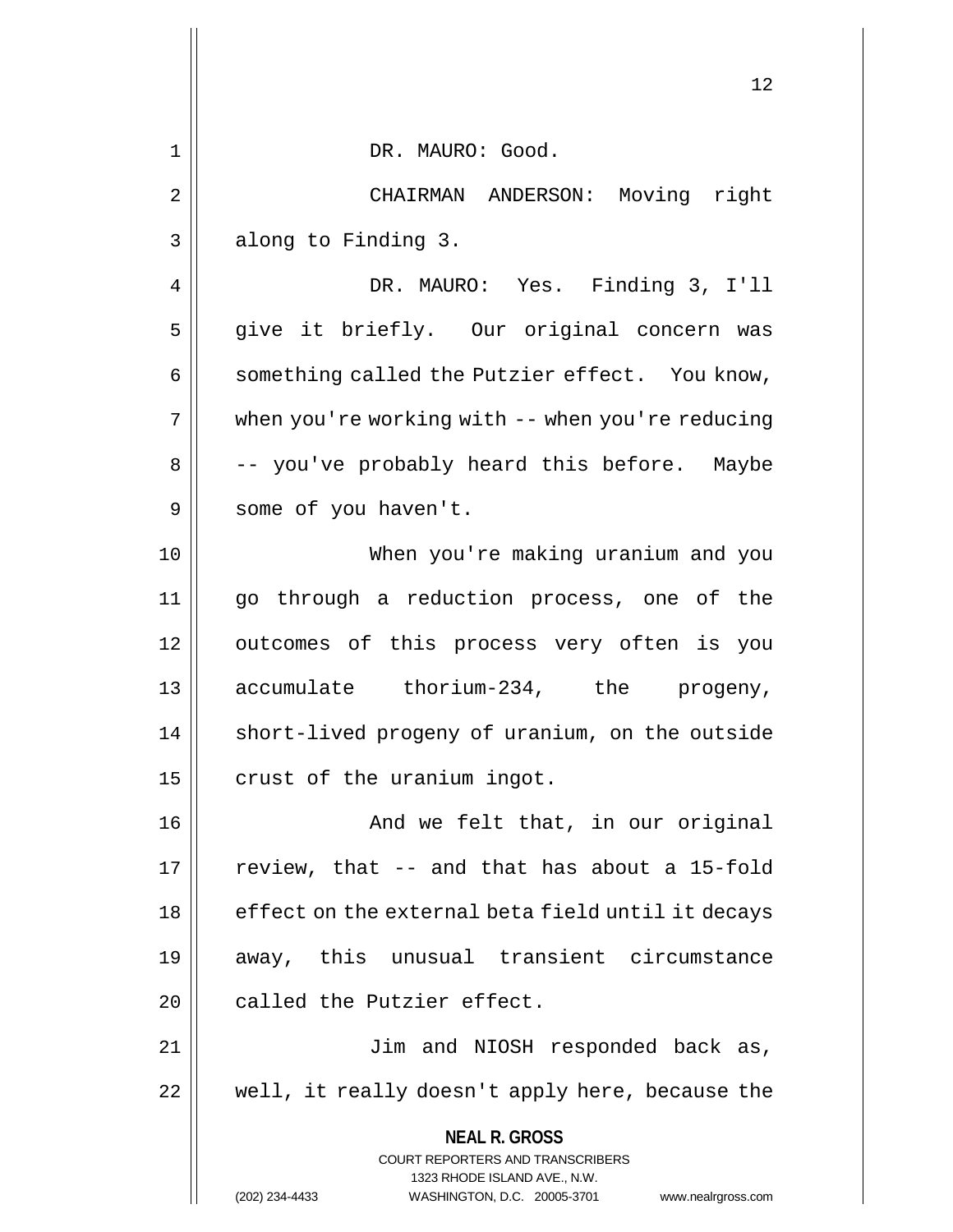**NEAL R. GROSS** COURT REPORTERS AND TRANSCRIBERS 1323 RHODE ISLAND AVE., N.W. 1 || Putzier effect really comes as a result of the 2 || second refinement step in the development of a 3 || uranium ingot, not in the first step. And we  $4 \parallel$  agreed. 5 || So, we concluded that our concern 6 || regarding the Putzier effect was misplaced.  $7 \parallel$  And that, in fact, there is no Putzier effect at 8 || this particular facility because of the nature 9 | of the operations. And we recommend closing  $10$   $\parallel$  this issue. 11 CHAIRMAN ANDERSON: Any Board 12 Member questions? 13 || **MEMBER KOTELCHUCK: No.** 14 || MEMBER FIELD: No. 15 || CHAIRMAN ANDERSON: I mean, I think 16 | we have a good explanation here down in writing.  $17$  | So, it's helpful to have that documentation 18 || should questions come up in the future. So, I 19 would agree, I think we all agree, we'll close 20 Finding Number 3. 21 And Four and Five you have now 22 combined?

(202) 234-4433 WASHINGTON, D.C. 20005-3701 www.nealrgross.com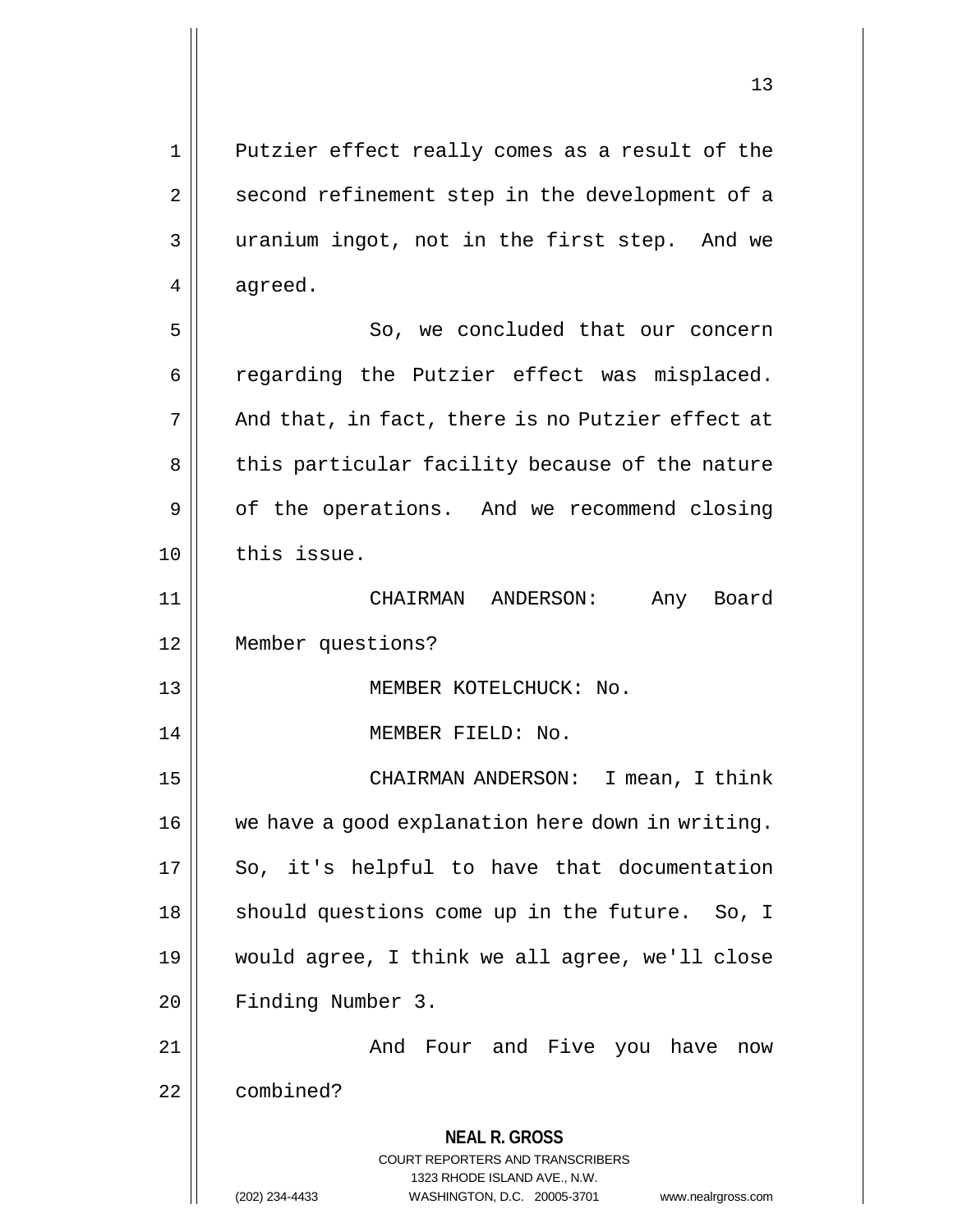**NEAL R. GROSS** COURT REPORTERS AND TRANSCRIBERS 1323 RHODE ISLAND AVE., N.W. (202) 234-4433 WASHINGTON, D.C. 20005-3701 www.nealrgross.com 1 DR. MAURO: Yes, I have combined 2 | Four and Five because they are connected at the  $3 \parallel$  hip. And NIOSH's response also is -- when they 4 || responded, it was sort of connected. So, it's  $5$  | easy to do Four and Five in one. 6 || And this is one where it may take a 7 few more minutes. Now, let me say this: I don't 8 || think we have a problem here. I think we, in  $9 \parallel$  fact, in my opinion, the outcome is fine; the 10 || doses, the approach, the exposures. 11 What I wanted to bring to the 12 | attention of the Work Group is the methodology 13 || is a little bit, in my mind, what I'll call 14 bizarre. 15 || The outcome numbers are okay, and 16 I'll try to explain what we did and how that 17 differs from what NIOSH did. And so that then 18 we can hear a little bit about the wisdom of the 19 || approach that NIOSH used, which, in my mind, was 20 | a little unusual. 21 || The Solomon State State State State State State State State State State State State State State State St  $22$  | outcome doesn't disturb me at all. The numbers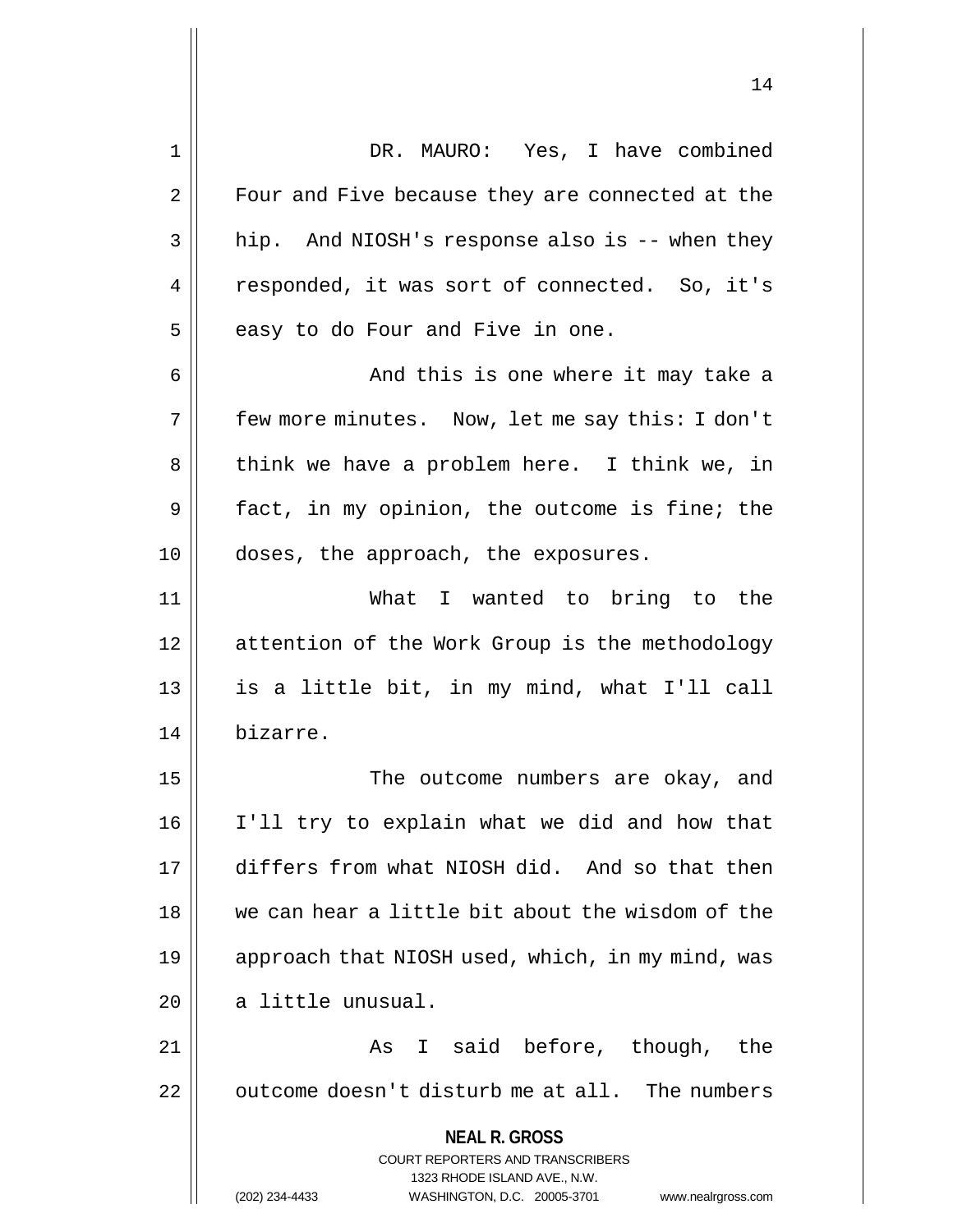are perfectly reasonable.

| 2  | What the issue has to do with is you                     |
|----|----------------------------------------------------------|
| 3  | have a uranium operation. And there's people             |
| 4  | working next to, let's say, a slab of uranium or         |
| 5  | maybe a drum filled with uranium, and we know and        |
| 6  | we all agree on what the radiation field is as           |
| 7  | a function of distance from this source. The             |
| 8  | gamma and beta radiation field.                          |
| 9  | And it's a look-up number. We've                         |
| 10 | checked it many, many times. It's become                 |
| 11 | standard. So, we all agree on that radiation             |
| 12 | field at one foot, which is 1.2 mR per hour. And         |
| 13 | it's 0.3 mR per hour at one meter.                       |
| 14 | So, therefore, it's a source,                            |
| 15 | understanding the source and what kind of                |
| 16 | external exposure.                                       |
| 17 | And NIOSH made certain assumptions                       |
| 18 | regarding how long a person might be at one foot,        |
| 19 | working at one foot, and at one meter from these         |
| 20 | sources. And, thereby, you could calculate               |
| 21 | easily by hand the skin dose and the organ dose,         |
| 22 | whatever the organ might be.                             |
|    | <b>NEAL R. GROSS</b><br>COURT REPORTERS AND TRANSCRIBERS |

1323 RHODE ISLAND AVE., N.W.

(202) 234-4433 WASHINGTON, D.C. 20005-3701 www.nealrgross.com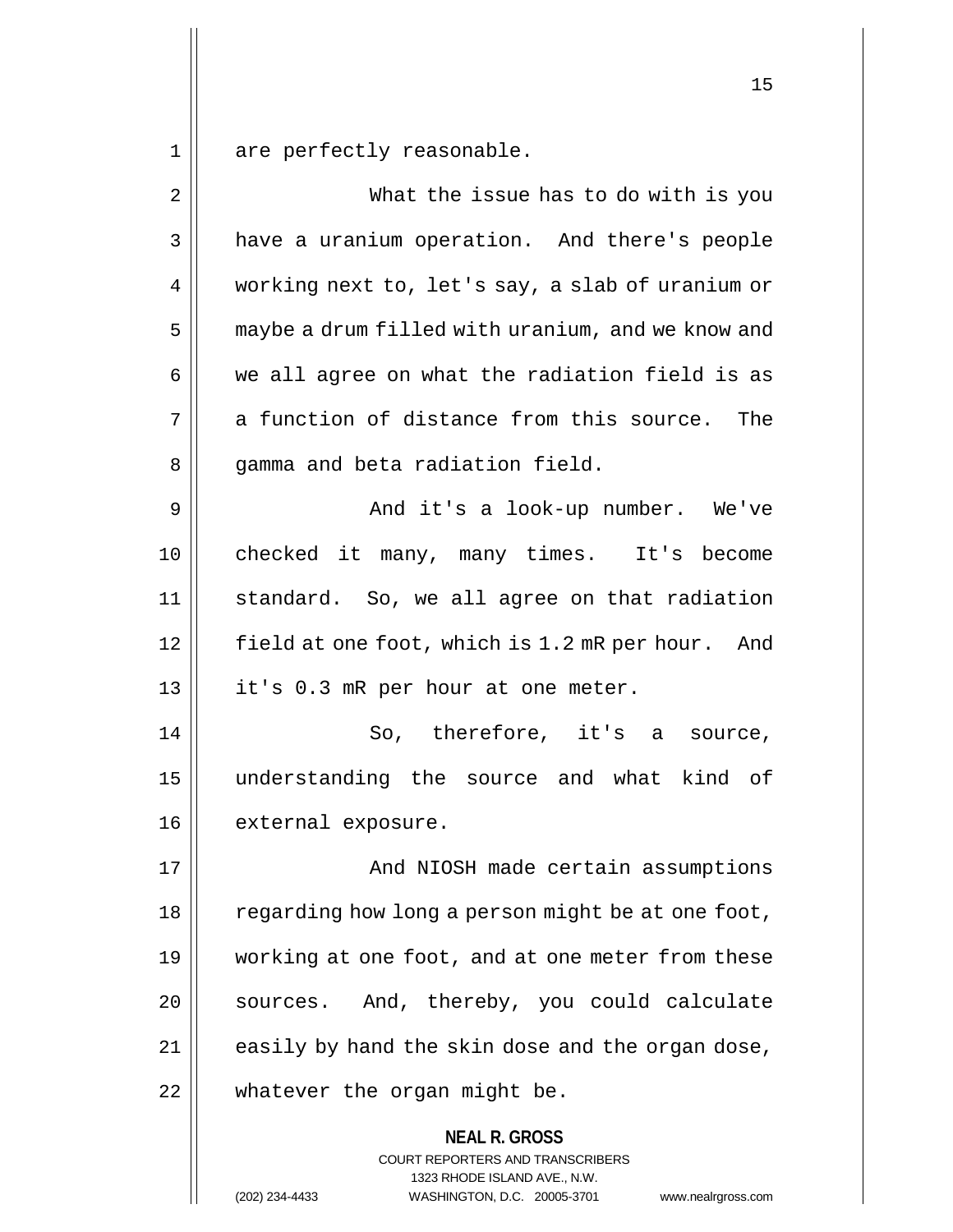| $\mathbf 1$ | Now, but it turns out NIOSH -- and                                                              |
|-------------|-------------------------------------------------------------------------------------------------|
| 2           | that was what we expected to see. A very, very                                                  |
| 3           | conventional calculation. But<br>did<br>NIOSH                                                   |
| 4           | something unusual. The numbers -- let's go with                                                 |
| 5           | like the 1.3 mR per hour at one foot. Well, that                                                |
| 6           | is the number -- in other words, the physics of                                                 |
| 7           | it. That's what you would get at one foot from                                                  |
| 8           | a slab of uranium, natural uranium. But NIOSH                                                   |
| 9           | didn't use that number.                                                                         |
| 10          | They decided to say, well, we're                                                                |
| 11          | going to treat that number -- and certainly, Jim,                                               |
| 12          | anyplace along the line you want to help me out,                                                |
| 13          | but my understanding is they said, well, no, we                                                 |
| 14          | don't want to work with that number, because we                                                 |
| 15          | consider that to be the average number at that                                                  |
| 16          | location, or an average number.                                                                 |
| 17          | And so they converted it into the                                                               |
| 18          | geometric mean by assuming that that exposure                                                   |
| 19          | rate at that point has a certain distribution.                                                  |
| 20          | I forget what the geometric standard deviation                                                  |
| 21          | was that was used. And then you could derive                                                    |
| 22          | what the geometric mean and geometric standard                                                  |
|             | <b>NEAL R. GROSS</b><br><b>COURT REPORTERS AND TRANSCRIBERS</b><br>1323 RHODE ISLAND AVE., N.W. |
|             | (202) 234-4433<br>WASHINGTON, D.C. 20005-3701<br>www.nealrgross.com                             |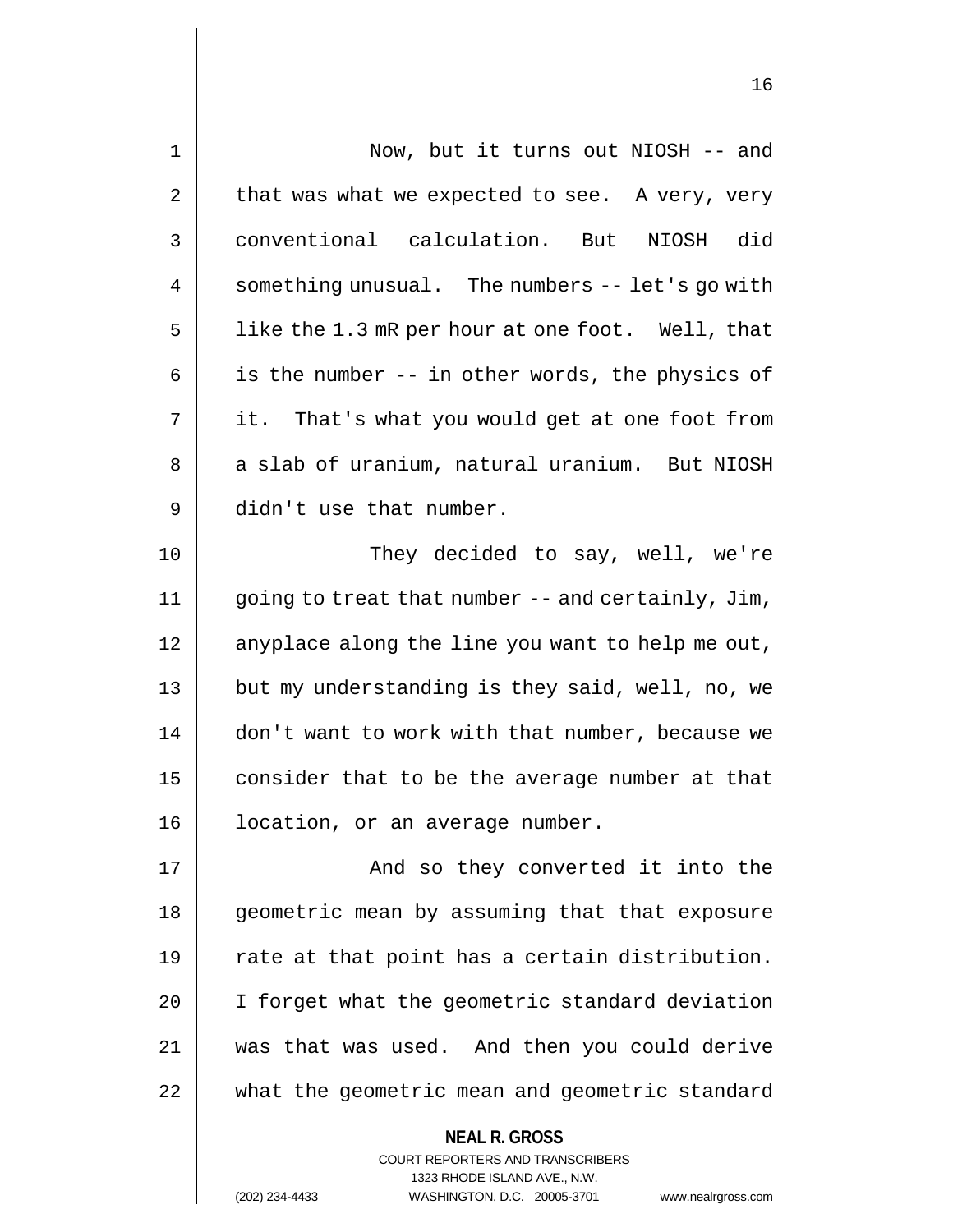1 deviation is.

| $\overline{2}$ | So that instead of using what I                   |
|----------------|---------------------------------------------------|
| 3              | consider to be a deterministic fixed value,       |
| 4              | NIOSH converted into a statistical number where   |
| 5              | that radiation field is expressed more in terms   |
| 6              | of a geometric mean and geometric standard        |
| 7              | deviation at that location, and then went ahead   |
| 8              | and did the calculation.                          |
| 9              | And it turns out that the outcome --              |
| 10             | so, NIOSH used what I would call the statistical  |
| 11             | approach. Because most of NIOSH's work,           |
| 12             | virtually all of its work, really operates        |
| 13             | within the framework of assigning a geometric     |
| 14             | mean to a metric, to whatever the parameter is,   |
| 15             | and a standard deviation and use that as input    |
| 16             | into an IREP, into a PoC calculation.             |
| 17             | In this instance, it seemed kind of               |
| 18             | strange to do that, because there really isn't    |
| 19             | any uncertainty in the dose rate or exposure rate |
| 20             | as a function of distance from a slab of uranium. |
| 21             | So, it seems that they applied their statistical  |
| 22             | approach in a<br>that really doesn't<br>manner    |
|                | <b>NEAL R. GROSS</b>                              |

COURT REPORTERS AND TRANSCRIBERS 1323 RHODE ISLAND AVE., N.W.

(202) 234-4433 WASHINGTON, D.C. 20005-3701 www.nealrgross.com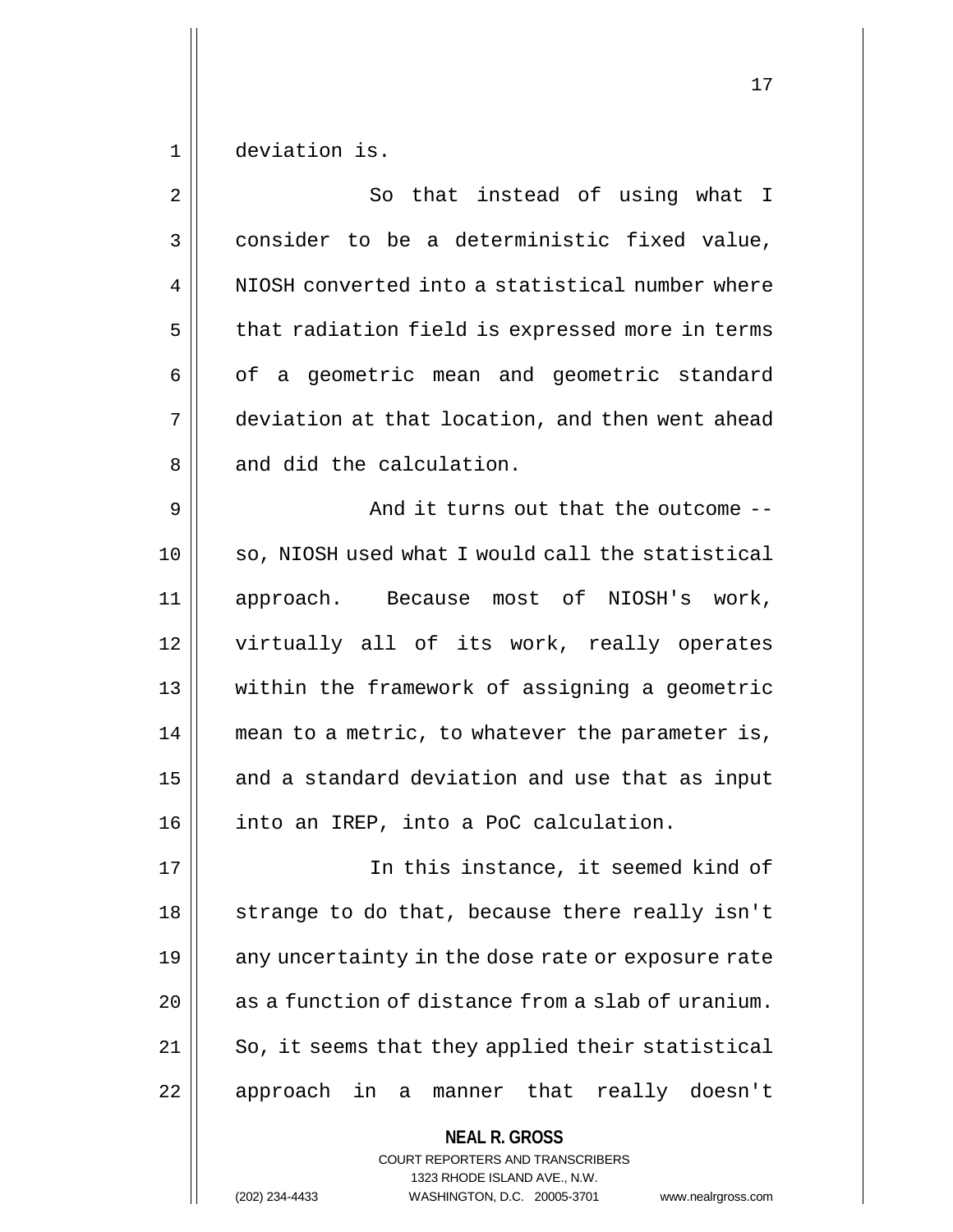1 || intuitively seem to make sense to a problem of  $2 \parallel$  this class.

3 | Now, don't get me wrong. What they  $4 \parallel$  did, they came up with a different result, which 5 | I consider to be perfectly reasonable also. But  $6 \parallel$  it just seemed to be a little strange to do that  $7 \parallel$  here. You know, it's a physical -- this dose at  $8 \parallel$  one foot, there's no uncertainty there.  $9 \parallel$  So, I felt that it seemed to be 10 unusual to assign a geometric mean and geometric

11 || standard deviation to a value that actually is 12 fixed, unlike a lot of the other things we work 13 with.

14 || So, all I wanted to do here was to  $15$  alert the Work Group that this is a practice that 16 || NIOSH has employed here. But in this particular 17 case, it does seem to be unusual. But I'm not 18 || troubled by the outcome.

 And, Jim, you may want to weigh in | and, you know, explain, you know, why this is a 21 || standard approach and why you're comfortable with it. I don't have any problems with the

> **NEAL R. GROSS** COURT REPORTERS AND TRANSCRIBERS

> > 1323 RHODE ISLAND AVE., N.W.

(202) 234-4433 WASHINGTON, D.C. 20005-3701 www.nealrgross.com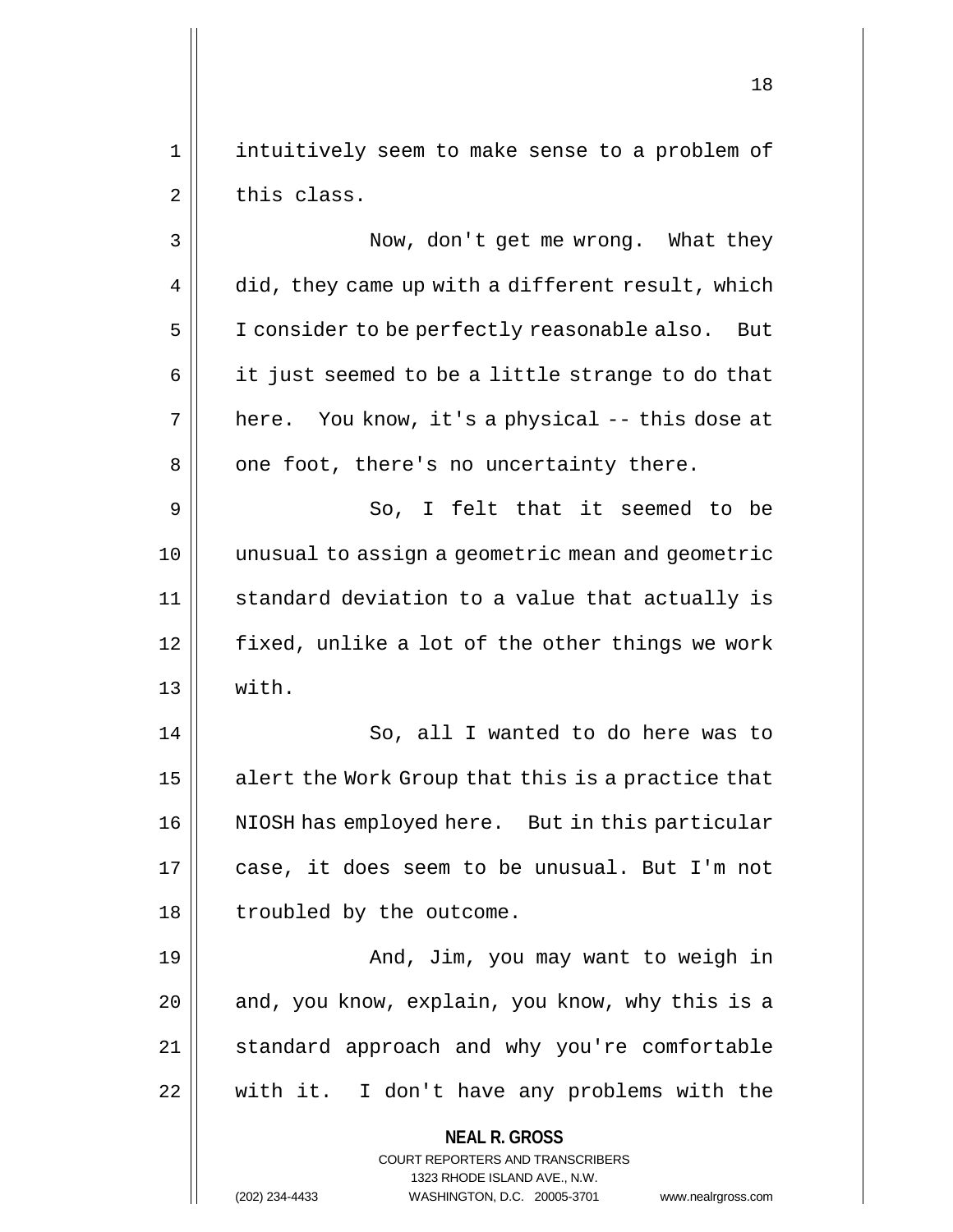**NEAL R. GROSS** COURT REPORTERS AND TRANSCRIBERS 1323 RHODE ISLAND AVE., N.W. (202) 234-4433 WASHINGTON, D.C. 20005-3701 www.nealrgross.com 1 || outcome. I'm just a little bit, I guess, 2 || surprised by treating the problem in that 3 fashion. 4 DR. NETON: Yeah. First, I'd say 5 it's somewhat convoluted. I wouldn't  $6 \parallel$  necessarily characterize it as bizarre. 7 DR. MAURO: I'm sorry. That's the 8 || first word that came to mind. 9 DR. NETON: Okay. But I look at  $10 \parallel$  this  $-$ 11 CHAIRMAN ANDERSON: I'm comfortable 12 with convoluted. 13 (Laughter.) 14 DR. NETON: I looked at this to some 15 degree, and I honestly was having trouble 16 || justifying our rationale as well. 17 || Think what happened here, if you 18 | remember, there was originally a TBD-6001. And 19 || that was cancelled. So, then some of these 20 | sites ended up having their own little mini-Site 21 | Profiles, so to speak. And in the port over from  $22$  | there, I think we kind of got our wires crossed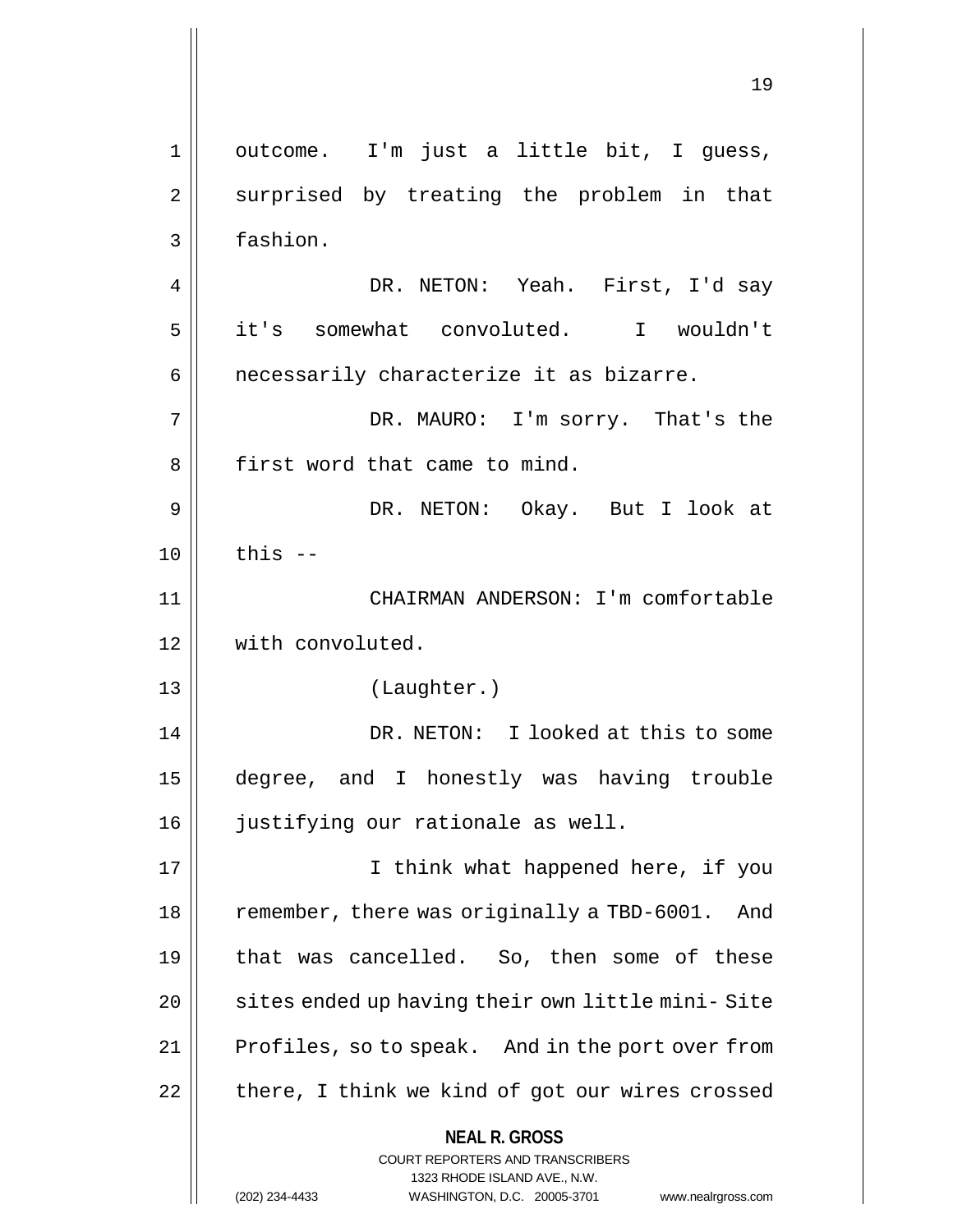1 || a bit, is the way I'm thinking here.

**NEAL R. GROSS** COURT REPORTERS AND TRANSCRIBERS 2 And, to me, I think the calculation  $3 \parallel$  is -- I agree. It's a somewhat convoluted 4 method to get to an answer. And I'm more  $5 \parallel$  comfortable, after looking at this, going with  $6 \parallel$  a more traditional approach, which would be to  $7 \parallel$  say that the person -- and this GSD of 5, by the  $8 \parallel$  way, is a recommendation in the TBD, the original  $9 \parallel$  TBD, to apply to values that you don't have any 10 particular distribution. It's a default 11 recommendation. And the idea was that the GSD 12 | of 5 would account for a variation in distances 13 | from the source. 14 || I agree that there is no uncertainty 15  $\parallel$  on the dose rate of one foot from, you know, a 16 || slab of uranium and such, but we're trying to 17 account for variation in distances of the worker  $18$  || from the actual source itself. 19 || After looking at this for some time, 20 || I think a better approach here, and you end up 21 in the same situation, is to take a simpler 22 || approach. And that is to take a one-meter

1323 RHODE ISLAND AVE., N.W.

(202) 234-4433 WASHINGTON, D.C. 20005-3701 www.nealrgross.com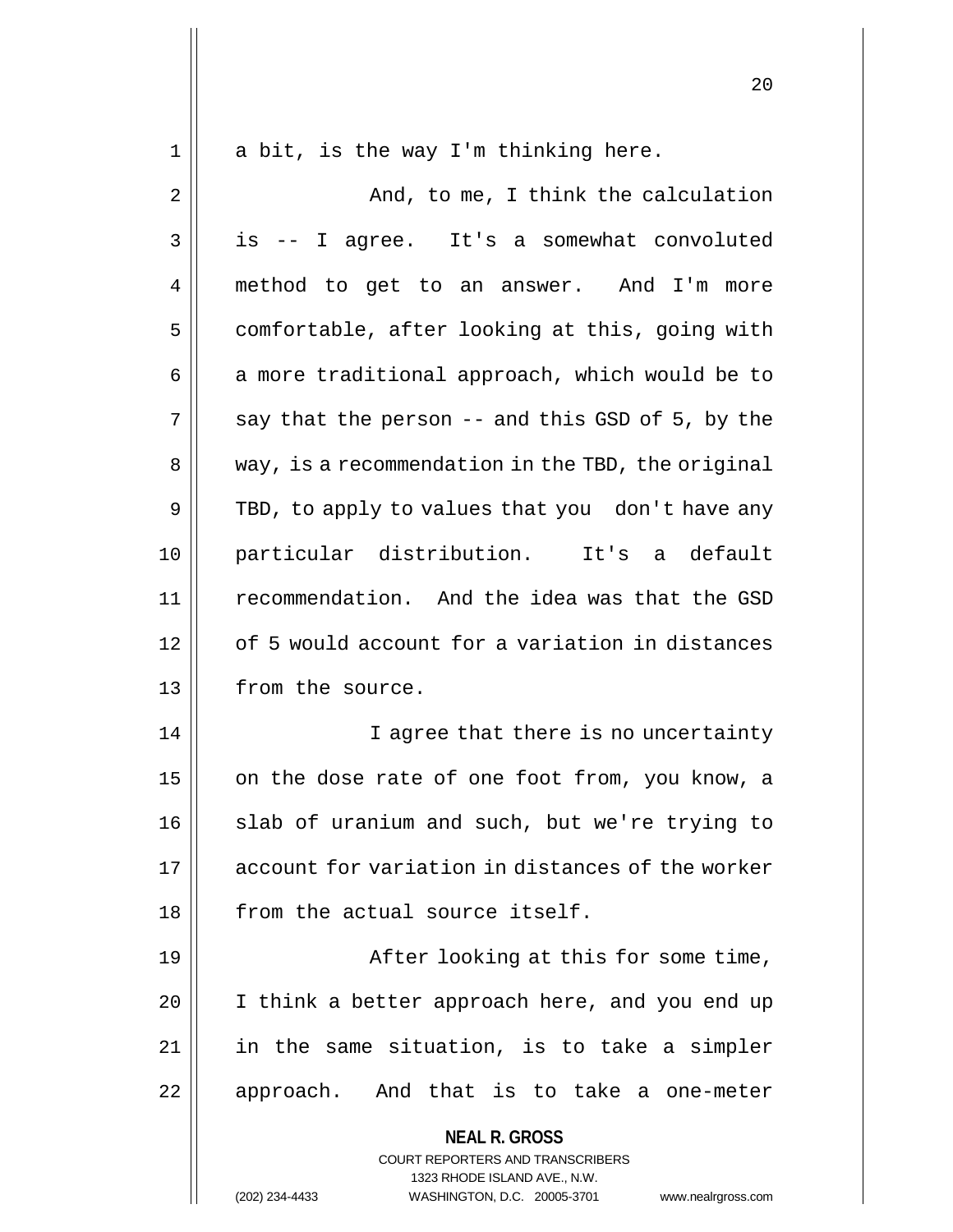**NEAL R. GROSS** 1 || value, which is 0.3 mR per hour, and put a GSD  $2 \parallel$  of 5 on that. So, then you assume that the 3 worker was at one meter for the entire 2,400 4 | hours of operation. And with a GSD of 5, you end  $5$  || up at pretty much the same place. 6 So, it gets us away from this 7 convoluted, you know, one foot, one meter, and 8 | then taking the average of those two values. 9 DR. MAURO: Okay. So, in effect, 10 || rather than think about it as uncertainty in the 11 dose rate at a given distance, it's really an 12 || uncertainty in what the distance is. 13 || DR. NETON: Exactly. 14 DR. MAURO: And I agree with that 15 | completely. And, by the way, that's how I 16 | interpreted it also when I read the write-up. I 17 || said, well, what they're really effectively 18 doing is taking into consideration a 19 non-deterministic approach to distance as a way 20 || to say, well, listen, we don't know how long the  $21$  || guy -- but, you know, he may have been a foot  $22$  | away, a meter away.

> COURT REPORTERS AND TRANSCRIBERS 1323 RHODE ISLAND AVE., N.W.

(202) 234-4433 WASHINGTON, D.C. 20005-3701 www.nealrgross.com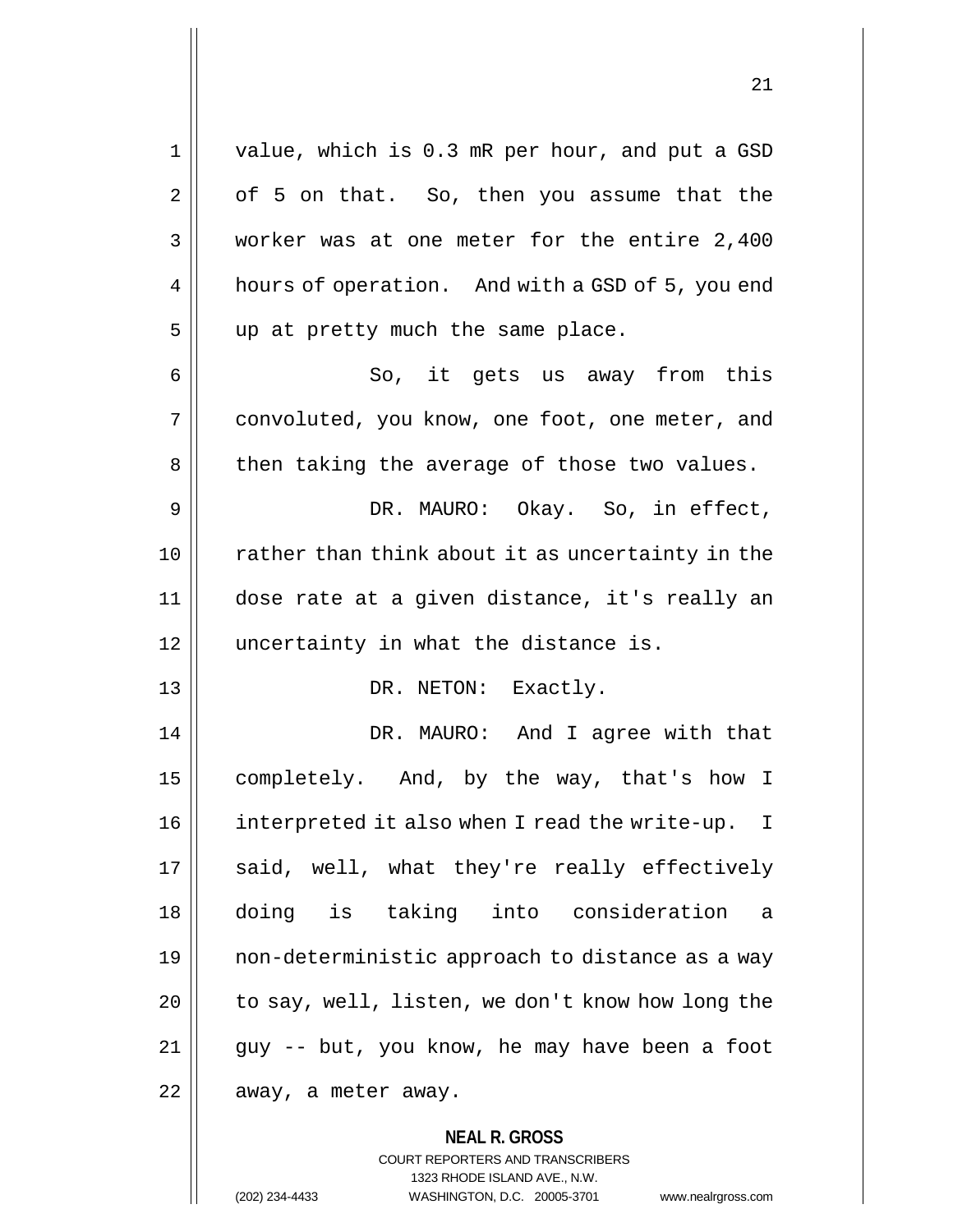|             | 22                                                                                                                                                                     |
|-------------|------------------------------------------------------------------------------------------------------------------------------------------------------------------------|
| $\mathbf 1$ | DR. NETON: Right.                                                                                                                                                      |
| $\mathbf 2$ | DR. MAURO: And, you know, how long                                                                                                                                     |
| 3           | he's there and this is one way to accommodate                                                                                                                          |
| 4           | that. And that's why I'm fine with the outcome.                                                                                                                        |
| 5           | As you explained it, it's a convoluted way to                                                                                                                          |
| 6           | come at it.                                                                                                                                                            |
| 7           | There may be another way to package                                                                                                                                    |
| 8           | it.  Like you just said, there may be a better                                                                                                                         |
| 9           | packaging that makes better optics for anyone                                                                                                                          |
| 10          | else that might be reading it.                                                                                                                                         |
| 11          | CHAIRMAN ANDERSON: Yeah.                                                                                                                                               |
| 12          | DR. MAURO: But I'm fine with how                                                                                                                                       |
| 13          | you -- in other words, bottom line again is I                                                                                                                          |
| 14          | completely agree with the strategy Jim just laid                                                                                                                       |
| 15          | out. Even if he left it as it was, I would be                                                                                                                          |
| 16          | okay with that. But I just wanted to alert the                                                                                                                         |
| 17          | Work Group regarding this unusual circumstance.                                                                                                                        |
| 18          | CHAIRMAN ANDERSON: Right.                                                                                                                                              |
| 19          | DR. MAURO: And that goes for Four and                                                                                                                                  |
| 20          | Five.                                                                                                                                                                  |
| 21          | CHAIRMAN ANDERSON: So, we'll just                                                                                                                                      |
| 22          | keep this open, or do you want to put it in                                                                                                                            |
|             | <b>NEAL R. GROSS</b><br><b>COURT REPORTERS AND TRANSCRIBERS</b><br>1323 RHODE ISLAND AVE., N.W.<br>(202) 234-4433<br>WASHINGTON, D.C. 20005-3701<br>www.nealrgross.com |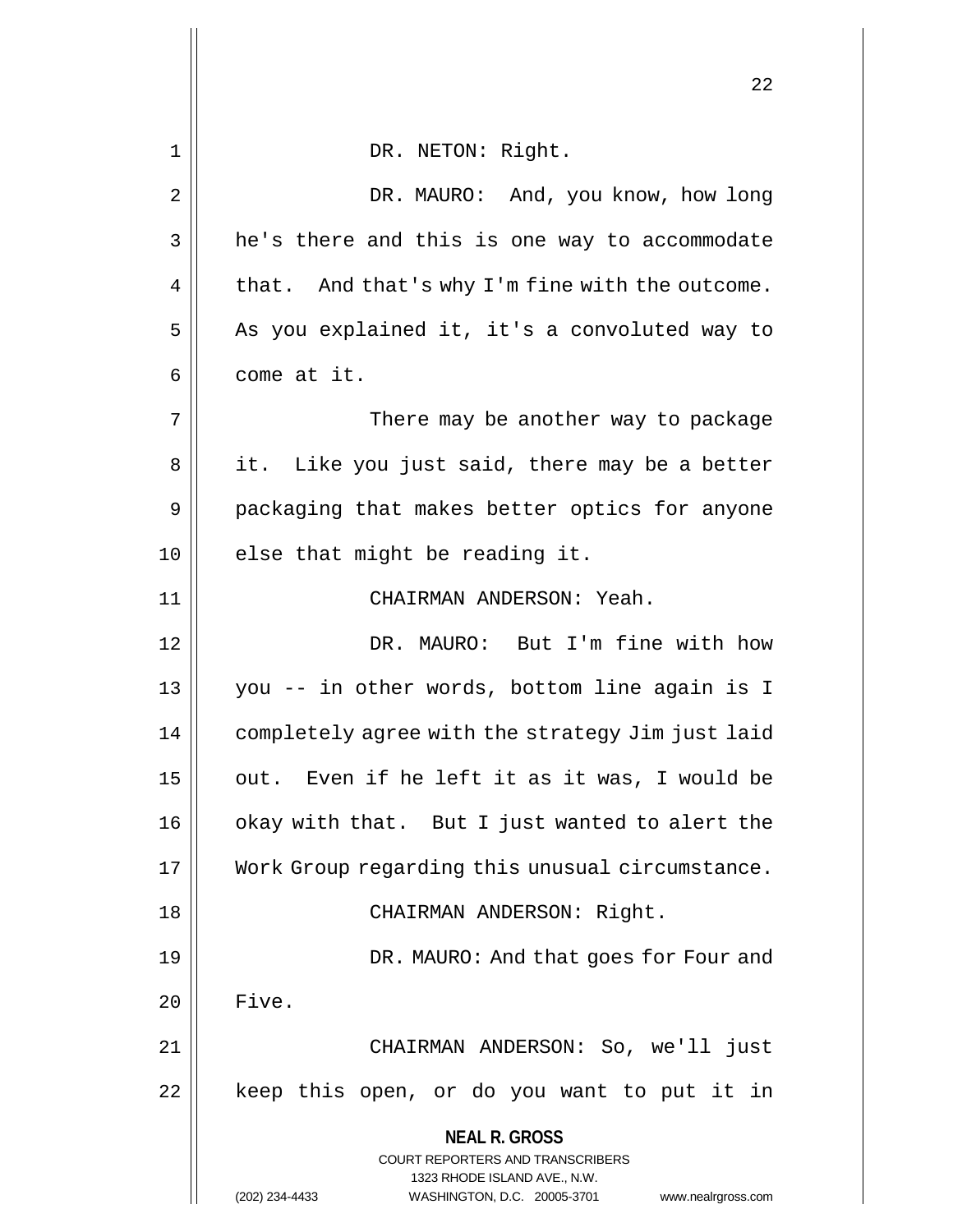**NEAL R. GROSS** COURT REPORTERS AND TRANSCRIBERS 1323 RHODE ISLAND AVE., N.W. 1 abeyance? 2 | DR. MAURO: I would recommend  $3 \parallel$  abeyance, because I think we agree in principle.  $4 \parallel$  And usually when we agree in principle, it goes 5 || into abeyance until we actually see the  $6 \parallel$  calculation. 7 DR. NETON: Yeah, I agree with that. 8 CHAIRMAN ANDERSON: Any Board 9 comments? 10 MEMBER KOTELCHUCK: Yeah, a 11 comment. Dave. 12 CHAIRMAN ANDERSON: Yes, go for it. 13 MEMBER KOTELCHUCK: I have a couple 14 of questions. If you started out by saying 15 he'll spend half of his 2,400 hours at one foot  $16$  and half at one meter, and then you're going to  $17$  || say, well, let's just assume a certain distance  $18$  || and a distribution, why do you choose a meter? 19 Why don't you choose something between a foot and  $20$  a meter? 21 || I mean, you're suggesting half the 22 | time was spent closer than a meter and I don't

(202) 234-4433 WASHINGTON, D.C. 20005-3701 www.nealrgross.com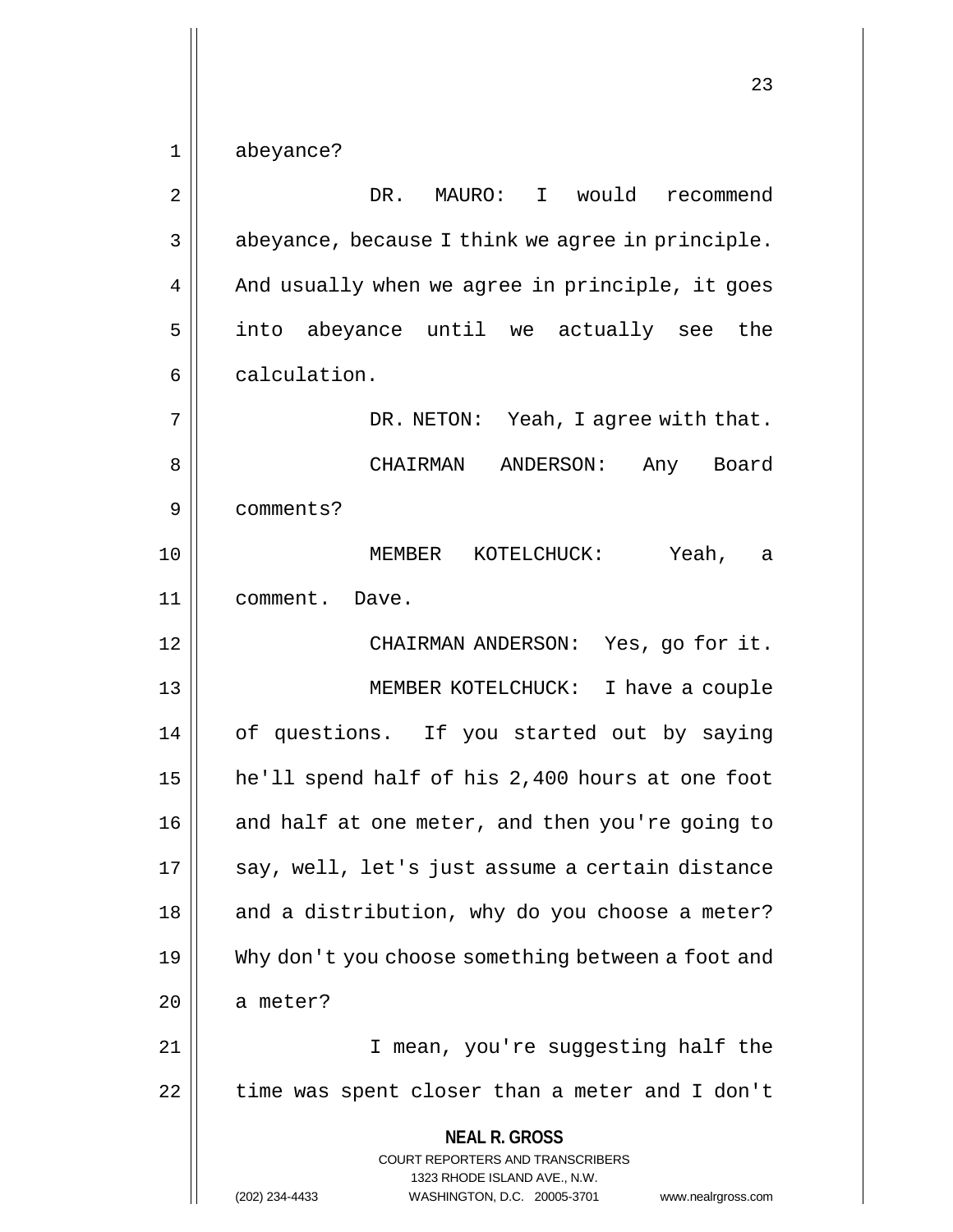| 1              | think your geometric distribution would at one                      |
|----------------|---------------------------------------------------------------------|
| $\overline{2}$ | meter, would give you -- I guess I don't see why                    |
| 3              | a distance wasn't used that was between one foot                    |
| 4              | and one meter. Could somebody respond to that?                      |
| 5              | DR. NETON: Yeah. My feeling is                                      |
| 6              | that I think the one foot was a holdover from when                  |
| 7              | we would have someone working directly with                         |
| 8              | metal, like metalworking and such.                                  |
| 9              | And this is a drumming operation,                                   |
| 10             | not a metalworking operation. So, I personally                      |
| 11             | feel that a one-meter distance is more                              |
|                |                                                                     |
| 12             | appropriate for a full-time 2,400-hour a year                       |
| 13             | scenario. A one-meter distance is<br>more                           |
| 14             | appropriate than a one-foot distance.                               |
| 15             | MEMBER KOTELCHUCK: I would be very                                  |
| 16             | comfortable with that.                                              |
| 17             | DR. NETON: Okay.                                                    |
| 18             | MEMBER KOTELCHUCK: That<br>would                                    |
| 19             | suggest to me that the original calculation, if                     |
| 20             | you'll excuse me, was, in a sense, in error. That                   |
| 21             | is, looking at the occupation of the person.                        |
| 22             | DR. NETON: Yes, I 100 percent agree                                 |
|                | <b>NEAL R. GROSS</b>                                                |
|                | COURT REPORTERS AND TRANSCRIBERS                                    |
|                | 1323 RHODE ISLAND AVE., N.W.                                        |
|                | (202) 234-4433<br>WASHINGTON, D.C. 20005-3701<br>www.nealrgross.com |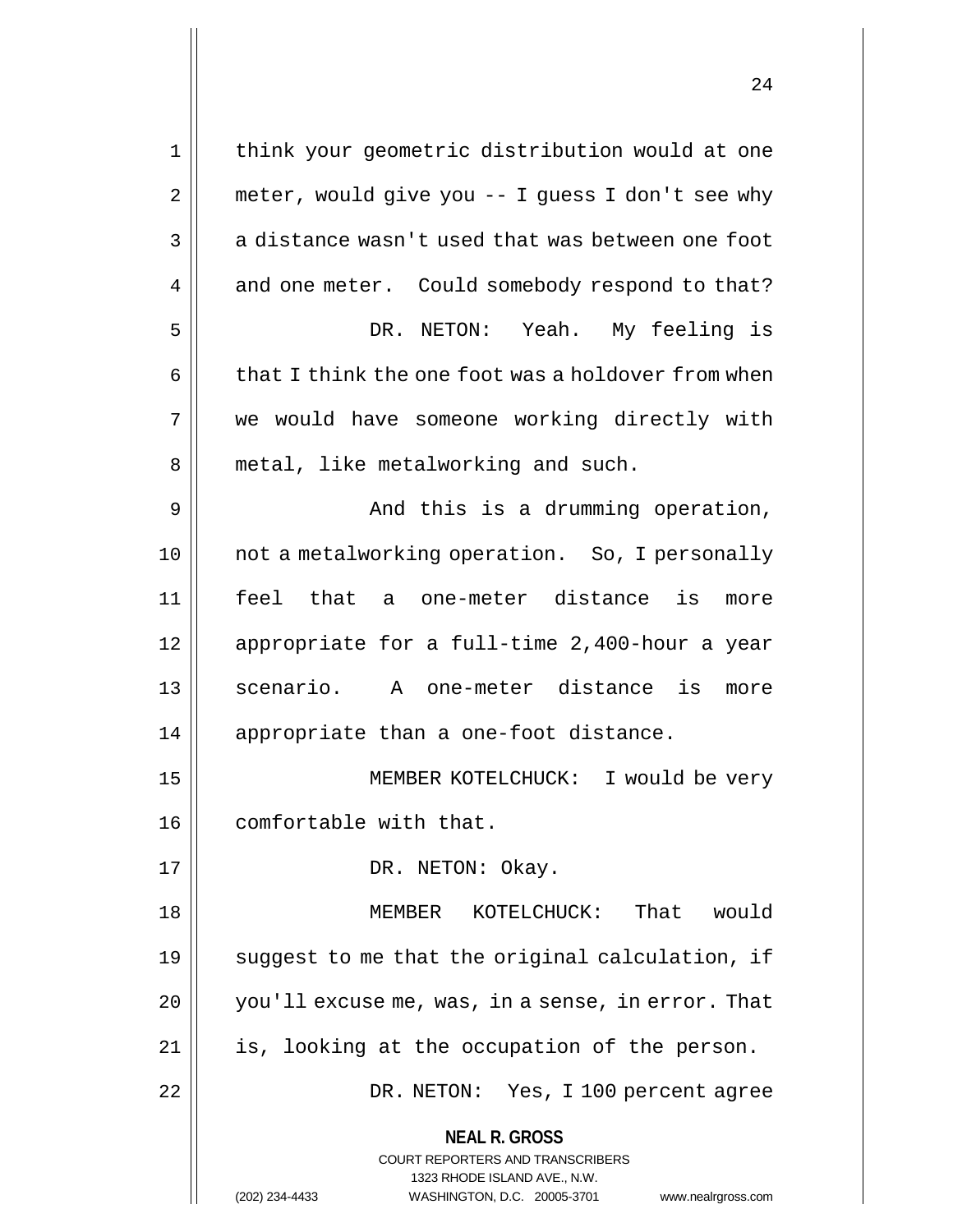1 || with you.

**NEAL R. GROSS** COURT REPORTERS AND TRANSCRIBERS 1323 RHODE ISLAND AVE., N.W. 2 | MEMBER KOTELCHUCK: And then I'm  $3 \parallel$  fine with that. The other question I have is 4 | just something about process. 5 || NIOSH originally derived this using 6 MCNP, the Monte Carlo calculation. Could 7 somebody just tell me why a Monte Carlo was  $8 \parallel$  needed rather than a -- well, why it was needed 9 in the first place? 10 || DR. NETON: Well, this is something 11 we did very early on in the program. I mean, you 12 have a drum of uranium. 13 || And it was rather than rely on -- I 14 | guess what you're saying is why wouldn't we just  $15$   $\parallel$  rely on a measurement of a drum of uranium? 16 MEMBER KOTELCHUCK: Yeah. 17 DR. NETON: Yeah, I'm not really 18 || sure why we ended up doing the Monte Carlo. I 19  $\parallel$  think what we had was different heights in the 20 || drum. You could model it based on how much was 21 | in the drum. That sort of thing and the various  $22$ 

(202) 234-4433 WASHINGTON, D.C. 20005-3701 www.nealrgross.com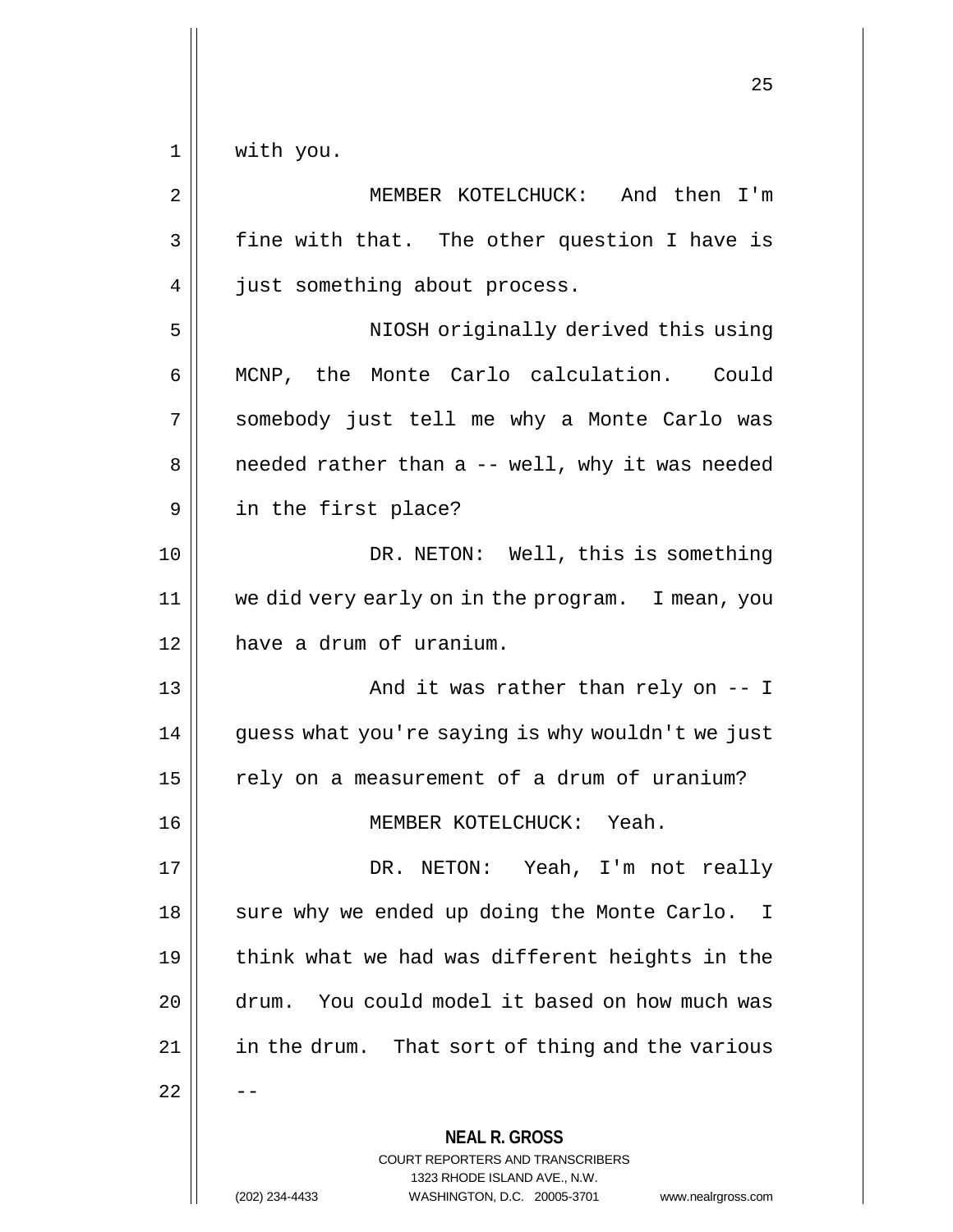|                | 26                                                                                                                                                           |
|----------------|--------------------------------------------------------------------------------------------------------------------------------------------------------------|
| 1              | MEMBER KOTELCHUCK: I see. I see.                                                                                                                             |
| $\overline{2}$ | DR. NETON: And there are various                                                                                                                             |
| 3              | material compositions and such. It's just                                                                                                                    |
| 4              | easier to do that way and --                                                                                                                                 |
| 5              | MEMBER KOTELCHUCK: Oh, okay. I                                                                                                                               |
| 6              | see. I see. I just wanted to -- fine. That's                                                                                                                 |
| 7              | fine.                                                                                                                                                        |
| 8              | CHAIRMAN ANDERSON: There was<br>а                                                                                                                            |
| 9              | rationale for it.                                                                                                                                            |
| 10             | MEMBER KOTELCHUCK: Pardon?                                                                                                                                   |
| 11             | CHAIRMAN ANDERSON: There was<br>а                                                                                                                            |
| 12             | rationale for it.                                                                                                                                            |
| 13             | MEMBER KOTELCHUCK: Right. Right.                                                                                                                             |
| 14             | Okay. And we're going to something different                                                                                                                 |
| 15             | now and I'm very comfortable with that.                                                                                                                      |
| 16             | DR. MAURO: A<br>further point                                                                                                                                |
| 17             | regarding MCNP. In theory, if we had some                                                                                                                    |
| 18             | measurements, you know, you always ask yourself                                                                                                              |
| 19             | the question, which should I depend on?                                                                                                                      |
| 20             | Measurements or a model?                                                                                                                                     |
| 21             | I think in a circumstance like this,                                                                                                                         |
| 22             | you know, certainly out there are probably some                                                                                                              |
|                | <b>NEAL R. GROSS</b><br>COURT REPORTERS AND TRANSCRIBERS<br>1323 RHODE ISLAND AVE., N.W.<br>(202) 234-4433<br>WASHINGTON, D.C. 20005-3701 www.nealrgross.com |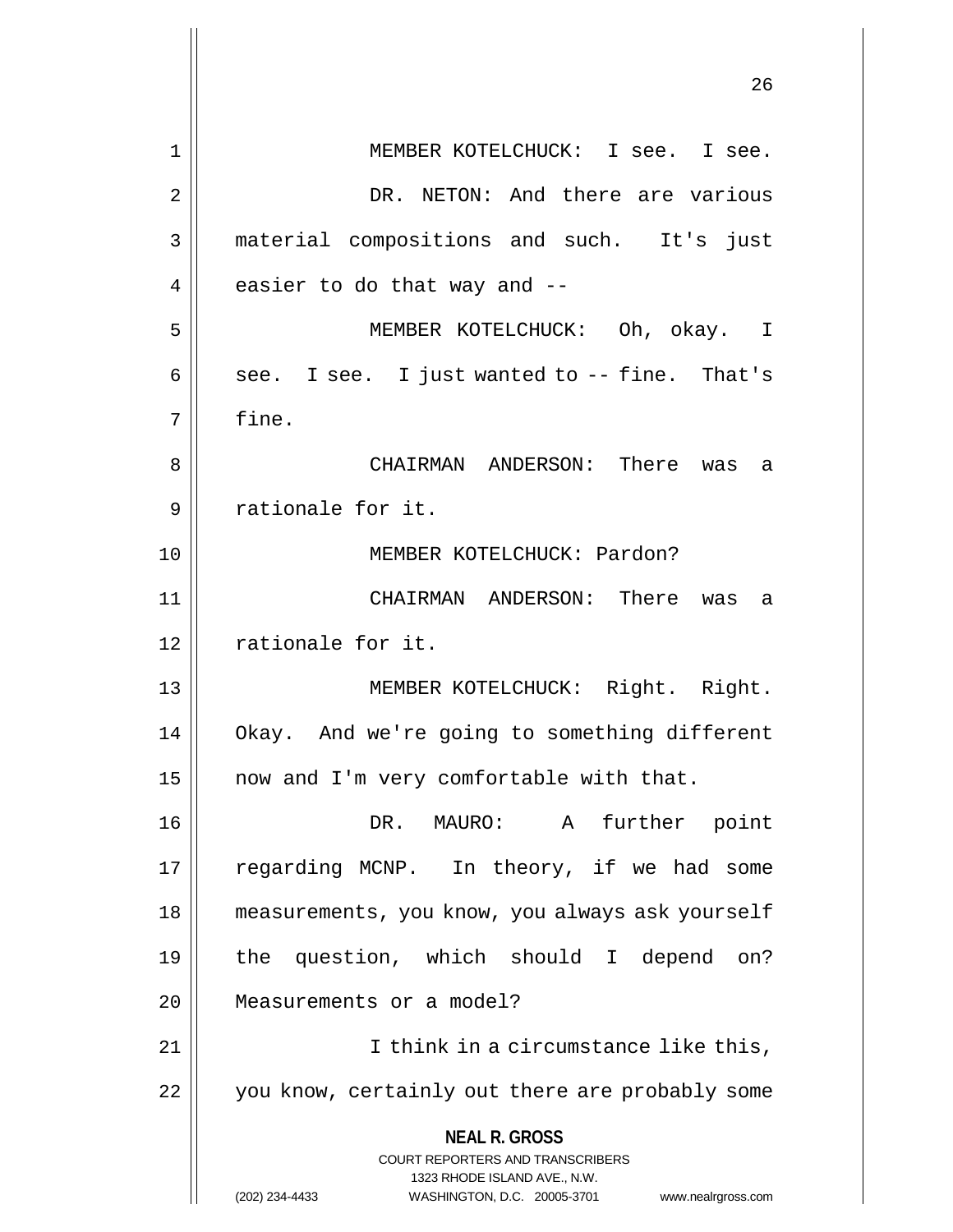1 measurements taken at different distances using 2 | some survey instrument by some people of what the  $3 \parallel$  radiation field is. But in a case like this, I  $4 \parallel$  trust the calculation. Because it's a physics  $5$  calculation. This is what has to be.

6 Now, you know, when you have a 7 || physics calculation, you say, listen, I've got  $8 \parallel$  a source. I know what the source is. I know 9 || it's sitting in this kind of drum and I picked 10 a distance I'm interested in. You could derive 11 that number with a high level of precision.

12 || So, you know, there are times when 13 I prefer modeling to measured data. I'd like to 14 have both; it's always stronger. And, quite 15 || frankly, when you use many of the standard 16 || guidelines, like TBD-6000, very often they do 17 use this modeled approach because it is -- it 18 || can't be wrong, you know.

19 MEMBER KOTELCHUCK: Right. In 20 | other words, the physics is known to be correct. 21 DR. MAURO: Yes. Right. The 22 || instruments, yeah, if you do it right, they'll

**NEAL R. GROSS**

COURT REPORTERS AND TRANSCRIBERS 1323 RHODE ISLAND AVE., N.W. (202) 234-4433 WASHINGTON, D.C. 20005-3701 www.nealrgross.com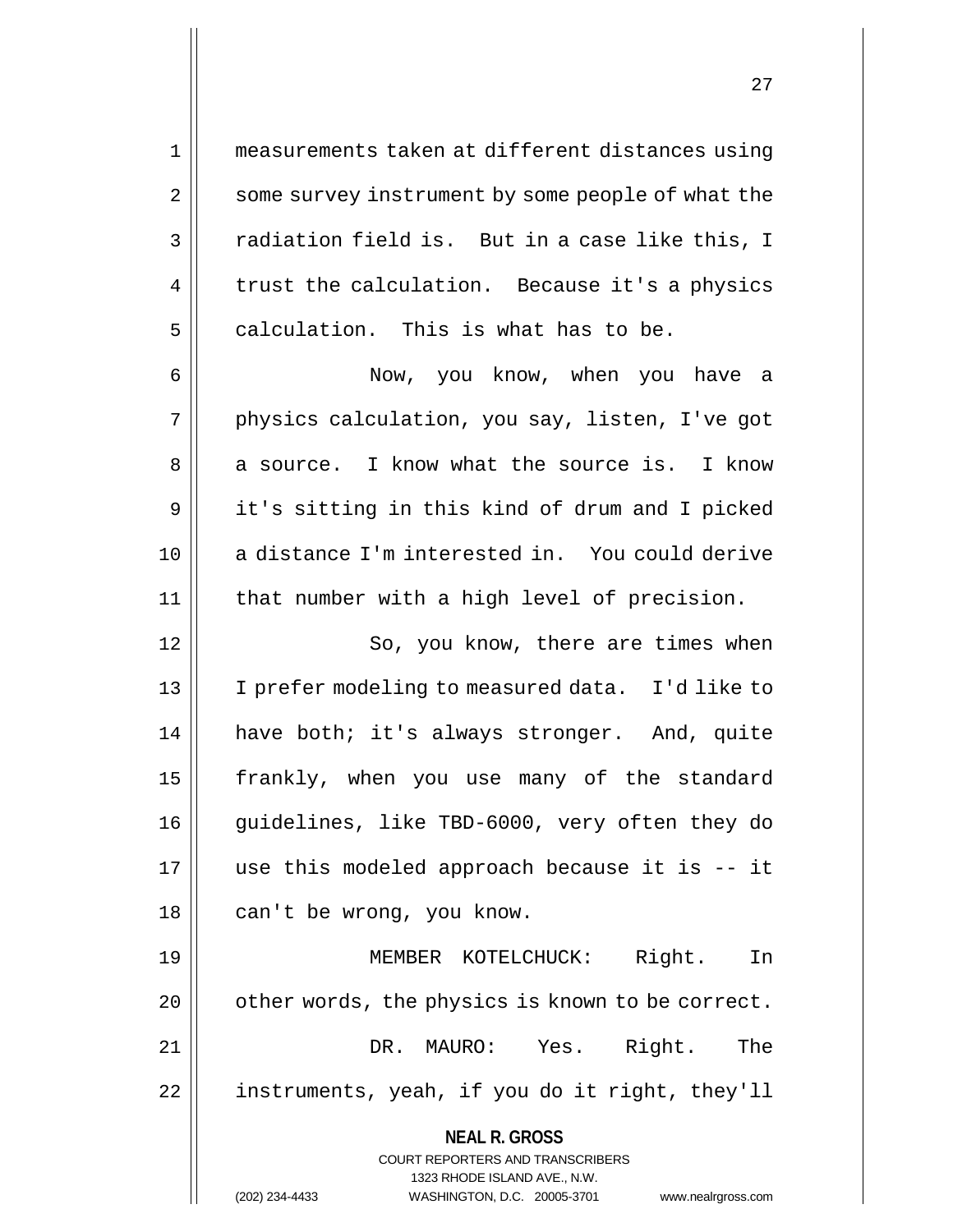| 1  | be right, too.                                                                                                                                                         |
|----|------------------------------------------------------------------------------------------------------------------------------------------------------------------------|
| 2  | MEMBER KOTELCHUCK: Yeah.                                                                                                                                               |
| 3  | DR. MAURO: But they better be the                                                                                                                                      |
| 4  | same number as the one you modeled.                                                                                                                                    |
| 5  | MEMBER KOTELCHUCK: Yes.                                                                                                                                                |
| 6  | DR. MAURO:<br>Now, there's another                                                                                                                                     |
| 7  | thing, and I'll try to move quickly, that I think                                                                                                                      |
| 8  | is important that I'd point out regarding the use                                                                                                                      |
| 9  | of models. MCNP is the preferred -- many people                                                                                                                        |
| 10 | use MicroShield which is sort of the well-known                                                                                                                        |
| 11 | point kernel model that people use.                                                                                                                                    |
| 12 | MCNP does have its problems,                                                                                                                                           |
| 13 | especially when you're dealing with a field as                                                                                                                         |
| 14 | created by Bremsstrahlung. And in the case of                                                                                                                          |
| 15 | uranium, a lot of the photon field<br>is<br>a                                                                                                                          |
| 16 | relatively low-energy distribution of photons                                                                                                                          |
| 17 | are coming from the Bremsstrahlung<br>that                                                                                                                             |
| 18 | interaction of the betas.                                                                                                                                              |
| 19 | And MCNP does a wonderful job with                                                                                                                                     |
| 20 | that, but MicroShield doesn't. So, often                                                                                                                               |
| 21 | you'll see, historically, when I went through                                                                                                                          |
| 22 | the system, I still use MicroShield, but MCNP is                                                                                                                       |
|    | <b>NEAL R. GROSS</b><br><b>COURT REPORTERS AND TRANSCRIBERS</b><br>1323 RHODE ISLAND AVE., N.W.<br>(202) 234-4433<br>WASHINGTON, D.C. 20005-3701<br>www.nealrgross.com |

 $\mathbf{1}$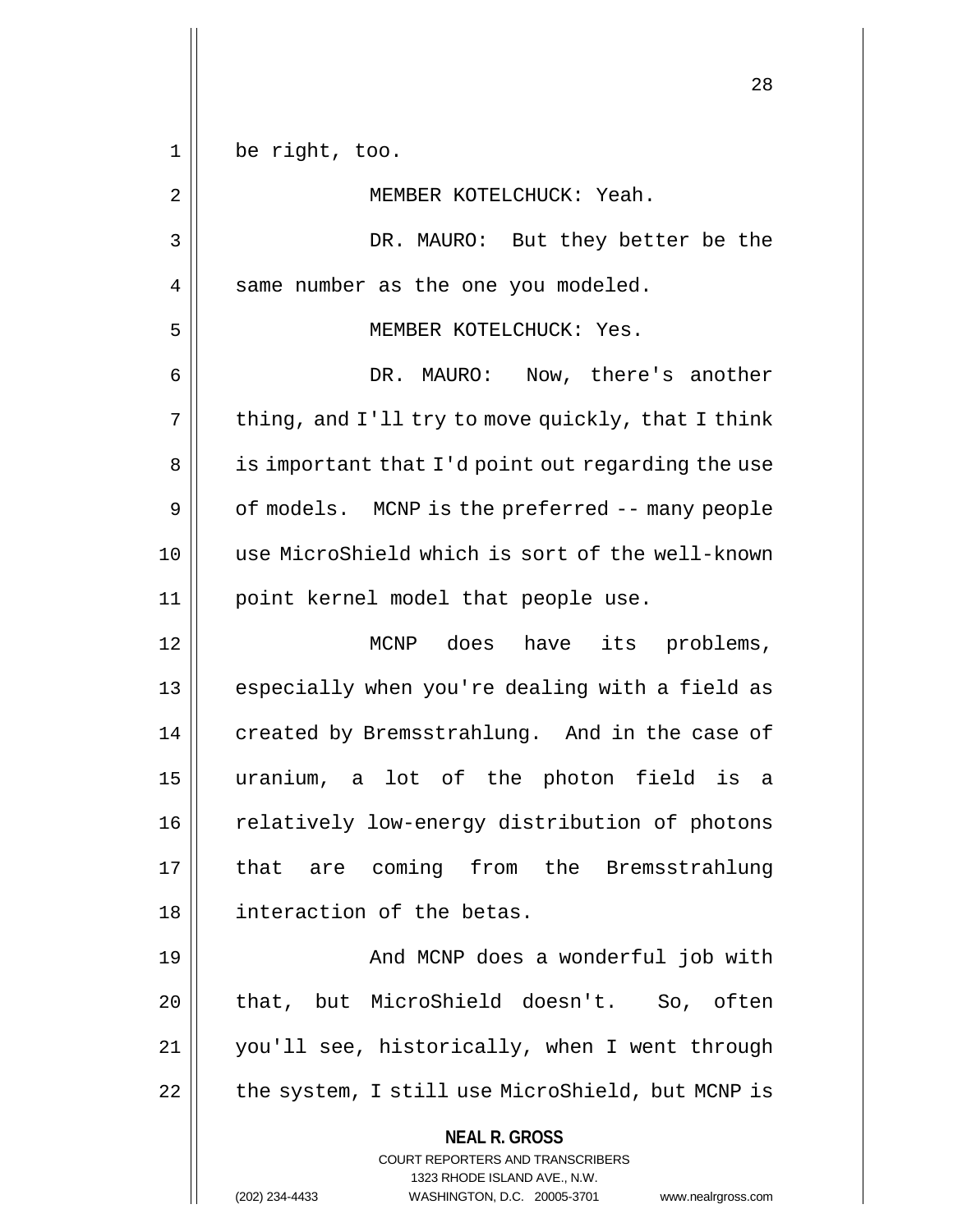| 1  | really the tool of preference when you want to                                                                                                                         |
|----|------------------------------------------------------------------------------------------------------------------------------------------------------------------------|
| 2  | $do -- especially when you're dealing with -- if$                                                                                                                      |
| 3  | you have cobalt-60, it doesn't matter.                                                                                                                                 |
| 4  | But when you have a radionuclide                                                                                                                                       |
| 5  | where you're dealing with low-energy photons,                                                                                                                          |
| 6  | when you're dealing with -- I guess it really is                                                                                                                       |
| 7  | with low-energy photons, and that's certainly                                                                                                                          |
| 8  | associated with uranium and some other                                                                                                                                 |
| 9  | radionuclides. You're better off going with                                                                                                                            |
| 10 | MCNP.                                                                                                                                                                  |
| 11 | CHAIRMAN ANDERSON: Good.                                                                                                                                               |
| 12 | DR. MAURO: Yeah.                                                                                                                                                       |
| 13 | CHAIRMAN ANDERSON: Okay.                                                                                                                                               |
| 14 | DR. MAURO: Now, one last thing, and                                                                                                                                    |
| 15 | we're going to get through this quickly. One of                                                                                                                        |
| 16 | the things in my report that I put in $-$ and I                                                                                                                        |
| 17 | think, Jim, you very much want this in the record                                                                                                                      |
| 18 | also. One of the things that NIOSH does often                                                                                                                          |
| 19 | is it works with the geometric mean and a large                                                                                                                        |
| 20 | geometric standard deviation as being the input                                                                                                                        |
| 21 | for your dose calculation into IREP.                                                                                                                                   |
| 22 | Now, one of the concerns that I have                                                                                                                                   |
|    | <b>NEAL R. GROSS</b><br><b>COURT REPORTERS AND TRANSCRIBERS</b><br>1323 RHODE ISLAND AVE., N.W.<br>WASHINGTON, D.C. 20005-3701<br>(202) 234-4433<br>www.nealrgross.com |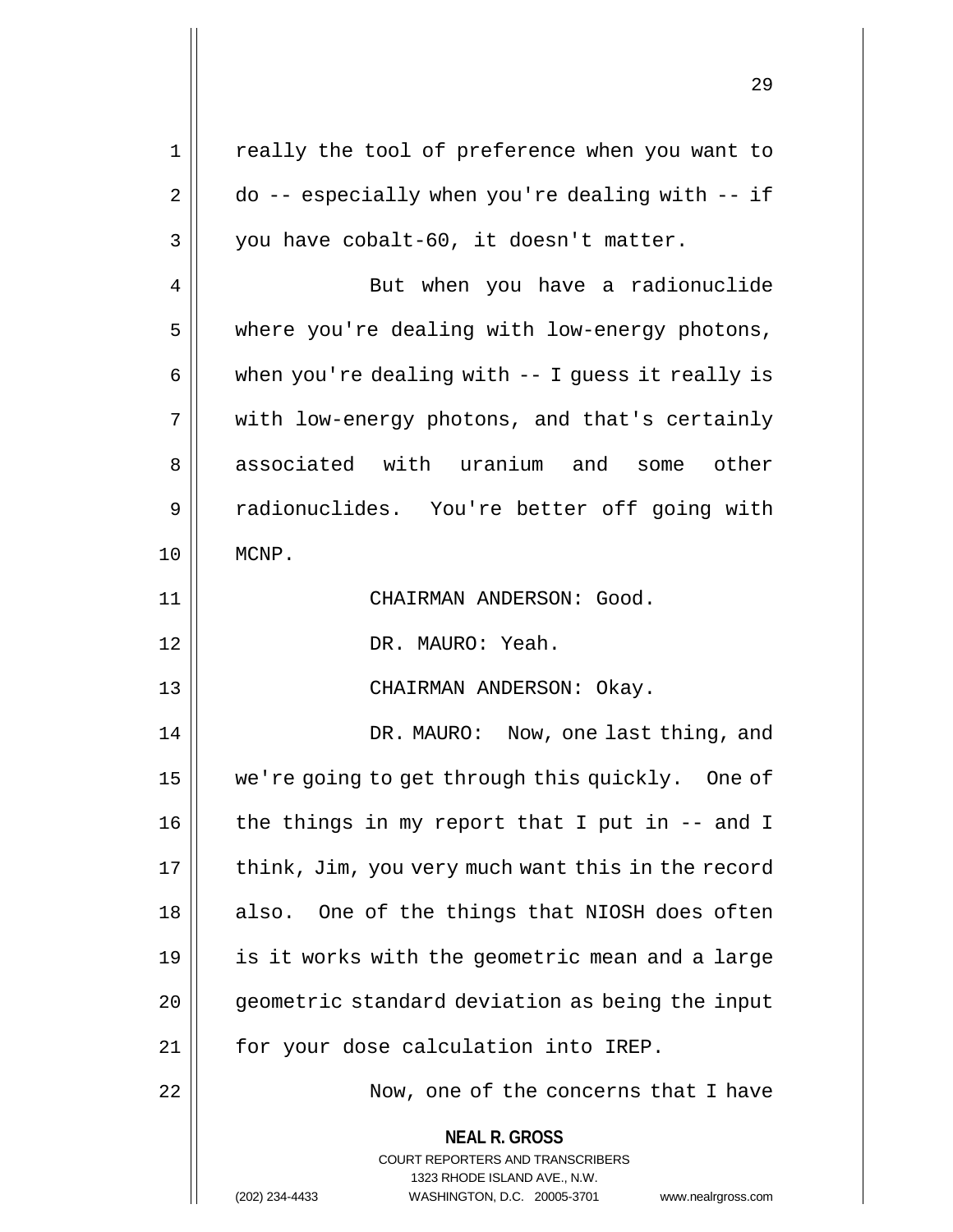1 || had in the past is that, well, why are you using 2 | the geometric mean? If you know what the  $3 \parallel$  absolute value is, you know, that's a single 4 || value, what the number is. And in this  $5$  | particular case, the absolute value is actually 6 || higher than the derived statistical method 7 | qeometric mean.

8 So, what we're saying is, let's 9 envision you have two circumstances. We want to 10 calculate the Probability of Causation for a 11 person who has been exposed to a certain 12 || scenario. And I have two approaches I could 13 use. I could say, listen, I'm going to put in  $14$   $\parallel$  the actual radiation field and the dose that this 15 || guy got. And let's make believe it's ten, you  $16 \parallel$  know.

17 || And but you say, no, we're going to 18 || go through a statistical treatment of this 19 problem and I'm going to put in the geometric 20 mean of this particular number, not the best  $21$  | estimate or the average or the real number. I'm 22 || going to put in a geometric mean and a large

COURT REPORTERS AND TRANSCRIBERS

**NEAL R. GROSS**

1323 RHODE ISLAND AVE., N.W.

(202) 234-4433 WASHINGTON, D.C. 20005-3701 www.nealrgross.com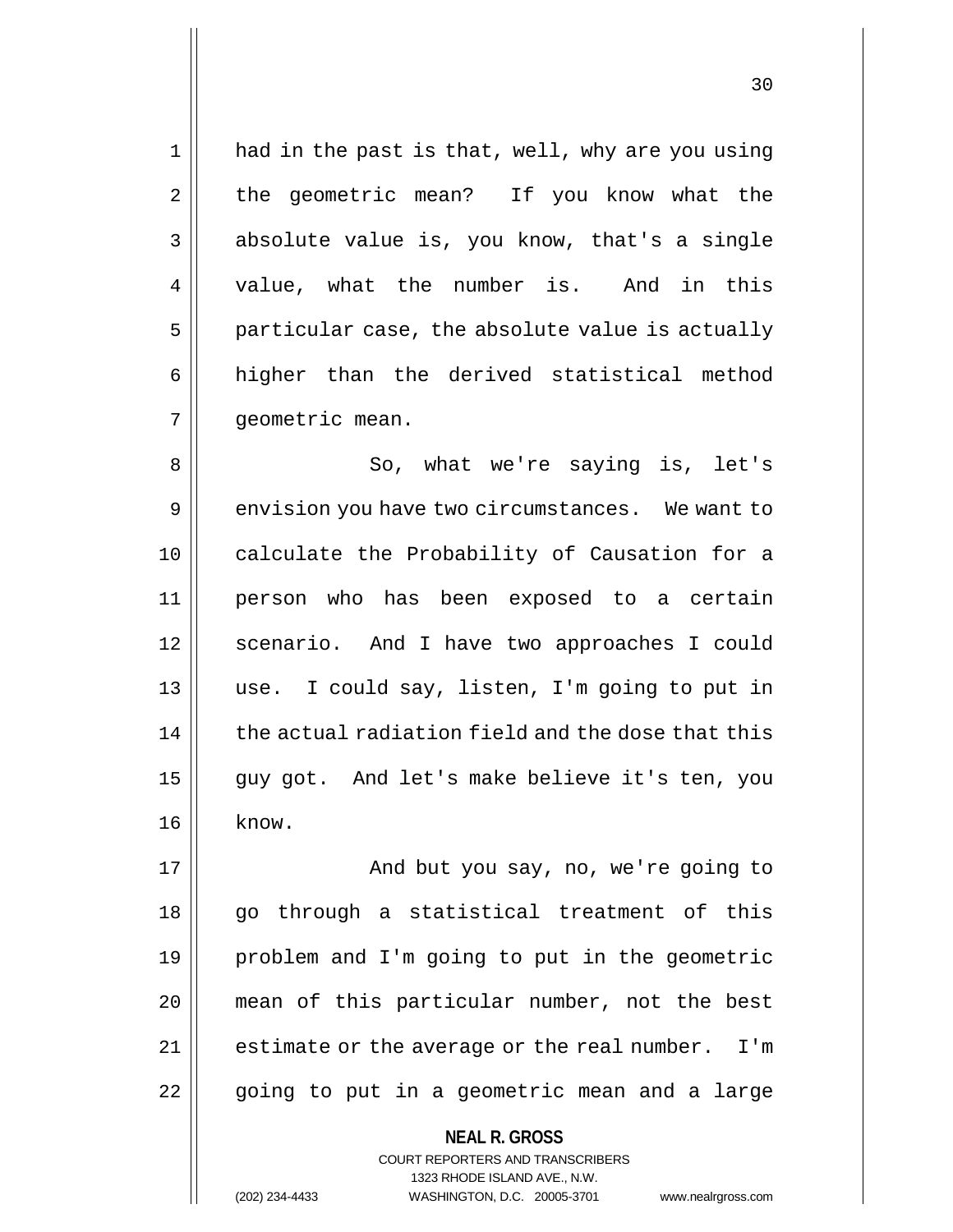**NEAL R. GROSS** COURT REPORTERS AND TRANSCRIBERS 1323 RHODE ISLAND AVE., N.W. 1 || standard deviation. And in this case, it's  $2 \parallel$  because of this uncertainty in distance. 3 What we found, and what Jim has 4 demonstrated and we also confirmed, is that you 5 || might put in the geometric mean that could be 6 || like four times lower than, let's say, the  $7 \parallel$  arithmetic average or the -- we'll say the 8 || arithmetic mean. The geometric mean is often  $9 \parallel$  quite a bit lower than the arithmetic mean. 10 || And there's actually an example in 11 the write-up. But in one case you have a 12 deterministic calculation. You put no 13 uncertainty. So, you have a value of 10 14 millirem per hour. I'm making this number up. 15  $\parallel$  And I put that in as a fixed value into IREP. And 16 then Jim says, no, we're going to go with the 17 geometric mean and we're going to put in two 18 millirem per hour with a geometric standard 19 deviation of five. Okay. And you say to 20 yourself, well, which one is going to give you  $21$  | a higher PoC? 22 || It turns out, interestingly enough,

(202) 234-4433 WASHINGTON, D.C. 20005-3701 www.nealrgross.com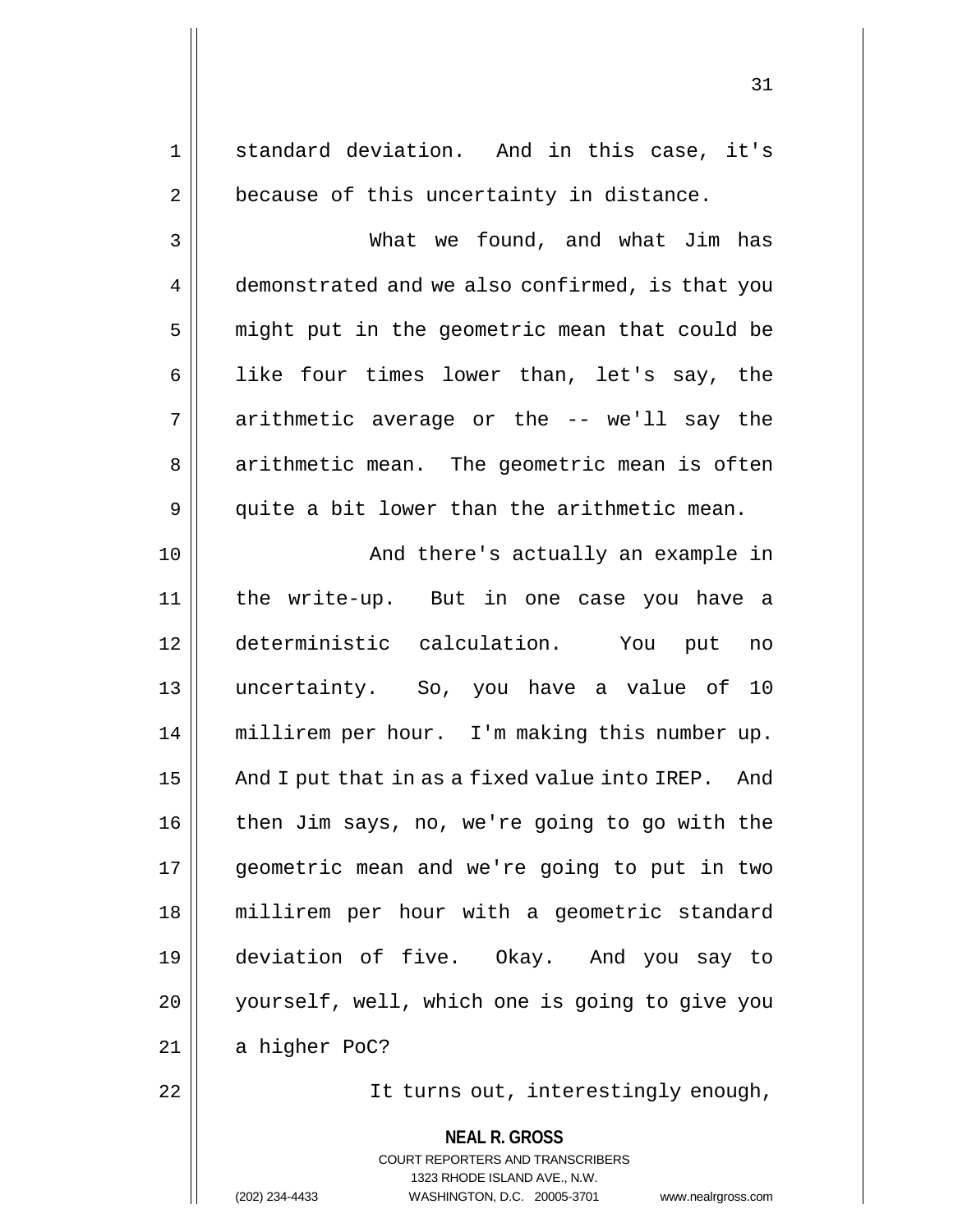1 || even though you're working with a substantially  $2 \parallel$  lower value, this two versus ten, because you 3 | have a large geometric standard deviation of  $4 \parallel$  that number, and the way in which IREP works 5 where it's estimating the upper 99 percentile 6 confidence level, you actually end up with a 7 higher PoC, when you use what I call the 8 || statistical approach that Jim is using, than the 9 deterministic approach that I like to use 10 because it's simple. 11 || So, what I'm saying is -- and this 12 | came up in yesterday's conversation dealing with 13 || SECs, but I just wanted to alert the Work Group 14 that there is this convention that NIOSH has 15 | adopted by using geometric means and geometric 16 || standard deviations. And at one time, I was 17 || concerned that they were not working with 18 | arithmetic means. 19 And if you're experienced with these 20 | kinds of distributions, arithmetic means are

21 | often three or four times higher than a geometric 22 mean in a log-normal distribution. And I was

> **NEAL R. GROSS** COURT REPORTERS AND TRANSCRIBERS 1323 RHODE ISLAND AVE., N.W. (202) 234-4433 WASHINGTON, D.C. 20005-3701 www.nealrgross.com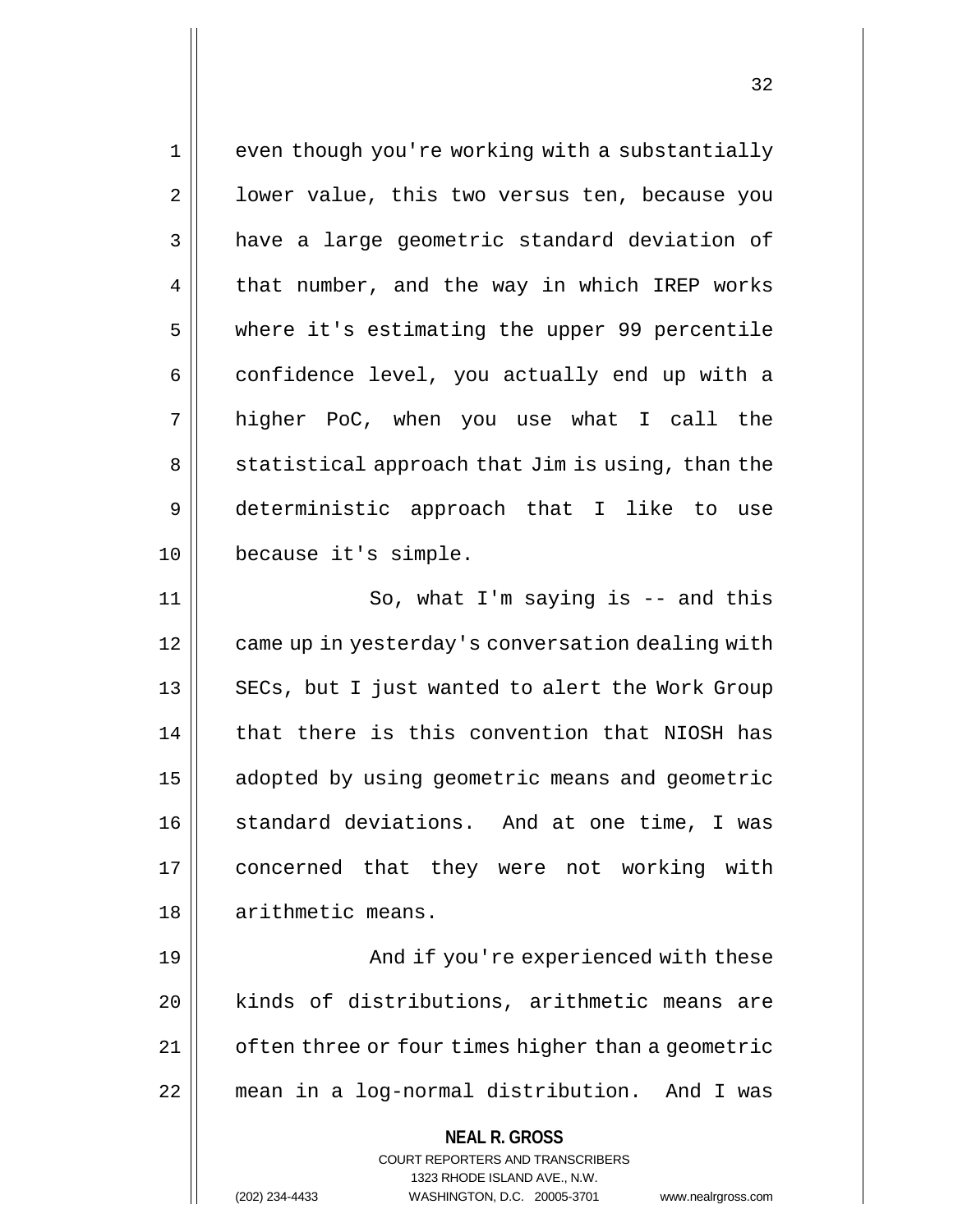1 always concerned that they weren't using the 2 | arithmetic mean.

3 || I am no longer concerned because of 4 the large standard deviation you put on and the 5 | fact that when you calculate Probability of 6 | Causation, you're sampling from a population of  $7$  || numbers and you're picking off the upper 99<sup>th</sup> 8 || percentile. What happens is you end up with a 9 | higher PoC, a more claimant-favorable outcome 10 when you do it Jim's way.

11 || And, Jim, I know that that came up 12 || yesterday and I thought it was important. And | there's actually a write-up in our response that | talks about this with an example. And I think it was very enlightening to go through this process to convince myself that, yeah, the geometric mean approach makes sense and is 18 | claimant-favorable.

19 MEMBER KOTELCHUCK: Yeah, that 20 || table was interesting.

21 | DR. MAURO: Yeah, I found it -- you 22 || know, when we went through this exercise, the

**NEAL R. GROSS**

COURT REPORTERS AND TRANSCRIBERS 1323 RHODE ISLAND AVE., N.W. (202) 234-4433 WASHINGTON, D.C. 20005-3701 www.nealrgross.com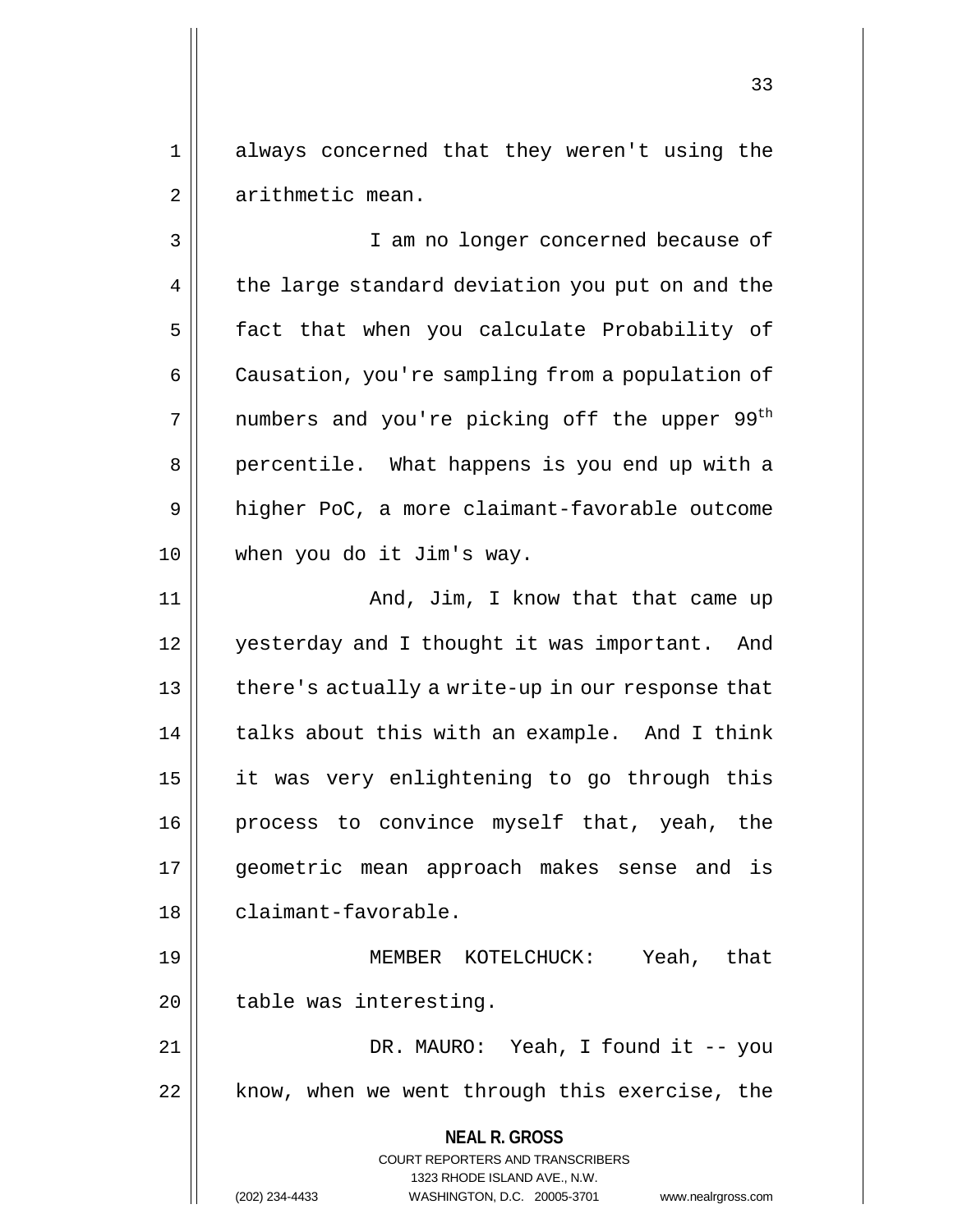1 || first time we did it was here. And it solved 2 | something that was sort of like nagging at me for 3 || quite some time.

4 And I think it's important, because, 5 | you know, sometimes you ask us, well, why are you 6 || using  $-$  you know, here you have a person, why 7 || aren't you using the average exposure? Why 8 | would you work with the geometric mean? And it 9 || makes sense to me as applied to this particular 10 kind of program where you're deriving a PoC at 11 || a 99 percent confidence level. 12 Anyway, Jim, do you want to add 13 || anything to that? 14 DR. NETON: No, I think you

15 | summarized it perfectly.

16 DR. MAURO: Thank you. Thank you. 17 || DR. NETON: I'm good with that. 18 DR. MAURO: Okay. So, that was

19 || Four and Five. We're up to Number 6.

20 || CHAIRMAN ANDERSON: We're going to 21 || leave that one in abeyance, too.

22 || MEMBER KOTELCHUCK: Right.

**NEAL R. GROSS**

COURT REPORTERS AND TRANSCRIBERS 1323 RHODE ISLAND AVE., N.W. (202) 234-4433 WASHINGTON, D.C. 20005-3701 www.nealrgross.com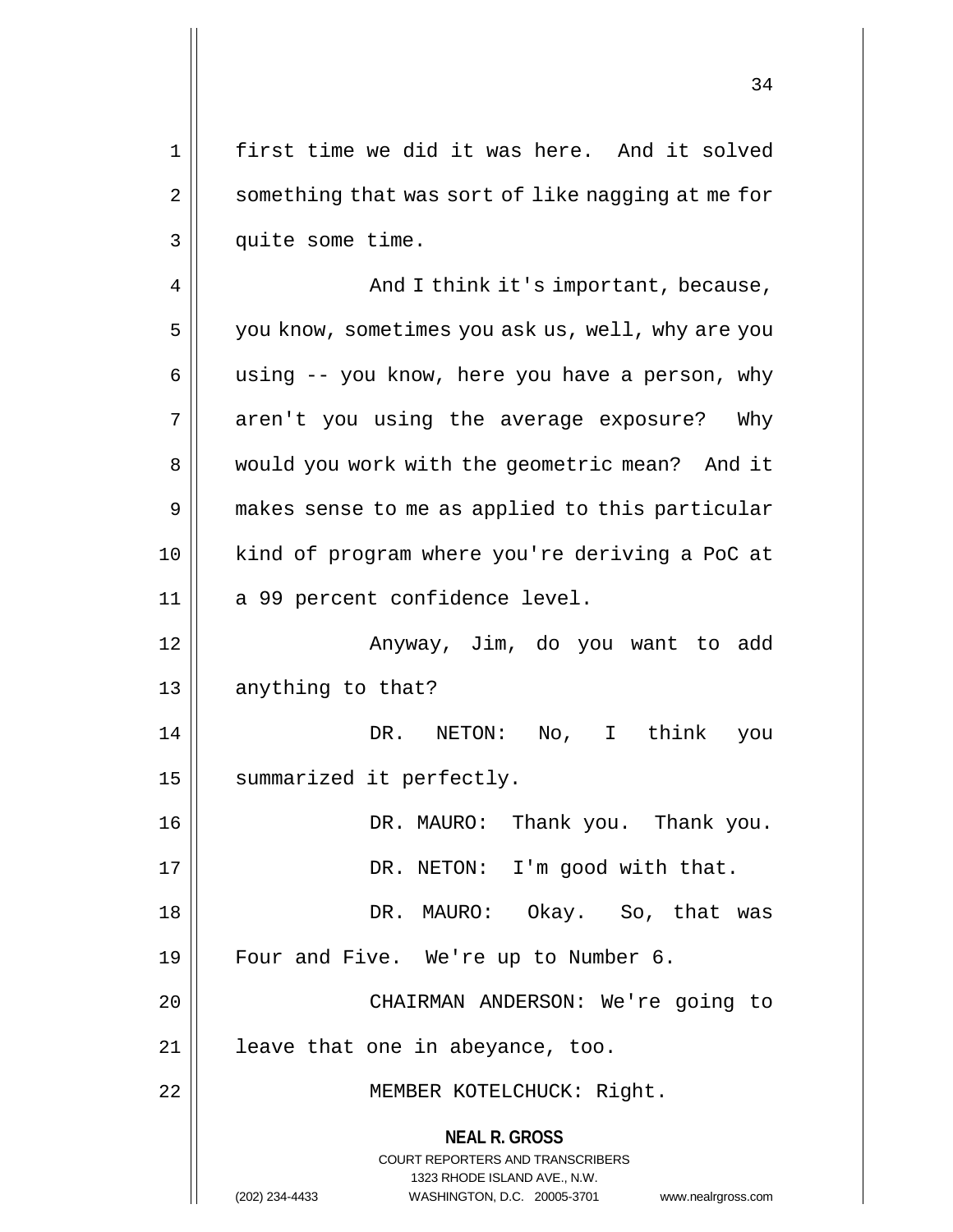**NEAL R. GROSS** COURT REPORTERS AND TRANSCRIBERS 1323 RHODE ISLAND AVE., N.W. (202) 234-4433 WASHINGTON, D.C. 20005-3701 www.nealrgross.com 35 1 DR. MAURO: Yeah, I would agree with  $2 \parallel$  that. 3 || CHAIRMAN ANDERSON: Okay. Next. 4 | DR. MAURO: Okay. All right. 5 Here is a place where I believe you have 6 | overestimated. Number 6. 7 We want to calculate the dose to a 8 || person from any residual radioactivity that's on 9 || the floor. Okay. So, you got uranium dust on 10 the floor and there's a guy walking around 11 exposed to that material. 12 | Now, it turns out that measurements 13 were made of what the open window reading -- 14 Survey instruments, now -- were at this 15 facility. And it's around 0.05, 0.03 millirep 16 || per hour. 17 || That's how far back we go that we're 18 using millirep and opposed to millirem. 19  $\parallel$  They're really the same number. 20 And they have a measurement and say, 21 oh, this is what we measured and it's open  $22$  | window. All right. So, what that means is you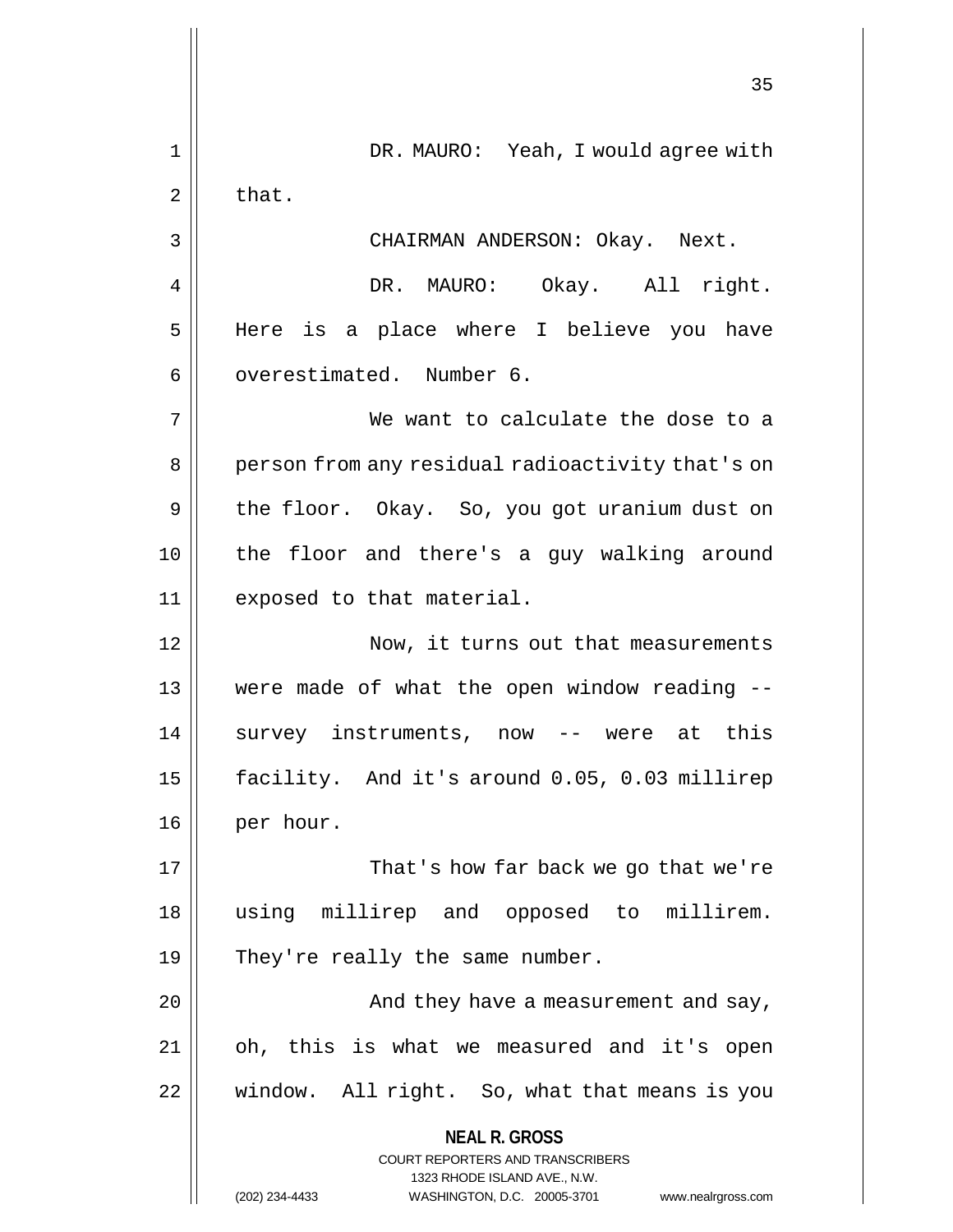1 are reading something that is the outcome of a 2 || reading that includes both the photons and the 3 beta that's penetrating the detector that's 4 || giving your readings.

5 Now, what NIOSH did was say, okay,  $6 \parallel$  well, we're going to go with 0.04 millirad per 7 || hour as being the exposure rate. And that's 8 || perfectly reasonable given that the data they  $9 \parallel$  have said was between 0.03 and 0.05, but then 10 || they did something that I was surprised. They 11 || said, we're going to assume 50 percent of that 12 0.04 millirad per hour is due to beta and 50 13 percent is due to gamma.

 Now, that can't be correct. It  $\parallel$  turns out that virtually, I would say, at least the ratio of beta-to-gamma at one meter, | basically you're at a 0.1 meter off the floor, 18 || when you measure that 0.04 millirep per hour, 19 || probably 90 percent of it, if not more, was from || the beta, not the gamma.

21 || So, what you're doing is you're  $22$  | probably, by taking the approach that there was

> **NEAL R. GROSS** COURT REPORTERS AND TRANSCRIBERS 1323 RHODE ISLAND AVE., N.W. (202) 234-4433 WASHINGTON, D.C. 20005-3701 www.nealrgross.com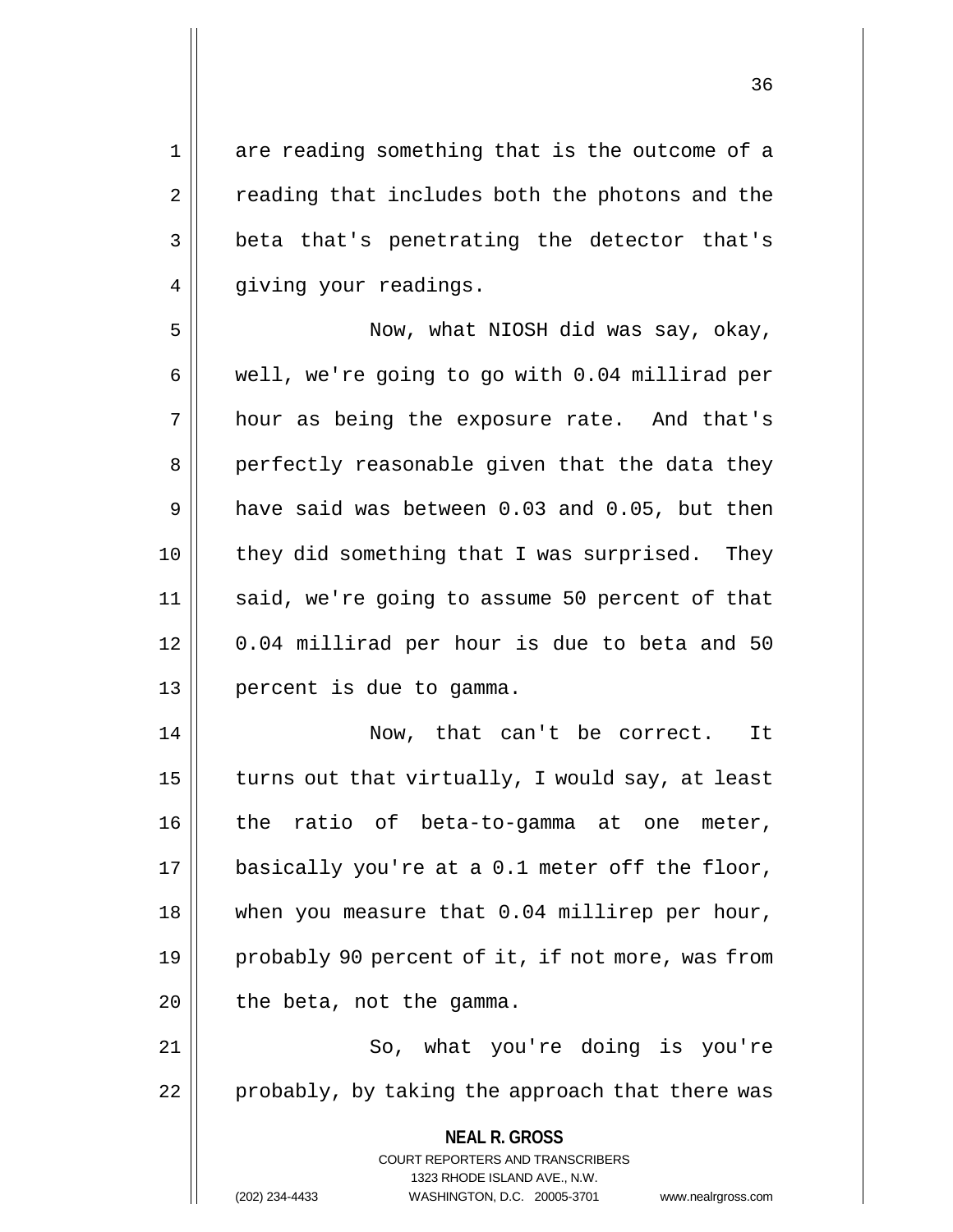$1 \parallel$  a 50/50 split in terms of what was creating that  $2 \parallel$  signal, that 50 is beta and 50 is photon, I think 3 | it's more likely 90/10 or on that order. So, we 4 || think that this approach is technically 5 incorrect.

6 || The reality is that most of that 0.04 7 || mR per hour at one meter is probably from the 8 | beta. And what this means is that they probably  $9 \parallel$  overestimated the photon dose, because only a 10 || small fraction of that reading should be photon. 11 Jim, do you agree with that 12 perspective? 13 DR. NETON: Yeah, I agree. I think 14 we commented in our response that we thought the 15 | one-to-one probably was an overestimate and we

16 thought maybe 10-to-one would be more 17 appropriate.

18 DR. MAURO: Yeah. By the way, you 19 know, TBD-6000 actually has it at a 20 | hundred-to-one.

21 DR. NETON: Well, that's sort of for  $22$  || an infinitely thin surface, you know.

> **NEAL R. GROSS** COURT REPORTERS AND TRANSCRIBERS

> > 1323 RHODE ISLAND AVE., N.W.

(202) 234-4433 WASHINGTON, D.C. 20005-3701 www.nealrgross.com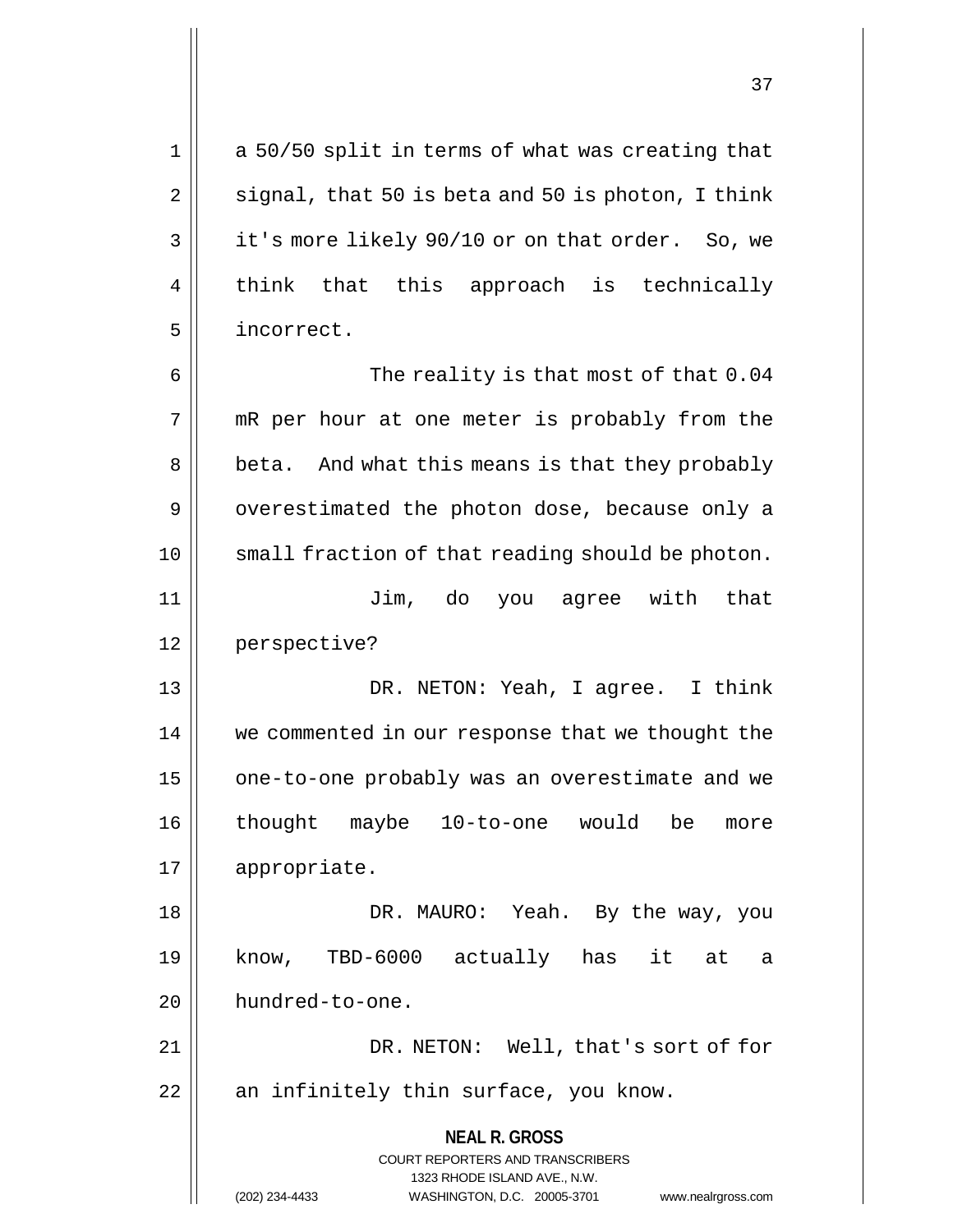| $\mathbf 1$ | DR. MAURO: Yeah.                                                        |
|-------------|-------------------------------------------------------------------------|
| 2           | DR. NETON: A slab of uranium would                                      |
| 3           | be about a hundred to one. In this particular                           |
| 4           | case, though, we felt that the material had                             |
| 5           | migrated into the concrete and they were                                |
| 6           | actually having to scabble to a fair depth                              |
| 7           | indicating that, you know, the uranium was                              |
| 8           | embedded. And that that would reduce the beta                           |
| 9           | contribution down from a hundred.                                       |
| 10          | Now, I agree that one-to-one                                            |
| 11          | probably overdid it. Although, you know, we're                          |
| 12          | only talking about 80 millirem a year here total.                       |
| 13          | DR. MAURO: Yeah. Yeah.                                                  |
| 14          | DR. NETON: But we do think it                                           |
| 15          | shouldn't be a hundred-to-one, it shouldn't be                          |
| 16          | one-to-one. We feel 10-to-one is probably more                          |
| 17          | appropriate at this point.                                              |
| 18          | DR. MAURO: And I'm fine with that.                                      |
| 19          | Again, here we got a situation where I think they                       |
| 20          | overestimated the penetrating dose and it should                        |
| 21          | be lower. And I think the 10-to-one ratio is                            |
| 22          | certainly within reason as applied to this                              |
|             | <b>NEAL R. GROSS</b>                                                    |
|             | <b>COURT REPORTERS AND TRANSCRIBERS</b><br>1323 RHODE ISLAND AVE., N.W. |
|             | WASHINGTON, D.C. 20005-3701<br>(202) 234-4433<br>www.nealrgross.com     |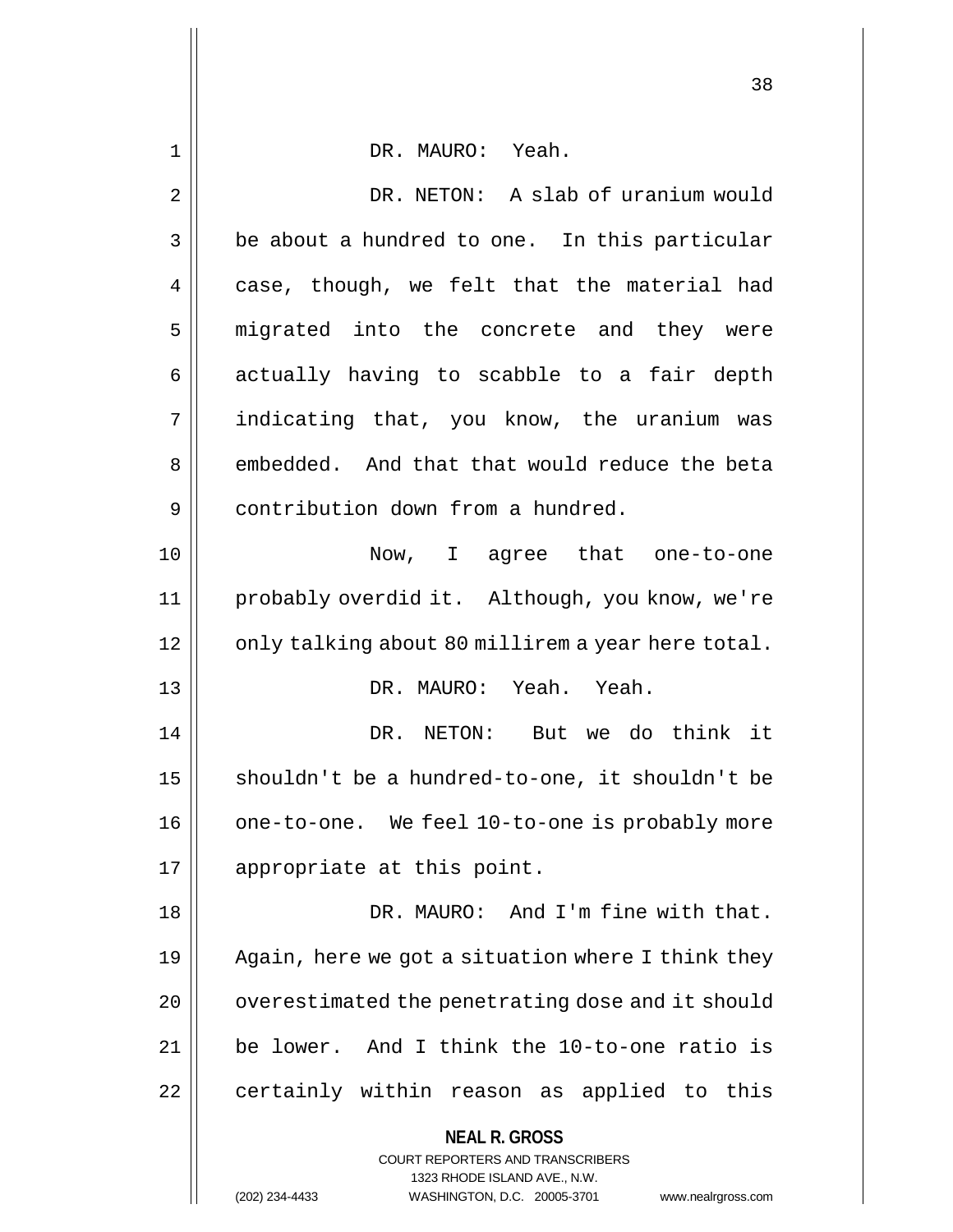**NEAL R. GROSS** COURT REPORTERS AND TRANSCRIBERS 1323 RHODE ISLAND AVE., N.W. (202) 234-4433 WASHINGTON, D.C. 20005-3701 www.nealrgross.com 1 problem. 2 || DR. NETON: And there's good 3 || evidence for this in the plants that you see 4 || 10-to-one ratios. They're quite common in an 5 | operating plant where there's uranium on  $6 \parallel$  surfaces and such. 7 CHAIRMAN ANDERSON: So, any 8 || questions? 9 MEMBER KOTELCHUCK: No. 10 MEMBER FIELD: No. 11 CHAIRMAN ANDERSON: So, we're going  $12 \parallel$  to put this in abeyance, too? 13 || DR. NETON: I believe so. 14 CHAIRMAN ANDERSON: Okay. We're 15 | making headway here. Finding 7. 16 DR. MAURO: I think Seven is very 17 || similar to the one we just talked about. 18 CHAIRMAN ANDERSON: Yeah. 19 DR. MAURO: It's the same issue. 20 Yeah, really, when I'm looking at it, it's again  $21$  | the 10-to-one issue; isn't it, Jim? 22 || CHAIRMAN ANDERSON: Yes.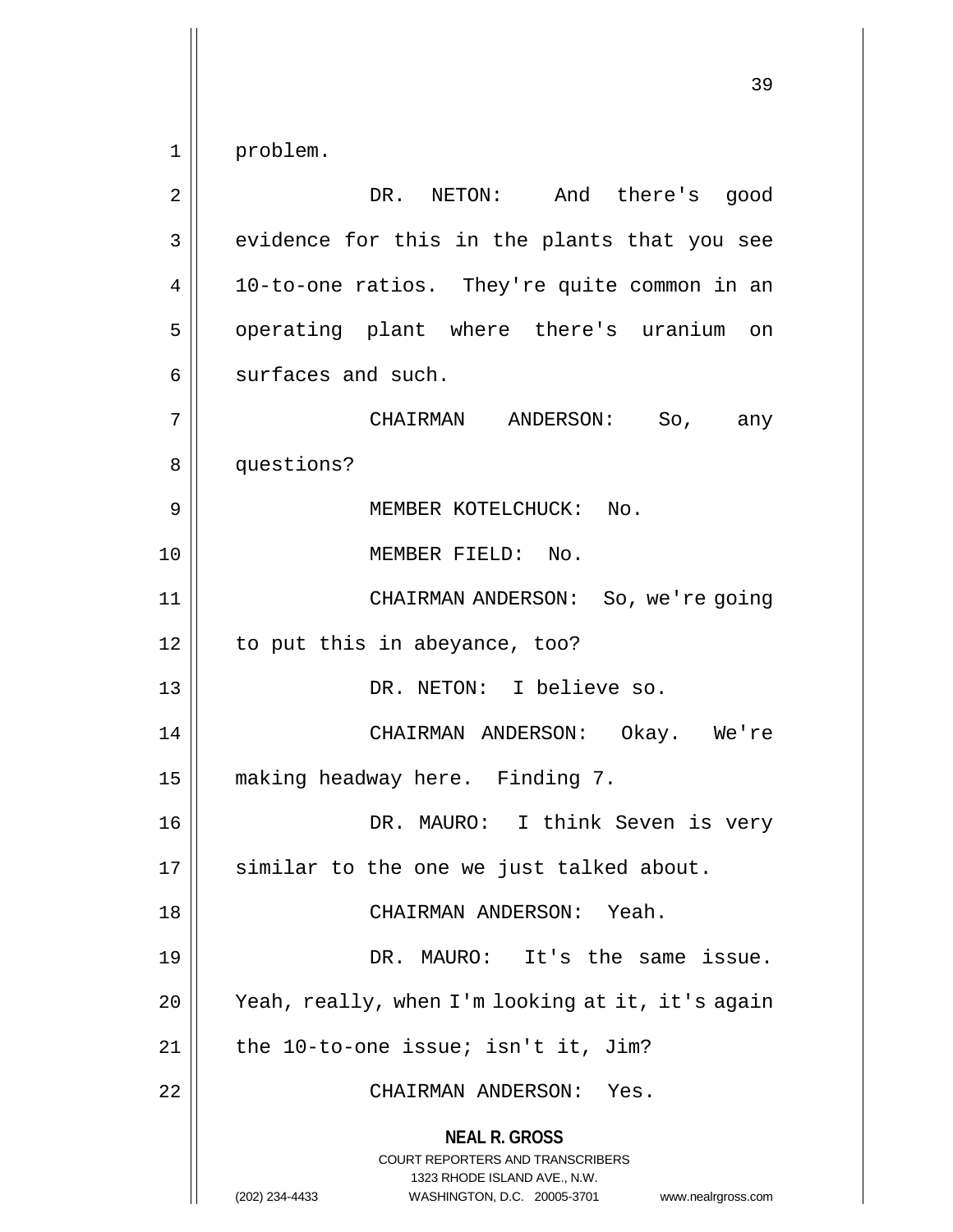|    | 40                                                                                                                                                                     |
|----|------------------------------------------------------------------------------------------------------------------------------------------------------------------------|
| 1  | DR. NETON: Yeah, it is.                                                                                                                                                |
| 2  | DR. MAURO: So, I mean, I don't know                                                                                                                                    |
| 3  | why we have two separate findings here, quite                                                                                                                          |
| 4  | frankly. But it's the same exact, I think,                                                                                                                             |
| 5  | problem/issue and I think the fix is going to the                                                                                                                      |
| 6  | 10-to-one ratio. And that would solve the                                                                                                                              |
| 7  | problem, also.                                                                                                                                                         |
| 8  | DR. NETON: Exactly.                                                                                                                                                    |
| 9  | DR. MAURO: Yeah. So, again, same                                                                                                                                       |
| 10 | problem. Maybe a different setting. Quite                                                                                                                              |
| 11 | frankly, I don't know why it's a separate                                                                                                                              |
| 12 | question. Let me just take a quick look.                                                                                                                               |
| 13 | DR. NETON: I'm looking at this                                                                                                                                         |
| 14 | again. I mean, it's definitely a 10-to-one                                                                                                                             |
| 15 | issue, but I don't know why this came out --                                                                                                                           |
| 16 | DR. MAURO: As a standalone item                                                                                                                                        |
| 17 | separate from the previous one, yeah.                                                                                                                                  |
| 18 | DR. NETON: It had something to do                                                                                                                                      |
| 19 | with this 0.05. Oh, yeah, John. I think one                                                                                                                            |
| 20 | was photon dose, and one was beta dose. That's                                                                                                                         |
| 21 | what the difference is.                                                                                                                                                |
| 22 | DR. MAURO: Oh, okay. It's simply                                                                                                                                       |
|    | <b>NEAL R. GROSS</b><br><b>COURT REPORTERS AND TRANSCRIBERS</b><br>1323 RHODE ISLAND AVE., N.W.<br>(202) 234-4433<br>WASHINGTON, D.C. 20005-3701<br>www.nealrgross.com |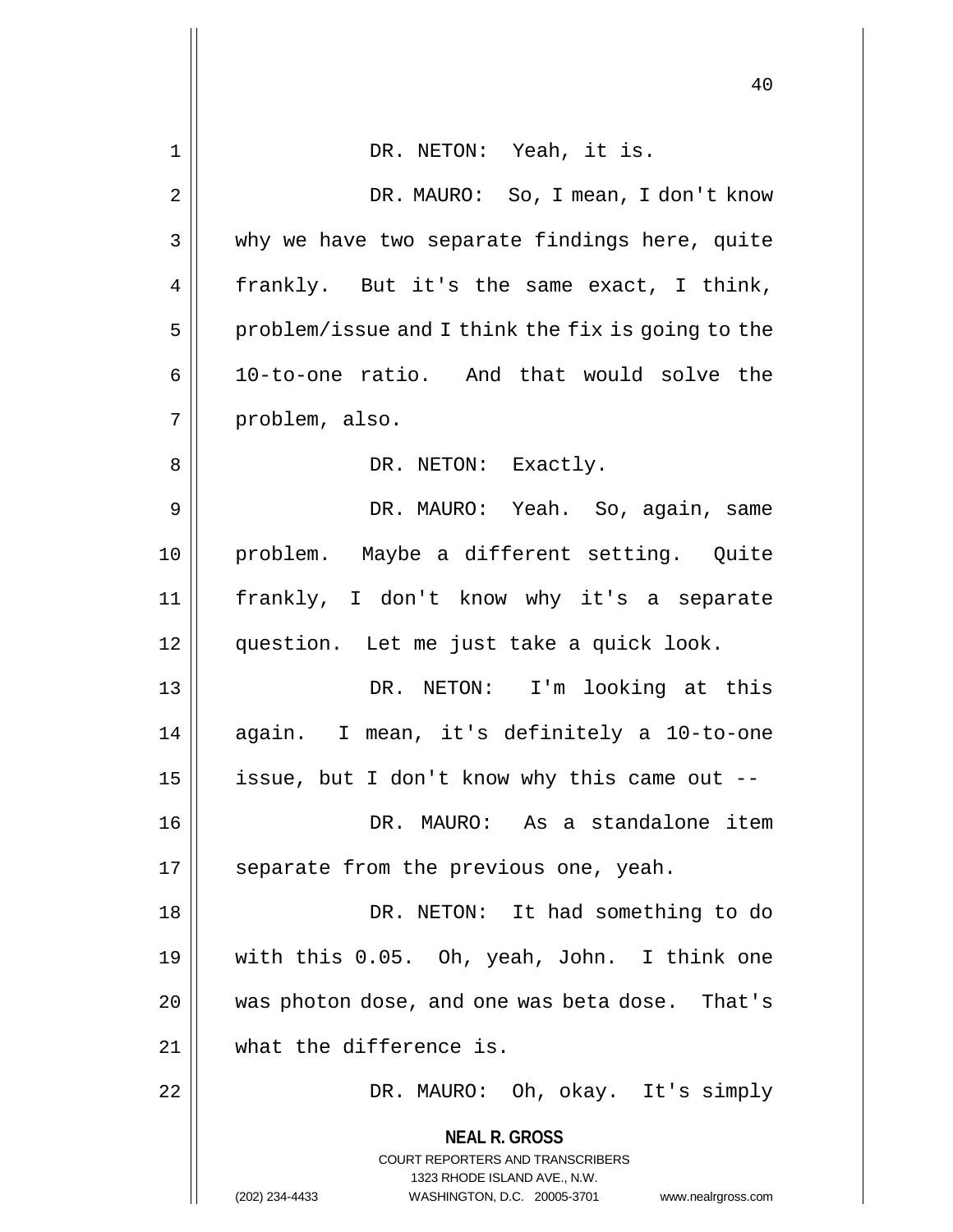1 || split that way.

**NEAL R. GROSS** COURT REPORTERS AND TRANSCRIBERS 1323 RHODE ISLAND AVE., N.W. 2 DR. NETON: Yeah, yeah. 3 DR. MAURO: Yeah, it's the same 4 | issue that we just discussed and the 10-to-one 5 adjustment is the certainly appropriate 6 | solution. 7 CHAIRMAN ANDERSON: Okay. So, we 8 don't need to combine those now, but I would -- $9 \parallel$  that's in abeyance as well. 10 MEMBER KOTELCHUCK: Right. Could 11 somebody just tell me what's the difference -- 12 || this is Dave. Could somebody tell me the 13 || difference between a rep and a rem? I'm not sure 14 || what a rep is. Maybe I'm not old enough. 15 DR. MAURO: You know, I wasn't 16 | around when they used reps, but I keep running 17 || into them. And everybody tells me that for all 18 intents and purposes it's the same thing as a  $19 \parallel \text{rad.}$ 20 || DR. NETON: Yeah, a rep stands for, 21 I think, roentgen equivalent physical. 22 || MEMBER KOTELCHUCK: Ah, okay.

(202) 234-4433 WASHINGTON, D.C. 20005-3701 www.nealrgross.com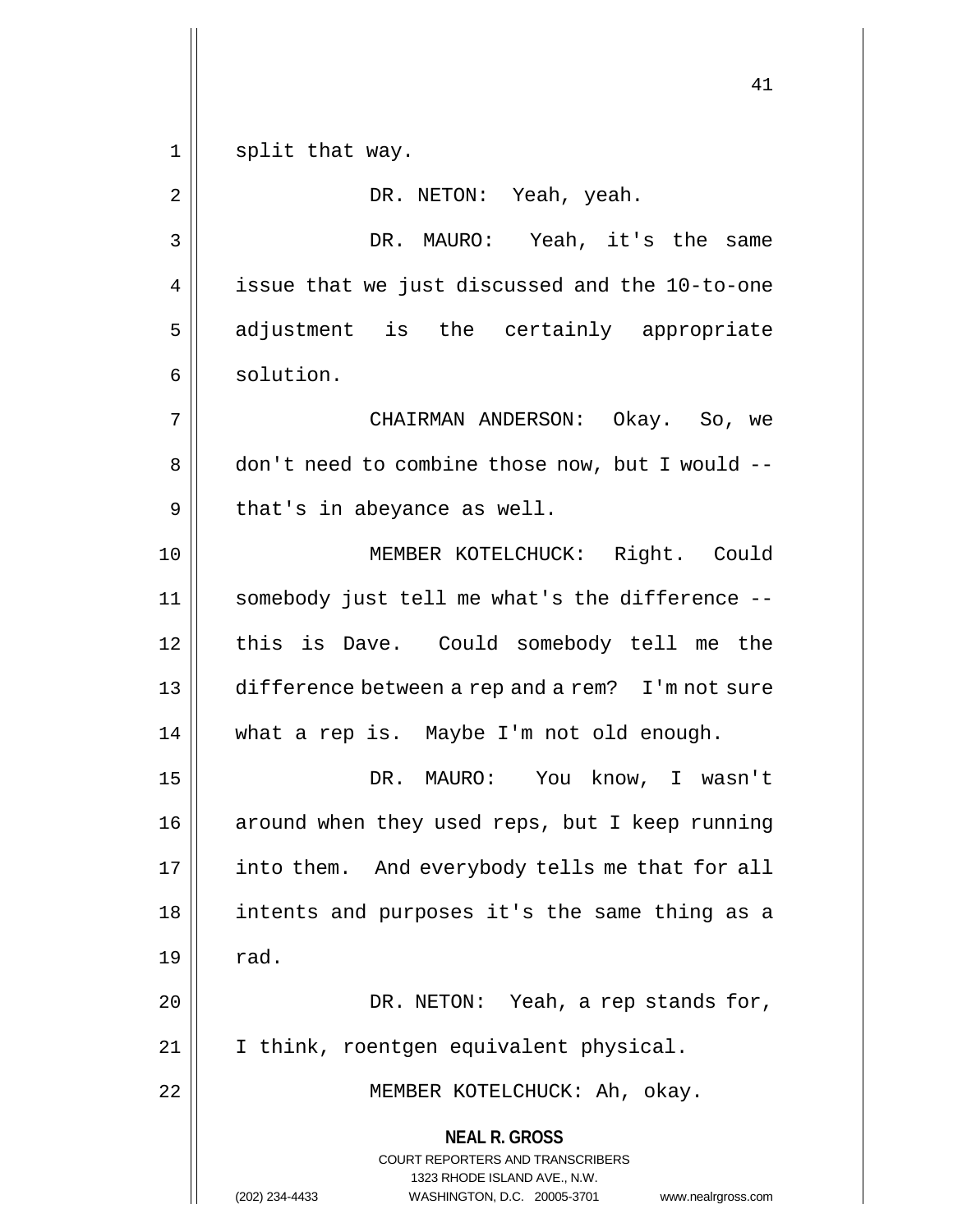**NEAL R. GROSS** COURT REPORTERS AND TRANSCRIBERS 1323 RHODE ISLAND AVE., N.W. (202) 234-4433 WASHINGTON, D.C. 20005-3701 www.nealrgross.com 42 1 DR. NETON: For most photons and  $2 \parallel$  stuff it comes out 00 it's about a --3 || MEMBER KOTELCHUCK: Sure. Sure.  $4 \parallel$  Okay. 5 CHAIRMAN ANDERSON: I'm glad you 6 didn't ask me. 7 MEMBER KOTELCHUCK: Well, I was  $8 \parallel$  afraid to ask at first. But when I saw it again,  $9$  | T  $-$ 10 CHAIRMAN ANDERSON: I was thinking 11 it. Okay. So, do we have any other issues on  $12$  | this? 13 DR. NETON: I think that's it. 14 CHAIRMAN ANDERSON: I think that's 15  $\parallel$  it. So, as far as the Committee is concerned, 16 | I think, John, we can just, you know, take your 17 | summary and the conclusions and recommendations  $18$  || and make just a few brief slides for me to present  $19 \parallel$  with  $-$ 20 DR. MAURO: Sure. I'll be glad --  $21$  | I can put that  $-$ 22 CHAIRMAN ANDERSON: And then we can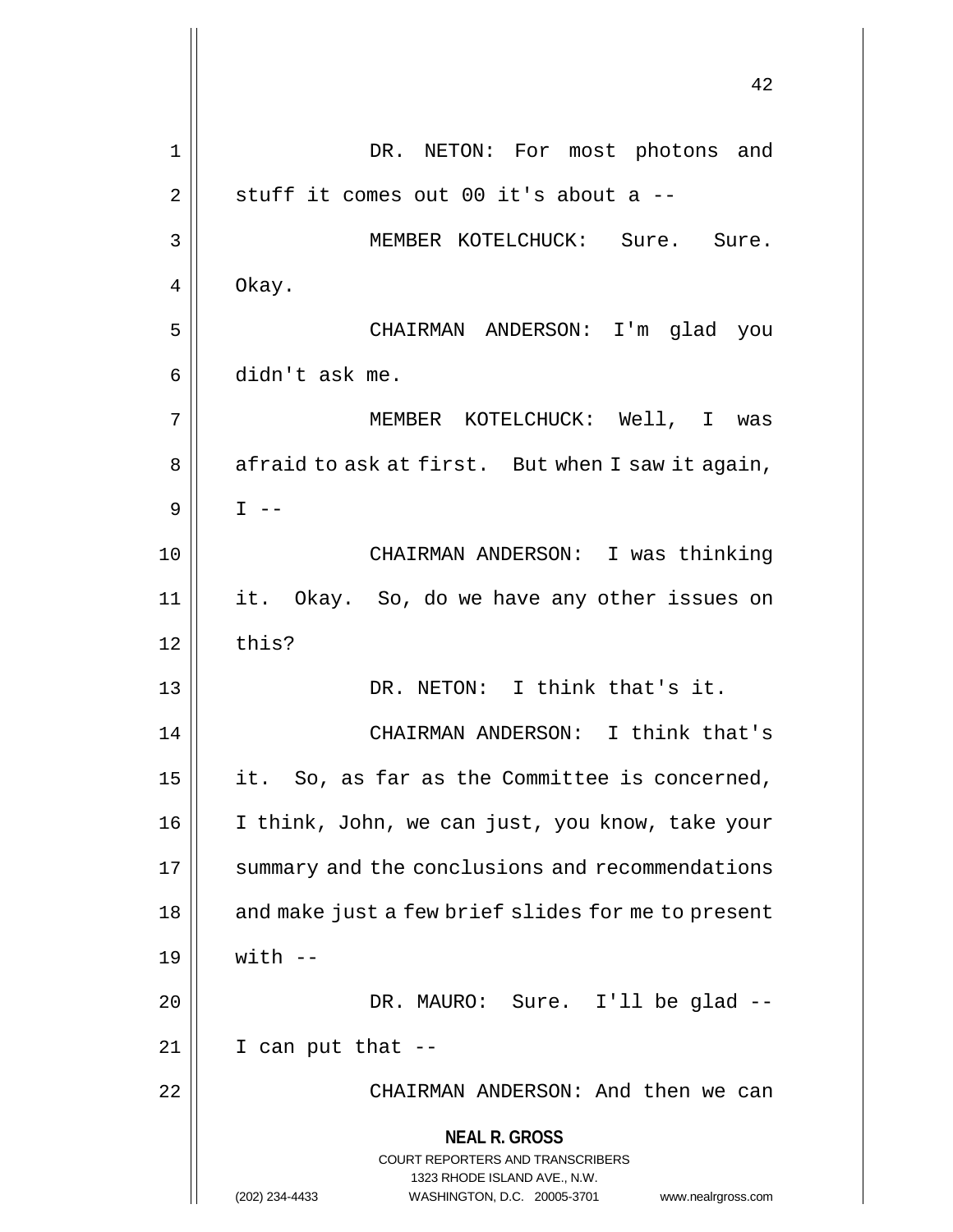**NEAL R. GROSS** COURT REPORTERS AND TRANSCRIBERS 1323 RHODE ISLAND AVE., N.W. (202) 234-4433 WASHINGTON, D.C. 20005-3701 www.nealrgross.com 1 || go through the findings and report on it to the 2 Board? 3 || DR. MAURO: I'll get that to you right  $4 \parallel$  away. This is an easy one. 5 CHAIRMAN ANDERSON: Yeah, I think  $6 \parallel$  so. And mostly this is just cleanup activity of 7 | somebody writing at some point in time. 8 DR. MAURO: Yeah. Well, there you  $9 \parallel$  go, we've got you done before 12:00 o'clock. 10 MR. KATZ: So, John, just for that 11 presentation, because the Work Group hasn't 12 discussed DuPont with the Board at all, even 13 || though it's been through it, if you could just 14 | in the presentation sort of get Andy started from  $15$  | the beginning? 16 DR. MAURO: Sure. I'll set it up. 17 CHAIRMAN ANDERSON: I think, you 18 || know, some of the stuff from the introduction, 19 I think we have some from the earlier document  $20$  as well. 21 || MR. KATZ: Right. 22 DR. MAURO: Yeah, I have everything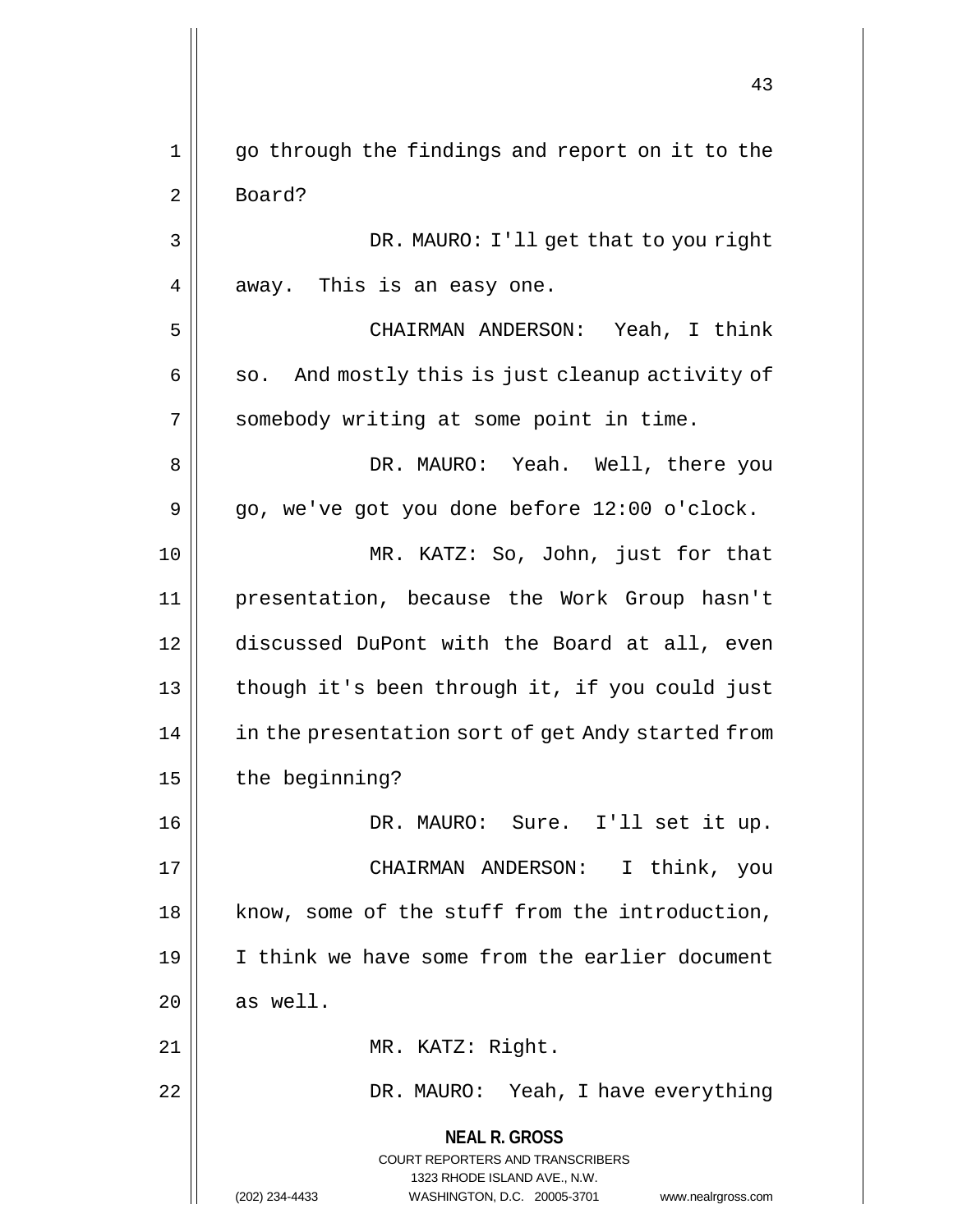**NEAL R. GROSS** COURT REPORTERS AND TRANSCRIBERS 1323 RHODE ISLAND AVE., N.W. (202) 234-4433 WASHINGTON, D.C. 20005-3701 www.nealrgross.com 1 || written up here from all the documents. I'll  $2 \parallel$  pull out, you know, the history of the process  $3 \parallel$  we went through and have a couple of slides, as  $4 \parallel$  always, introducing the process we went through,  $5$  | when the various reports were issued, what the  $6 \parallel$  type of operation was and what the findings and 7 | resolution was. 8 || It will be a standard set of slides. 9 Andy, I'll get it to you shortly. You can take 10 || a look at it and see if you're comfortable. We 11 || can certainly iterate a little bit to make sure 12 you get what you like. 13 CHAIRMAN ANDERSON: Sure. 14 DR. MAURO: This is going to -- like  $15 \parallel$  I said, this is an easy one. 16 || CHAIRMAN ANDERSON: Okay. 17 MR. KATZ: Right. A little bit in 18 || there, John, about the plant itself and what it 19 did before. 20 DR. MAURO: I will. I have that in 21 | the introduction of our report. I'll pull some  $22$  | of that out. Sure.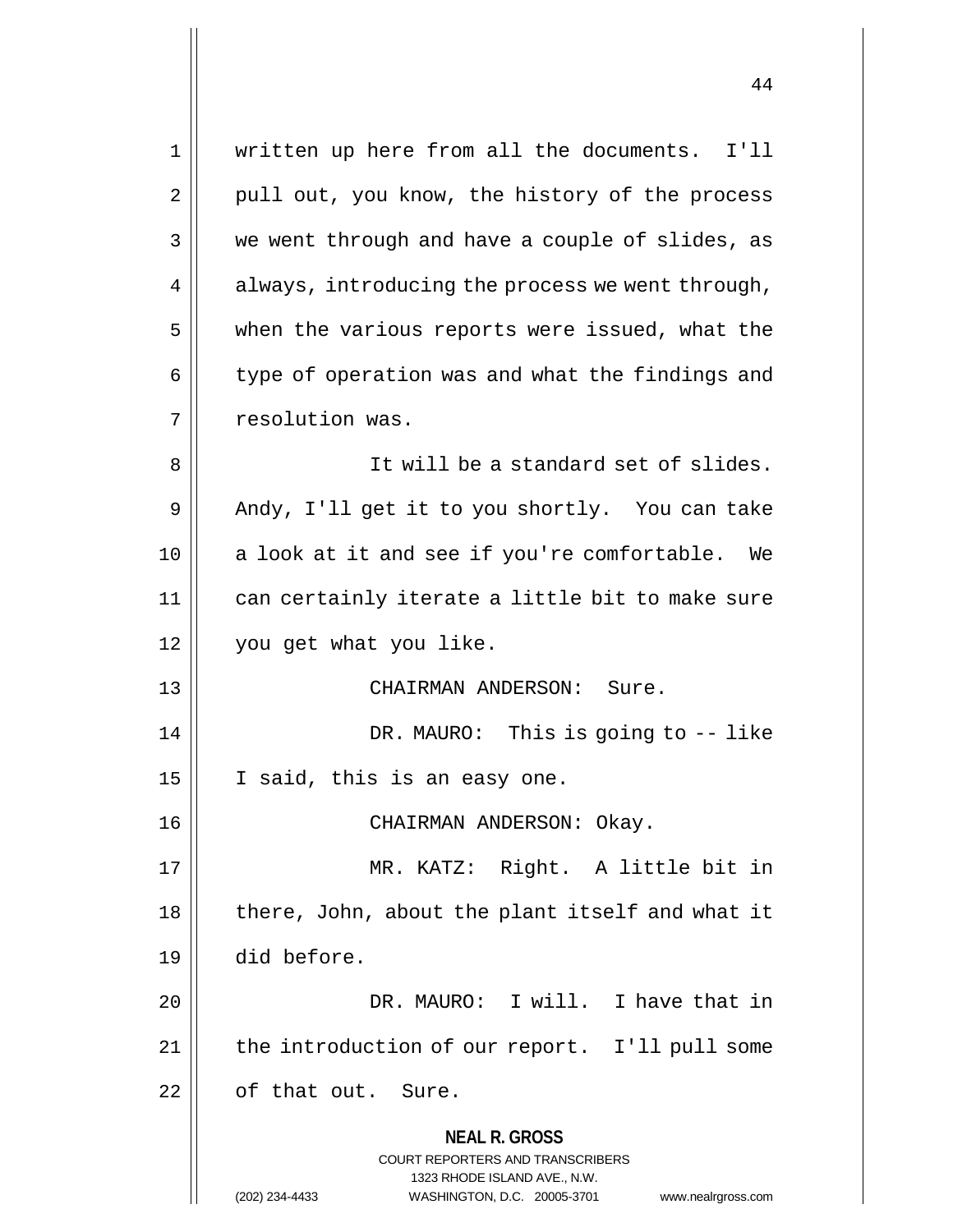| 1              | CHAIRMAN ANDERSON: Okay. I think                                                                                                                                |
|----------------|-----------------------------------------------------------------------------------------------------------------------------------------------------------------|
| $\overline{2}$ | we're at a point where -- I don't know. Are                                                                                                                     |
| 3              | there any public participants that want to make                                                                                                                 |
| 4              | a comment?                                                                                                                                                      |
| 5              | MR. KATZ: Andy, I don't believe                                                                                                                                 |
| 6              | there is anybody from the public on the line.                                                                                                                   |
| 7              | CHAIRMAN ANDERSON: Okay. Then                                                                                                                                   |
| 8              | we're good to go. Any other issues for the                                                                                                                      |
| 9              | Committee?                                                                                                                                                      |
| 10             | MEMBER KOTELCHUCK: No.                                                                                                                                          |
| 11             | CHAIRMAN ANDERSON: I saw there                                                                                                                                  |
| 12             | were some other $--$                                                                                                                                            |
| 13             | MR. KATZ: So, Andy --                                                                                                                                           |
| 14             | CHAIRMAN ANDERSON: -- another site                                                                                                                              |
| 15             | coming to us?                                                                                                                                                   |
| 16             | MR. KATZ: Yeah, Andy. This is                                                                                                                                   |
| 17             | Ted. There are no other issues with this, but                                                                                                                   |
| 18             | we do have a report from SC&A on the Hooker Site                                                                                                                |
| 19             | Profile that the Work Group should take up.                                                                                                                     |
| 20             | The Work Group really can't take it                                                                                                                             |
| 21             | up, I guess, until the folks at NIOSH have a                                                                                                                    |
| 22             | chance to respond to your review. That would                                                                                                                    |
|                | <b>NEAL R. GROSS</b><br>COURT REPORTERS AND TRANSCRIBERS<br>1323 RHODE ISLAND AVE., N.W.<br>(202) 234-4433<br>WASHINGTON, D.C. 20005-3701<br>www.nealrgross.com |

 $\mathsf{I}$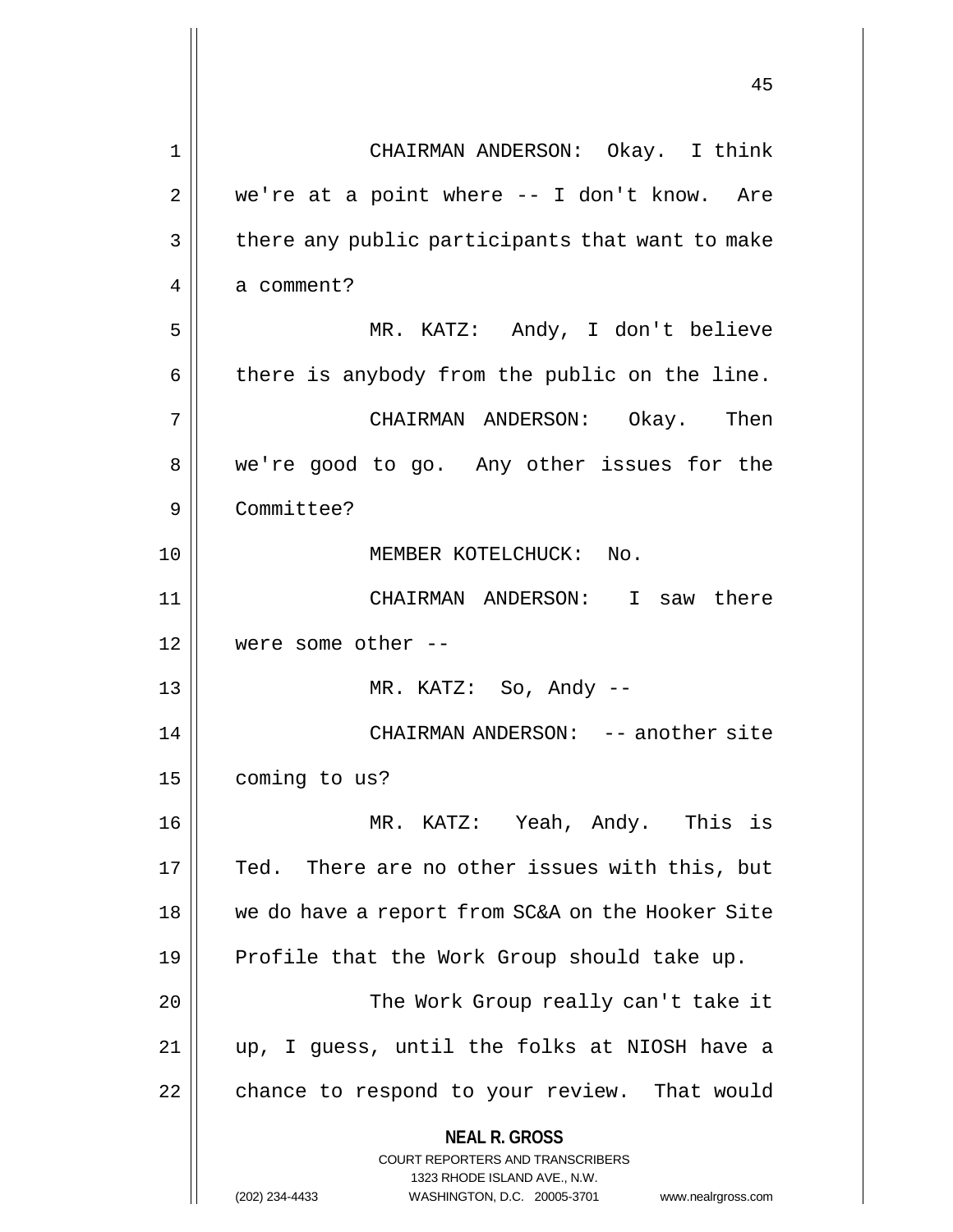|    | 46                                                                                                                                                                  |
|----|---------------------------------------------------------------------------------------------------------------------------------------------------------------------|
| 1  | be, you know, to the SC&A review. That would be                                                                                                                     |
| 2  | the first step. And then we could have a meeting                                                                                                                    |
| 3  | and discuss that.                                                                                                                                                   |
| 4  | CHAIRMAN ANDERSON: Okay. That                                                                                                                                       |
| 5  | sounds good. Because I think that's the only                                                                                                                        |
| 6  | other thing right now we have on our calendar,                                                                                                                      |
| 7  | isn't it?                                                                                                                                                           |
| 8  | MR. KATZ: Yeah, that's correct.                                                                                                                                     |
| 9  | CHAIRMAN ANDERSON: Yeah. Okay,                                                                                                                                      |
| 10 | with that if there's no other comments, I want                                                                                                                      |
| 11 | to thank everybody. It's good to close out some                                                                                                                     |
| 12 | of these like this. So, I think we're making                                                                                                                        |
| 13 | good headway.                                                                                                                                                       |
| 14 | MR. KATZ: Good.                                                                                                                                                     |
| 15 | Thanks, John and<br>MEMBER FIELD:                                                                                                                                   |
| 16 | Jim.                                                                                                                                                                |
| 17 | Thank<br>CHAIRMAN ANDERSON:<br>you,                                                                                                                                 |
| 18 | everybody. Have a good weekend. And if                                                                                                                              |
| 19 | there's no other comments, we'll close off.                                                                                                                         |
| 20 | (Whereupon, at 11:50 o'clock a.m.                                                                                                                                   |
| 21 | the meeting in the above-entitled matter was                                                                                                                        |
| 22 | adjourned.)                                                                                                                                                         |
|    | <b>NEAL R. GROSS</b><br><b>COURT REPORTERS AND TRANSCRIBERS</b><br>1323 RHODE ISLAND AVE., N.W.<br>(202) 234-4433<br>WASHINGTON, D.C. 20005-3701 www.nealrgross.com |